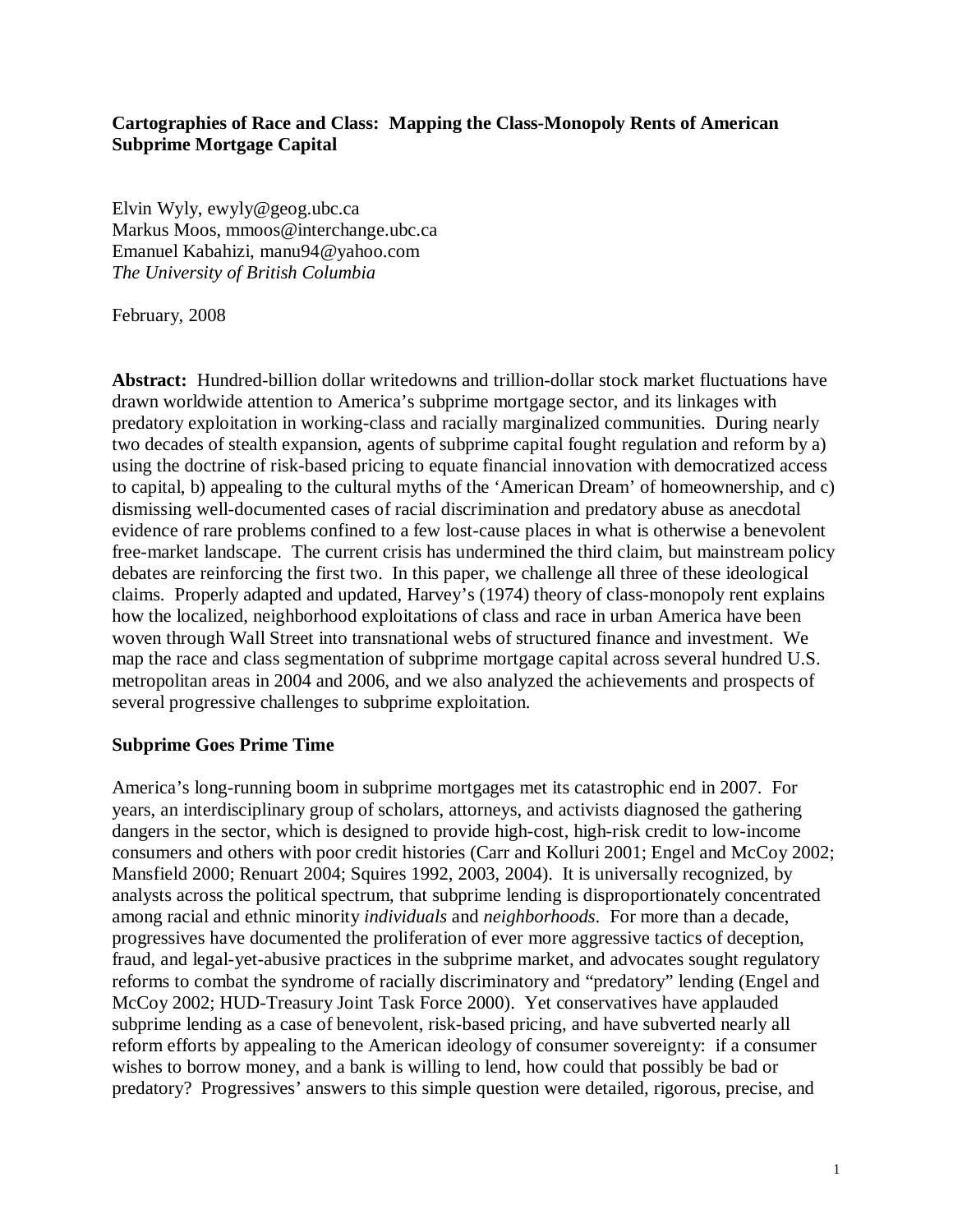thus easily ignored amidst a national credit binge fueled by falling interest rates and rising home prices.

But if it was easy to ignore the complaints of scholars and advocates for working-class families and communities of color, it would prove more difficult to brush aside the concerns of the armada of securities analysts and bond traders working to protect the interests of capital. Most American home loans are securitized almost immediately: banks and mortgage companies make loans, then sell the obligations (and sometimes the 'servicing' rights) to investors in return for a fresh infusion of capital that can be used to make more loans. In the conventional, prime market, loans are typically sold to one of the giant Government Sponsored Enterprises (GSEs), Fannie Mae or Freddie Mac; but the subprime market is dominated by private trusts and Special-Purpose Vehicles (SPVs) that acquire loans, pool them into packages of Mortgage-Backed Securities (MBSs) that are underwritten by Wall Street investment banks. MBS shares are often held by national banks' off-balance sheet Structured Investment Vehicles (SIVs), and are also traded in various risk categories ('tranches') to individual and institutional investors on Wall Street and other global financial markets. Since the mid-1990s, the specialized field that spawned all these acronyms – structured finance – seemed to have achieved financial alchemy, packaging individually risky subprime loans into high-yield MBSs that scored the highest, triple-A grades from bond-rating agencies (Dymski 2007; Engel and McCoy 2007; Fabozzi 2001; Peterson 2007). In a climate of steadily rising home values, even the most egregious predatory schemes involved surprisingly low risks for investors, since borrowers who fell behind on their payments could be forced into a quick refinance -- generating new up-front fees charged against the borrower's home equity -- or into a quick distress sale to pay off the debt without entering foreclosure. Brokers and bankers continued to enjoy healthy profits from up-front fees and charges, lenders earned healthy margins on sales to the secondary market, and once borrowers' repayment capacity or home equity was stripped bare, loan servicers would force sales to protect MBS investors from losses. The only consistent losers were the homeowners stripped of their assets and now looking for homes to rent.

This system worked well for brokers, lenders, investment banks, bond-rating analysts, and investors. Subprime originations mushroomed from \$65 billion in 1995 to \$332 billion in 2003 (Chomsisengphet and Pennington-Cross 2006: 37), and then to \$625 billion in 2006 (Andrews 2007c). These capital flows were simultaneously diffuse -- loans made in neighborhoods across America were securitized for shares sold to investors around the world -- and narrowly channeled through particular actors with specialized legal and financial expertise: since 2000, a single Wall Street law firm, McKee Nelson, helped investment banks prepare securities filings for more than three thousand MBS deals worth some \$2.7 trillion (Browning 2008). Brokers and lenders became ever more aggressive in searching for borrowers who could be coaxed, cajoled, or simply tricked into taking out a loan to do home repairs, to pay off credit card or medical debts, or to refinance a previous mortgage. Finally, though, in late 2006 the cadres of Wall Street analysts glimpsed the limits to subprime capital, as innovative aggression and competition had accelerated even after home prices had stalled in the previous year. Speeds accelerated for delinquencies, defaults, and foreclosures. The cohort of loans made in the fourth quarter of 2006 fell behind on payments within months, a pace faster than analysts had ever seen. In early February, 2007, the upscale British banking empire HSBC issued an "unprecedented profit warning" (Tam 2007) thanks to the troubles of its notorious U.S. based subprime subsidiary -- a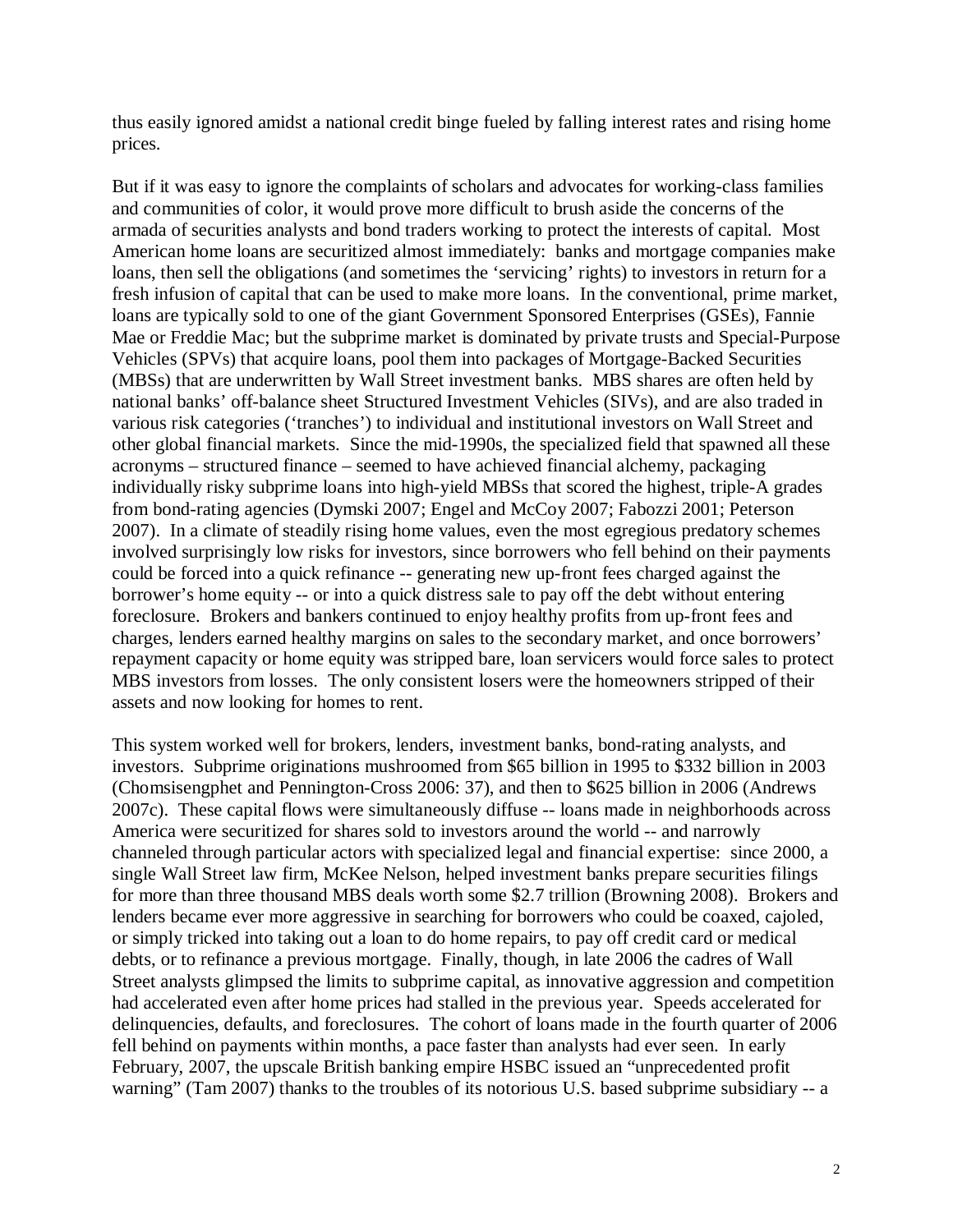unit acquired five years earlier in a move that shocked the business press for the potential to stain an otherwise "squeaky clean," very "Presbyterian" reputation (Sorkin 2002). HSBC struggled to reassure anxious investors by emphasizing that the trouble was confined to U.S. operations, and even more narrowly limited to the faster-than-expected defaults of subprime loans issued only a few months earlier. This was not the most reassuring message for bond traders already nervous after former Federal Reserve Chairman Alan Greenspan had used the word "recession" in a private chat by satellite with Hong Kong investors (Andrews 2007a) and after rumors of a Chinese government crackdown on debt-financed stock purchases bled nine percent off the Shanghai index on February 27. When the Dow fell 415 points the next day, Wall Street analysts quickly blamed the troubles in America's subprime mortgage sector. The once-obscure "subprime" suddenly became a fixture of front-page, above-the-fold coverage of investor anxieties spreading around the globe. At first, bankers and officials expressed faith that the damage was contained: in March and again in May, the new Fed Chairman Ben Bernanke reassured Congress that the subprime crisis would not bleed into the broader economy (Andrews 2007a, 2007c), an assurance that he repeated for several months until the spreading disaster undermined his own confidence in the mortgage industry's practices (see Bernanke 2007: 2-4). One investment strategist offered an early warning of unknown unknowns: "It is impossible to get a number" on investment banks' subprime vulnerability, "...And I don't think they even know" (Anderson and Bajaj 2007: C1). Stock-index gyrations mesmerized the business press for months as the phrases "global credit crisis" and "subprime mortgages" fused together in the lead paragraphs of hundreds of stories explaining the finer points of structured finance -- MBS yields, risk tranches and 'mezzanine' securities, collateralized debt obligations (CDOs), and CDOs of CDOs (known among the literati of structured finance as CDO-squared). Front-page news coverage also introduced a broad new audience to the detailed terminology -- long familiar to researchers, attorneys, and community activists -- of subprime industry practices used in so many low-income and racial minority communities: prepayment penalties, penalty interest rates, yield-spread premiums, balloon payments, flipping, stripping, negative amortization, hybrid adjustable-rate mortgages (aptly dubbed HARMs), and the especially creative mortgage marketed as the NINJA loan (no income, no job or assets) (Perlstein 2007; see also Renuart 2004).

The situation worsened after November, 2007. At high-level economic talks in Xianghe, Chinese officials told their American counterparts that "the subprime mortgage crisis that has shaken the U.S. economy and the weakening dollar are as much a problem for the global economy as Chinese exchange rates." (Cha 2007). "Tables Turned: Poor Countries Wag Fingers at Rich Ones." (Weisman 2007). The OECD cautioned that the \$50 billion in U.S. mortgage writedowns announced by financial institutions up to that point was only the beginning, and estimated that total losses could reach \$300 billion (Dougherty 2007). Beginning in late November, 2007, corporate earnings reports delivered a machine-gun barrage to market confidence, as investors and analysts realized the impossibility of assigning meaningful values to the intricate MBS shares, CDOs, and credit default swaps manufactured by the industry of promises and commitments among financial institutions: as fourth-quarter results trickled in, the top of the heap of the writedown wreckage included Bank of America (\$7.9 billion), Morgan Stanley (9.4), HSBC (10.7), UBS (18.4), Citigroup (22.1), and Merrill Lynch (24.5) (Bloomberg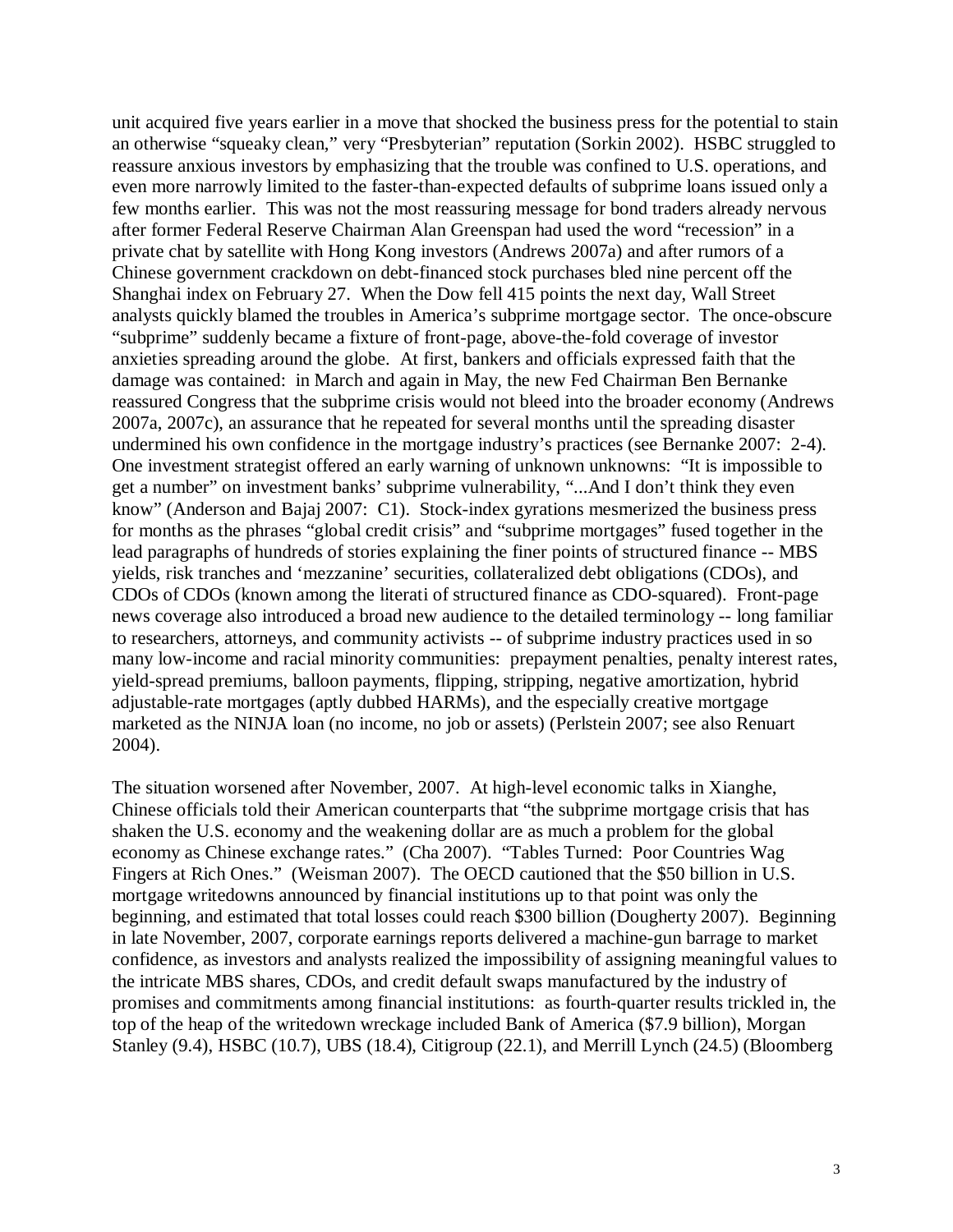2008: C6).<sup>1</sup> The Fed joined forces with central banks in Canada and Europe to infuse \$64 billion in short-term credit in an attempt to encourage lenders to trust one another again; markets rallied a bit when the European Central Bank raised the stakes with a full half a trillion dollars to ease liquidity shortages during the holiday, although the Governor of the Bank of England "conceded ... that the central banks, despite their ability to manufacture unlimited amounts of cash, are reaching the limits of their ability to ease the five-month old credit crisis." (Dougherty 2007b: C5). Bargain-shopping began. Countrywide Financial, the nation's largest mortgage lender in the previous year, was gobbled up by Bank of America at a steep discount. Bear Stearns got a \$1 billion infusion from China's state-controlled Citic Securities, Citigroup sold parts of itself to raise \$7.5 billion from the Abu Dhabi Investment Authority, and weeks later \$12.5 billion from the Kuwait Investment Authority, the Singapore Investment Corporation, and several other investors. Merrill Lynch raised \$6.6 billion from the Kuwait Investment Authority, the Korean Investment Corporation, and others, while UBS sold a ten-percent stake to the Singapore Investment Corporation and anonymous investors from the Middle East. Morgan Stanley secured \$5 billion for a 9.9 percent stake by the China Investment Corporation. The Chief Financial Correspondent of the *New York Times* dryly observed that "The financial market crisis of 2007 may be remembered as the beginning of the nationalization of a large part of the financial system" (Norris 2007: C1) -- in truth, a *trans*nationalization, or what former Treasury Secretary Lawrence Summers dubbed "cross-border nationalization," driven by sovereign wealth funds scouring the wreckage of the American banking system for buying opportunities.

## *Market Imperfections and the Flat Subprime World*

Amidst the disorienting worldwide maelstrom of business-press coverage, it is easy to overlook two foundational axioms that have framed mainstream discussion and public policy; these assumptions are the focus of our analysis. First, the collapse of subprime securitization is assumed to result from regrettable but unpredictable mistakes and "market imperfections" (Federal Reserve 2007: 14) in the complex financial instruments connecting subprime borrowers to transnational capital markets. Everyone has been hurt, the argument goes, in the "chain of misery" (Landler 2007) that stretches from inner-city homeowners facing foreclosure, to suddenly-unemployed mortgage brokers, bankrupt mortgage companies, depositors in British and German banks, investment bankers liquidating hedge funds with subprime exposure, individual investors holding bank stocks now shunned as "subprime slime" (Henderson 2007), and all the way to residents of tiny Narvik, Norway, who face deep budget cuts after municipal investments lost at least \$64 million in complex securities backed by American subprime loans (Landler 2007). These are unusual circumstances, the axiom holds, but there is nothing fundamentally wrong with the innovations of subprime lending or structured finance. These innovations of "risk-based pricing," the argument goes, had finally solved the credit rationing problems of exclusion and racial redlining -- thus expanding access to credit and the American Dream of homeownership for low-income and minority families (for the clearest summary of this view, see Litan 2001). The subprime boom just went too far, the industry's defenders claim, because brokers and lenders tried to help too many consumers who were more than willing to borrow beyond their means. Put simply: mistakes were made, borrowers must accept their share

<sup>1&</sup>lt;br><sup>1</sup> As of late January, 2008, U.S.-based financial institutions had written off a total of \$146 billion, about \$135 billion of it backed by subprime mortgages (Bloomberg 2008).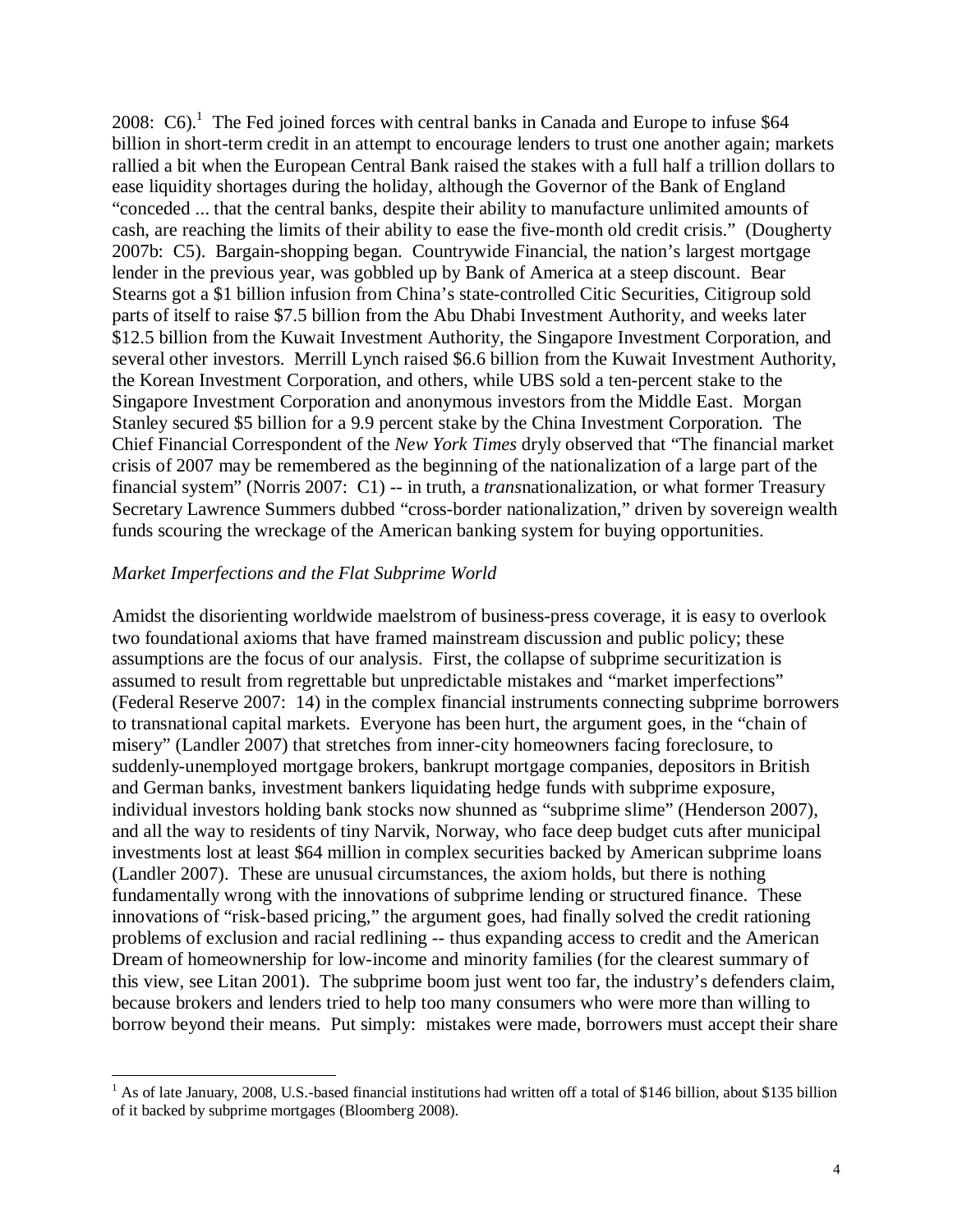of responsibility, and the market must be allowed to adjust with the absolute minimum degree of public intervention.

The second axiom holds that geography is empirically interesting but theoretically irrelevant. To be sure, the subprime boom has etched out intricate urban and regional patterns; even the most conservative major newspaper in America, the *Wall Street Journal*, compiled detailed rankings and maps of "The United States of Subprime" (Brooks and Ford 2007), and published an indepth analysis of billions of dollars of subprime capital "injected" into a middle-class Black neighborhood in Detroit (Whitehouse, 2007). But these patterns are almost always understood as nothing more than the result of demand-side factors -- the needs, preferences, qualifications, or education of homeowners and homebuyers, or the distinctive circumstances of particular places. Yes, conservatives acknowledge, places like Detroit are drowning in waves of foreclosures after years of subprime market penetration; but this is simply because Detroit is a special (basket) case, where consumers would be entirely excluded from credit were it not for the opportunities of subprime loans. From day to day, the geographical details of this narrative change: 'ground zero' of the nation's crisis is Ohio's rustbelt Youngstown, Cleveland, and Akron (Birchall 2007), or Stockton, California (China Daily News 2007), California's Riverside County (Brenoff 2007) or Memphis, Tennessee (Ferguson 2007). But the logic remains the same. The spatiality of subprime credit is assumed to be a Pareto-optimal response to the geography of demand among consumers unable or unwilling to meet the standards for the prime market. Put simply, after controlling for consumer qualifications, the subprime world is flat (cf. Friedman 2007).

In the rest of this paper, we provide a challenge and an alternative to these two foundational axioms. Subprime lending exploits the legal and regulatory loopholes justified by risk-based pricing in order to provide opportunities to realize class-monopoly rent. Even after accounting for the qualifications and risk profiles of borrowers, subprime America is anything but flat: credit flows etch out intricate urban and regional geographies of class-monopoly rent that are rooted in generations of racialized inequalities currently being redrawn by immigration and regional economic change. Our story unfolds in five parts. First, we review the theories of credit rationing and risk-based pricing, which provide the dominant economic and policy explanations for the subprime boom and its associated racial-geographical disparities. Second, we explain how contemporary inequalities in the subprime market should be understood not as market "imperfections," but as latter-day incarnations of Harvey's (1974) class-monopoly rent. Third, we describe a protocol for measuring and mapping the racial and class dimensions of class-monopoly rent. Fourth, we use this protocol to map the geography of the subprime boom at its peak (2004-2006) across several hundred metropolitan areas in the U.S.; we use several approaches to test whether variations in market penetration simply mirror borrower qualifications (as predicted by risk-based pricing), or reflect more systematic inequalities (as suggested by class-monopoly rent). Finally, we map some of the new spaces being created by analysts, advocates, and attorneys in the Community Reinvestment Movement.

## **Rationing, Risk, and Race**

Credit is fascinating for economists (and especially neo-classical economists), because it is vulnerable to a dilemma first identified by Adam Smith. If the interest rate is set too high,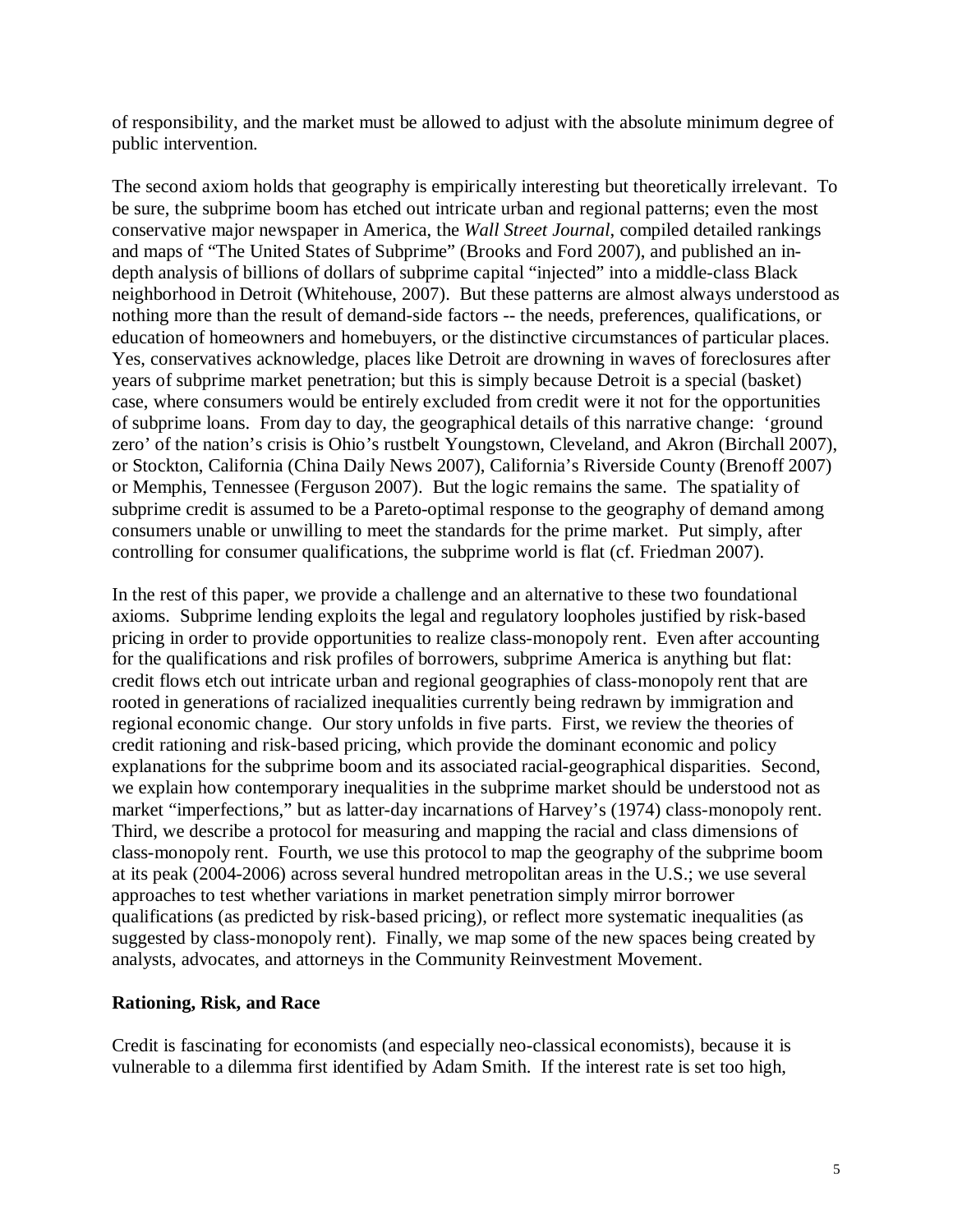"...the greater part of the money to be lent, would be lent to prodigals and profectors.... Sober people, who will give for the use of money no more than a part of what they are likely to make by the use of it, would not venture into the competition." (*Wealth of Nations*, 1776, cited in Stiglitz and Weiss 1992: 694).

Two centuries on, we still have prodigals and profectors: "The fundamental problem facing capital markets can be put starkly: there is an infinite supply of charlatans in the market...." (Greenwald and Stiglitz 1991: 8). Charlatans disrupt the entire system, because credit is not like other commodities: money circulates not for current goods and services, but in exchange for contingent promises about the future that take the form, "I will pay a certain amount, provided that I can; and if I can't, other consequences follow...." (Greenwald and Stiglitz 1991: 5).<sup>2</sup> The dilemma becomes intractable under conditions of asymmetric information, when lenders do not have enough information to know borrowers' true abilities or intentions to honor their debts. In this situation, a perverse problem of adverse selection sets in when lenders raise the cost of credit to cover the expected losses on borrowers who appear to be more risky. The higher price will deter the prudent borrowers who will work hard to honor the debt, but it will not discourage the charlatans who have no intention of repaying the obligation.<sup>3</sup> If lenders do not have enough information to distinguish between these good and bad risks, they will over-react by setting qualification standards too high, they will resort to idiosyncratic or irrational criteria in attempts to avoid the charlatans, and they will ration credit on supply rather than price. The result is a systemic credit shortage for many qualified borrowers (Stiglitz and Weiss 1981).

Credit rationing is the dominant neoclassical explanation for the exclusionary, racial redlining and discrimination that plagued American cities for generations, through the 1980s (Berkovec et al. 1994; Litan 2001; Stiglitz and Weiss 1981; Vandell 1984). If the ontological appeal of the theory for conservatives is obvious (inequalities result from something other than the racist bigotry of lenders), so is the solution: get more and better information on consumers to eliminate information asymmetries. As lenders are able to acquire more relevant and reliable information to help distinguish borrowers with good and bad intentions, they will once again be able to use the price mechanism to allocate credit more efficiently to more people. This expanded information and analytical screening capacity finally arrived in the 1990s, with a revolution in consumer credit reporting and surveillance systems, credit scoring algorithms, automated underwriting software, and finely-tuned delinquency and default models (Miller 2003; Saunders and Allen 2002; White 2002). For conservatives, the entire subprime boom that began in the mid-1990s represents a triumph of risk-based pricing: expanded access to credit for 'weaker'

<sup>&</sup>lt;sup>2</sup> To appreciate how large these contingent promises have become, it helps to recall that Greenspan's response to the \$200-\$400 billion in subprime assets vaporized was to remind us that thanks to the "extraordinary" growth of globalization, "arbitragable long-term assets are close to a hundred trillion dollars" worldwide (Greenspan 2007). A few weeks *before* Greenspan's interview, the U.S. Treasury announced that the U.S. national federal debt had exceeded the \$9 trillion mark for the first time. A few days *after* Greenspan's remarks, "provided that I can" became "I might not be able to" as Merrill Lynch, Bear Stearns, and other banks began to plan a bailout for a bond insurance company the banks had paid to hedge against their mortgage losses; one observer echoed Greenwald and Stiglitz' (1991) logic: "It's a zero-sum game.... If you put trades on that worked so well that you bankrupt your counterparty, you will not collect on your trades." (Bajaj and Morgenson 2007: C4). As of June, 2007, the total value of all credit default swaps was \$42.6 trillion, seven times the figure at the end of 2004 (Bajaj and Morgenson

<sup>2007:</sup> C1).<br><sup>3</sup> In other words, lenders quickly discover that the paramount instrument of classical economic theory -- the price mechanism -- fails to clear markets or maximize profits, and instead worsens the situation.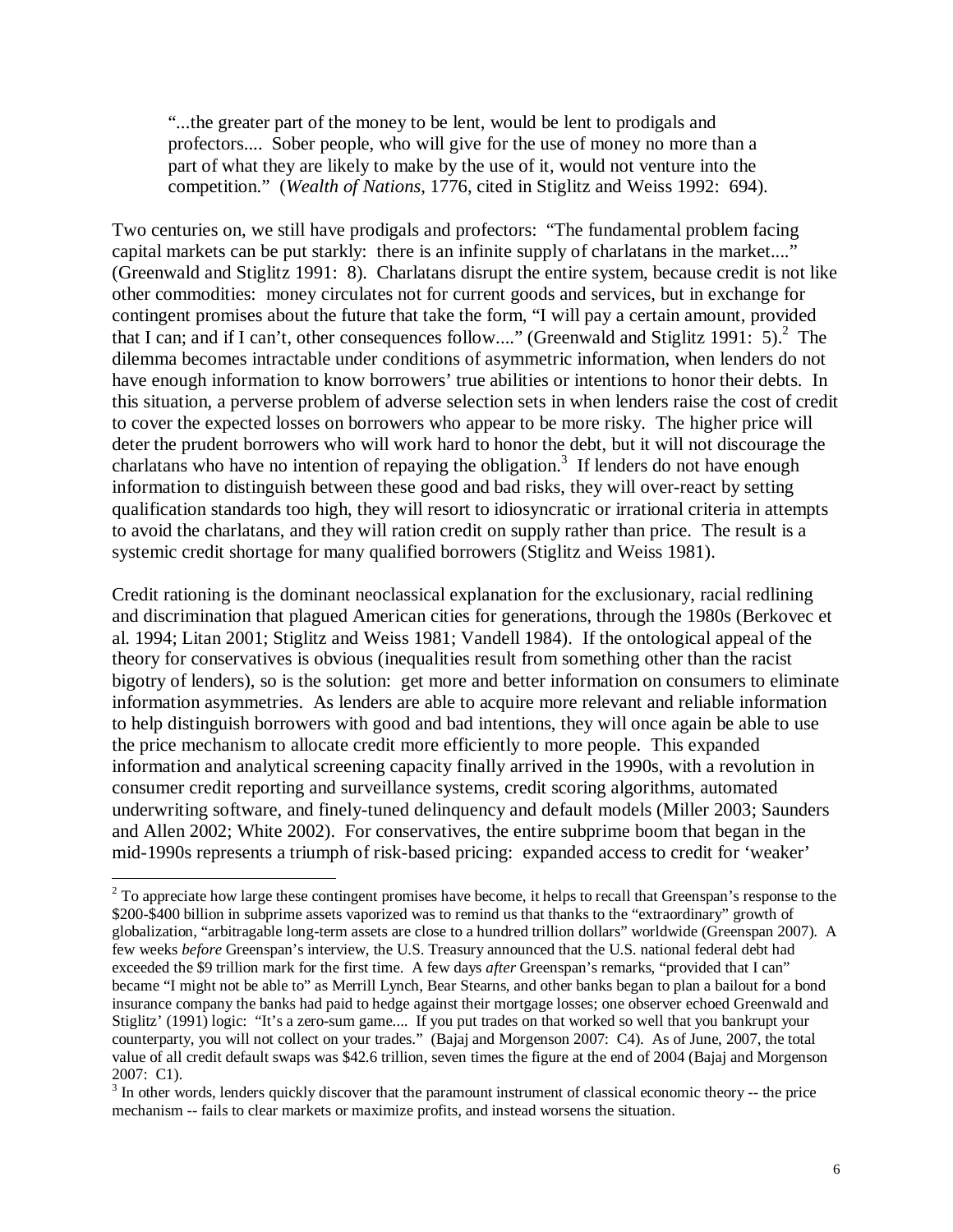borrowers and racial/ethnic minorities, with competition among lenders ensuring that the added cost of credit is just enough to provide a 'normal' rate of profit after covering the increased losses incurred in serving the more risky consumers. Risk-based pricing fits smoothly into the parallel deep grooves of both defensive, roll-back neoliberal deregulation, as well as offensive, entrepreneurial roll-out neoliberal innovation (Peck and Tickell, 2002). Expanded access to credit, at a higher but justifiable price, offers the rising financial tide that will lift all boats.

For at least two decades, risk-based pricing has been the central doctrine of America's deregulatory policy stance on financial services. There is now a compelling body of evidence that contradicts the rosy predictions of the theory. Most of this evidence comes from specialized empirical and legal analysis of actual industry practices (for reviews, see Engel and McCoy  $2002$ ,  $2007$ ; White  $2004$ ).<sup>4</sup> Unfortunately, much of this research challenges only the empirical predictions of risk-based pricing -- not its underlying philosophy or meaning. Risk-based pricing thus retains its enormous popular acceptance: it seems only logical and reasonable that lenders should be encouraged to serve people in need, and be allowed to charge rates tailored to the risk of consumer default.<sup>5</sup> Even in the midst of the current catastrophe, many progressives fall into the trap set by conservative advocates of risk-based pricing -- accepting the presumptions that a) subprime lenders got into trouble because they were too generous with risky borrowers, and b) attempts to regulate the industry will discourage lenders from serving low-income and minority consumers, thus hurting those we wish to help. Beneath these assumptions lies the bedrock, bipartisan policy consensus that deregulated financial markets are the only way to allow all households an opportunity to achieve the "American Dream" of homeownership.

Unfortunately, the material meaning of homeownership has shifted dramatically in recent years, particularly for the poor and the working classes. Millions of "owners" have only the most precarious ability to "have, possess" according to the etymology of the Old English ā*gnian* and *agen*. Many owners are in fact renters. Capital is the landlord.

<u>.</u>

<sup>&</sup>lt;sup>4</sup> A few examples include studies documenting a) how lenders and brokers hide important information about complex loan instruments from borrowers -- thus reversing the information asymmetries at the heart of creditrationing theory, b) that expenses justified in theory as compensation for long-term risk are in fact pursued as shortterm profit, and c) the problems of adverse selection are not limited to borrowers, but also the many charlatan brokers, lenders, and other actors on the supply side.

<sup>&</sup>lt;sup>5</sup> One among countless recent examples: "innovative loan options" are serving people and places who would otherwise be excluded from credit, as the President of the National Association of Mortgage Brokers put it in Senate Testimony, and thus legislators should avoid any temptation to regulate lending terms or practices – they should "not risk 'turning back the clock' to a pre-Fair Housing Act era where certain population segments were unfairly denied access to loan financing options." (Dinham, 2007, p. 10). Any restriction on the freedom of brokers and lenders to arrange any kind of "innovative loan option" will threaten consumer sovereignty -- "Only the consumer can determine the 'best' combination of factors that fit their needs" – and will "upset the balance created by the market that provides homeownership opportunities to so many Americans" (Dinham, 2007, p. 9). While Dinham and others provide the wholesale version of risk-based pricing, columnists like David Brooks offer the mass-market retail version – applauding an innovation that is just going through a "painful adolescence." But "in most cases, the market corrects itself" in a "complex ecosystem" where "everyone seeks wealth while minimizing risk." (Brooks 2008: A27). "Two Cheers for Wall Street."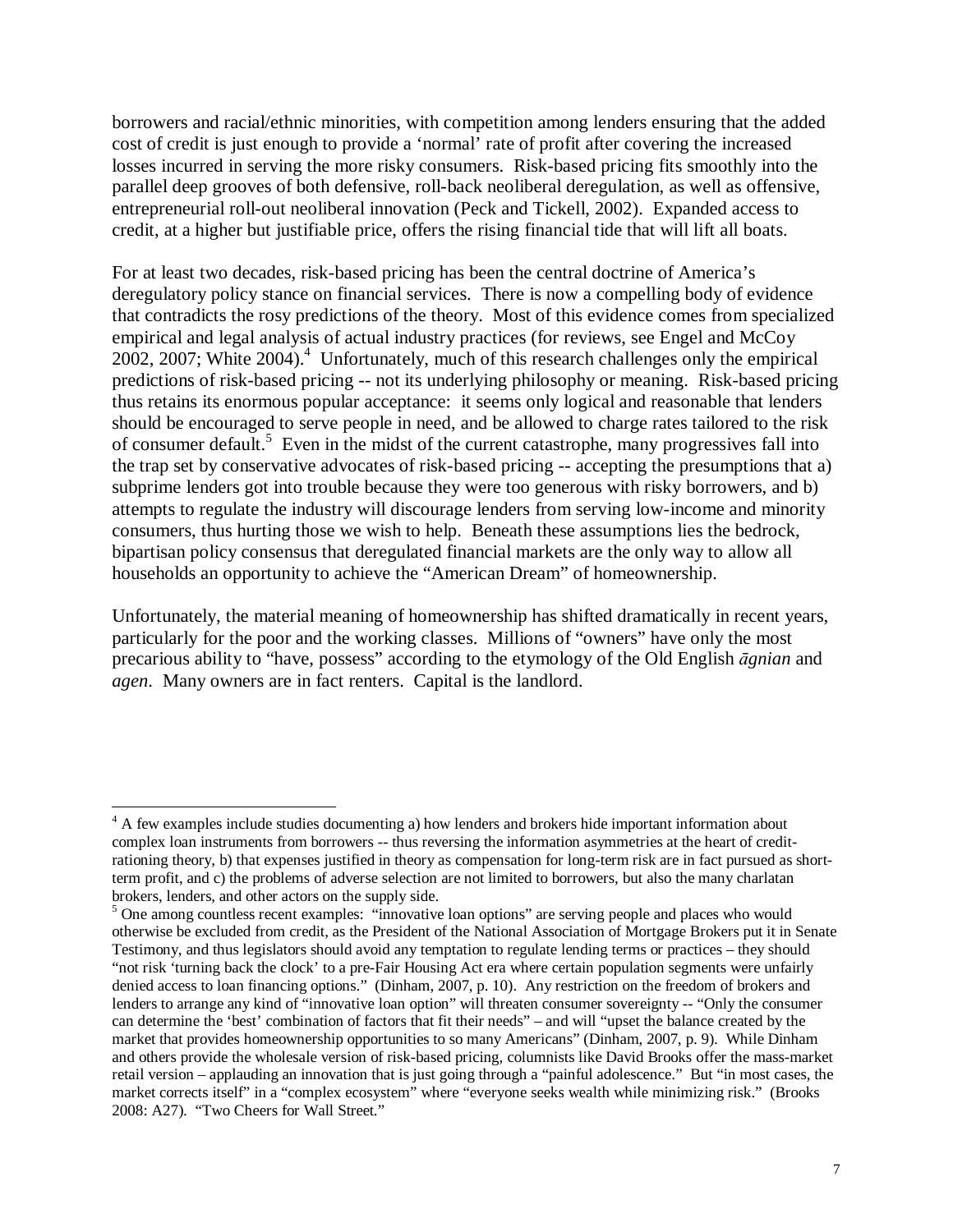## **Renting Capital**

<u>.</u>

If risk-based pricing and credit rationing boast a genealogy to the great Adam himself, so does the theory of class-monopoly rent:

"The rent of land, considered as a price paid for the use of the land, is naturally a monopoly price. It is not at all proportioned to what the landlord may have laid out upon the improvement of the land, or to what he can afford to take; but to what the farmer can afford to give." (*Wealth of Nations*, 1776, cited in Evans 1991: 2).

For unimproved land, the cost of 'production' for the landowner is zero, and yet still the owner receives a price for its use; the class of landowners, by definition, enjoy a monopoly that commands rent. This insight was "a feature of classical economics" (Evans 1991: 4) in the eras of Ricardo, Smith, Mill and Marx; but it "virtually disappears from the literature" (p. 3) after Marshall popularized the use of "economic rent" to describe any kind of excessive payment to any factor of production. "Class" was erased from the economics and rent literatures from the early twentieth century until Harvey's (1974: 240) eloquent reminder of the inescapably social relations of tenure:

"Tenants are not easily convinced that the rent collector merely represents a scarce factor of production. The social consequences of rent are important and cannot be ignored simply because rent appears so innocently in the neoclassical doctrine of social harmony through competition."

Through the 1960s, considerable attention focused on the adaptation of agricultural land-rent theory -- especially differential land rent -- to understand the spatial structure of cities; Harvey, however, understood class-monopoly rent as conceptually distinct from differential rent;<sup>6</sup> all three of the constituent words in the phrase are crucial. *Class* matters because in all capitalist societies, the rights and privileges of ownership are important correlates of class power and social inequality. *Monopoly* matters not primarily because the supply of land is limited,<sup>7</sup> nor because landowners can (under certain circumstances) become price-makers, but rather because of the inherent monopoly associated with the legal status of ownership: owners enjoy a collective power in the marketplace by virtue of the fact that they are not renters.<sup>8</sup> Owners'

(harbor fill, river floodplain reclamation, swamp fill) both permitting the creation of new urban land.

<sup>&</sup>lt;sup>6</sup> Evans (1991) draws careful distinctions between 1) class monopoly, 2) site monopoly, and 3) 'Marxian monopoly rent,' the latter distinguished from Marx's categories of 4) differential and 5) absolute rent. Categories 1) and 5) are closely related, as are 2) and 4), while 3) is Evans' central concern. Our theorization relies on a fusion of 1) and 5).<br><sup>7</sup> Supply constraints are quite flexible in urban areas, with expansion upward (high-rise construct

<sup>&</sup>lt;sup>8</sup> Owners do rent at times, of course, and tenure should never be used as a definitive, static way of dividing all parts of society into either/or; individuals follow complex trajectories of class relations and property ownership based on early family life, experiences in education the labor market, family decisions, and many other factors associated with economic success and housing needs. But when landlords see the value of the owner/renter binary devalorized, they are clearly angry. Amidst the intensified polling in advance of the 2008 U.S. Presidential election, the *New York Times* interviewed Robert W. Jennings, a Kansas City landlord who was forced to take an hourly job at Home Depot to keep up with the mortgage payments on his rental building when the adjustable-rate loan reset upward. " 'I used to be master of my universe,' he said from a bar stool at McCoy's Public House. 'Now I work for this soulless corporation. I used to make the rules. Now I have to follow them.'" (Sack 2008: A16).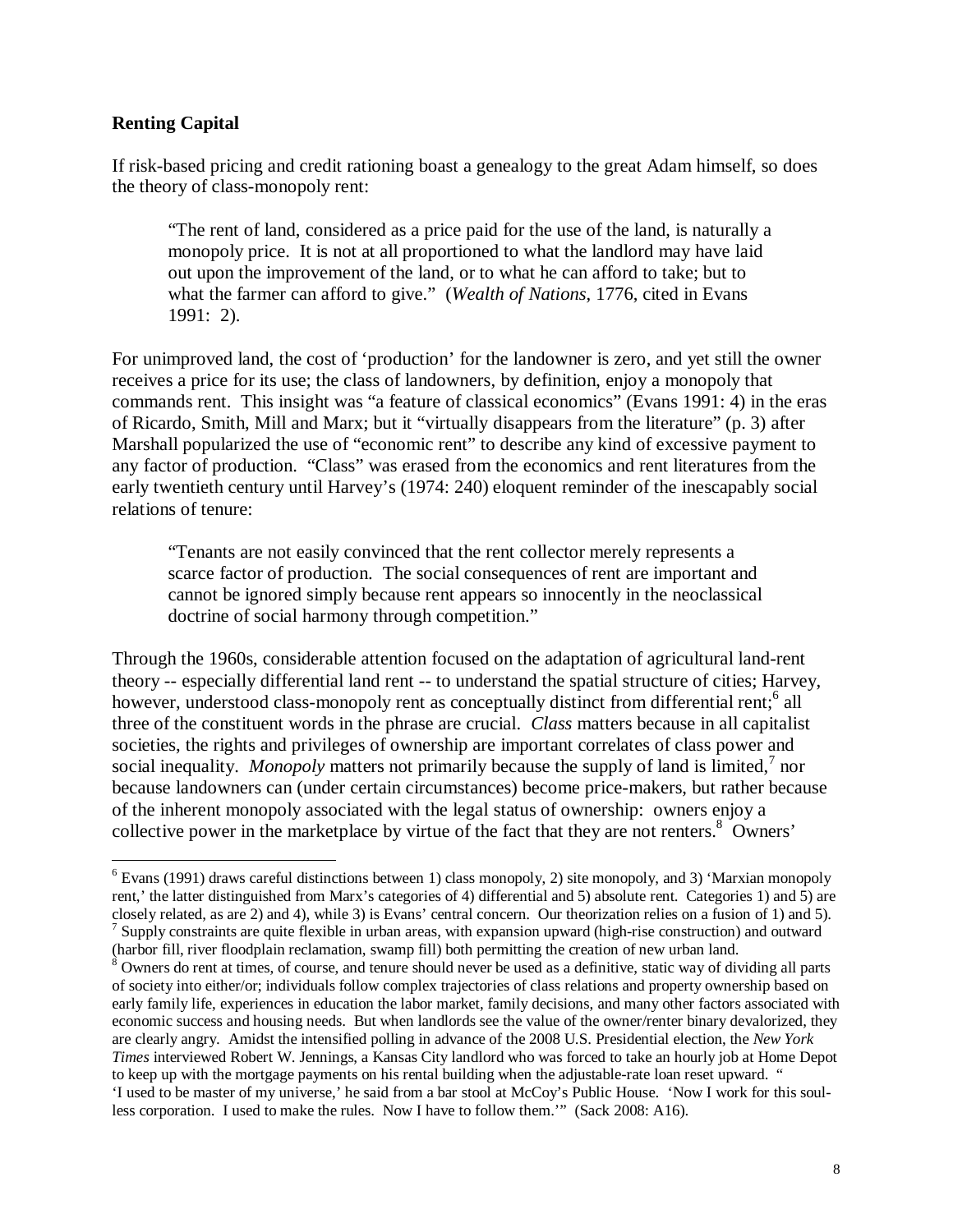rights are codified in law, backed up by state protection -- and, if necessary, the threat of police violence. State protection is by no means absolute (as made clear in the Supreme Court's *Kelo* decision) but it is much more valuable than the minimal security available to renters. Finally, *rent* is the simple yet crucial economic measure of the claim that owners can make on those who use their resources. Most analysts have examined this claim primarily for land, rather than the improvements thereon: a rich tradition stretches from Marx and Smith (Adam) all the way to contemporary rent-gap research inspired by Smith (Neil). But it is not necessary to distinguish between land value and house value in order to appreciate the significance of owners' claims on the use of any capitalizable asset:

"The concept of 'class-monopoly rent' describes any situation in which the rate of return to a class of providers of an urban resource (such as housing) is set by the outcome of a conflict with a class of consumers of that resource." (Harvey 1974: 239).

These conflicts are mediated by the various kinds of financial institutions providing credit for those who can only become owners through mortgage debt: "All of these institutions ... operate together to relate national policies to local and individual decisions and, in the process create localized structures within which class-monopoly rents can be realized." (Harvey 1974: 245).

For empirical illustration, Harvey mapped the anatomy of class-monopoly rent in neighborhood submarkets of Baltimore, Maryland. Although part of his analysis dealt with conflicts between speculator-developers and suburban middle- and upper-income homebuyers, the most shocking exploitation was apparent in the urban core, where urban and regional context inscribed localized variations on the deeply entrenched and fundamentally American dilemma (Myrdal 1944) of White racism against African Americans. In one inner-city submarket, home and land sales were "dominated by cash and private loan transactions with scarcely a vestige of institutional or government involvement in the used housing market" (245). The most severe class-monopoly rent inequalities in this submarket follow the landlord-tenant binary, as mediated by American urban racism: "Professional landlords are anxious to disinvest" from real estate so they can earn higher returns in the financial markets,

"but they still manage to get a rate of return around 13 percent.... The tenants are low-income and for the most part black. They are poorly organized, exercise little political control and are effectively trapped in this sub-market. Class-monopoly rents are here realized by professional landlords who calculate their rate of return to match the opportunity cost of capital." (p. 245).

In a separate submarket of West Baltimore, by contrast, lower-middle class blacks had sufficient incomes to consider homeownership. Yet they faced discrimination and exclusion from mainstream financial institutions, and could only gain access to ownership through the landinstallment contract:

"A speculator purchases a house, ... adds a purchase and sales commission, various financing charges and overhead costs, renovates and redecorates the property and finally adds a gross property margin of, say, 20 percent. ... To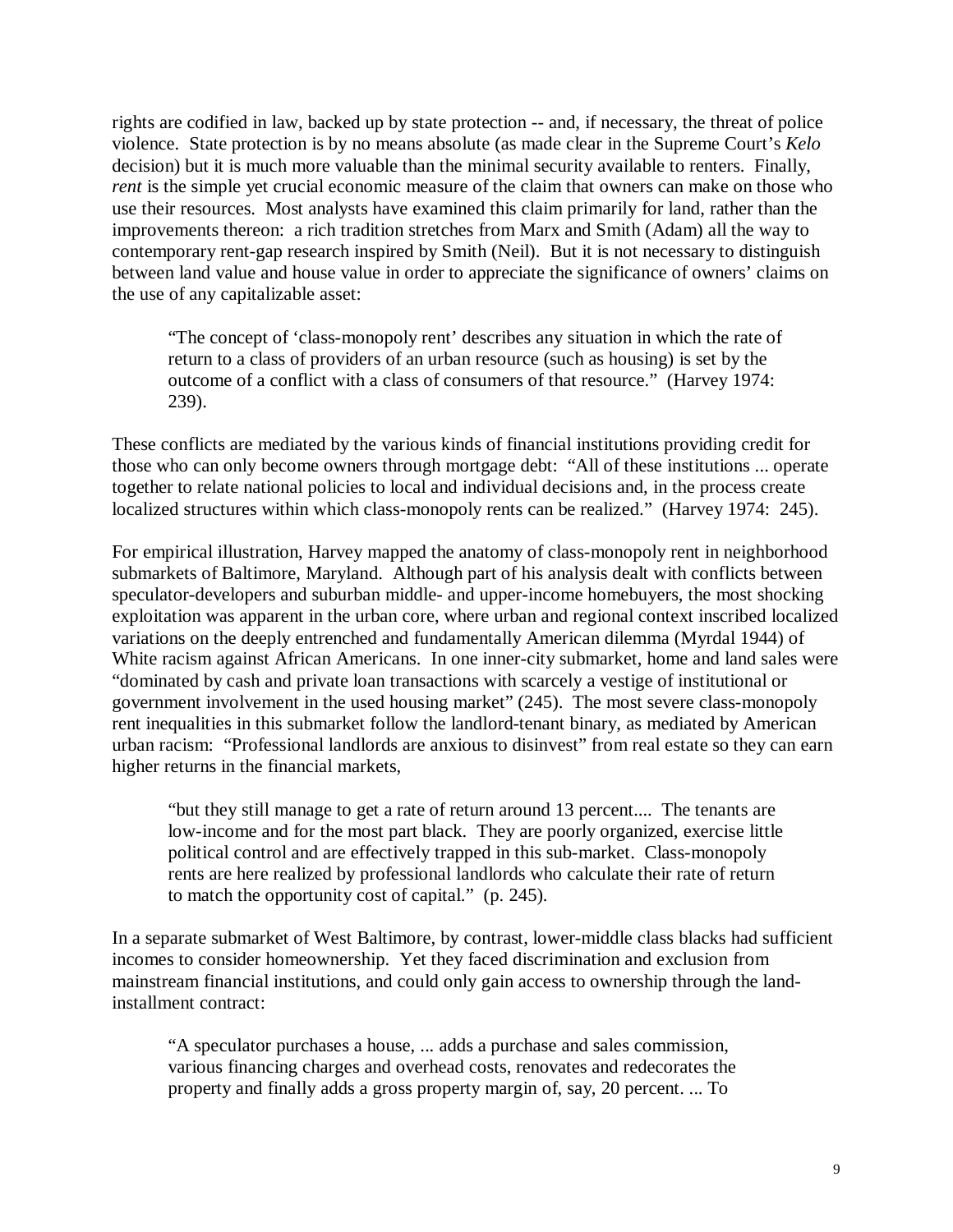finance the transaction [for a black buyer], the speculator interposes his credit rating between that of the purchaser and the financial institutions. ... The speculator retains title to the property ... but permits the 'buyer' immediate possession." (p. 245).

Only after several years of payments could a 'buyer' reduce the principal enough to obtain conventional financing and achieve 'true' ownership. These types of schemes spread throughout scores of U.S. cities in the 1960s, and allowed speculators to charge steep premiums to African Americans excluded from mainstream credit flows.

"Blacks consequently regarded themselves as exploited and paying 'the Black tax,' which was nothing more nor less than class-monopoly rent realized by speculators as they took advantage of a particular mix of financial and governmental policies compounded by problems of racial discrimination." (p. 246).

### *Subprime Lending as Class-Monopoly Rent*

The fundamental essence of the subprime lending boom -- whether it is applauded as benevolent risk-based pricing, or attacked as predatory exploitation -- involves the use of "homeownership" to connect national and transnational capital markets to the lucrative profit margins of the local class-monopoly rents analyzed by Harvey (1974). Two long-term shifts established and strengthened these connections. First, a durable bipartisan Washington consensus on the virtues of homeownership has steadily undermined rental housing markets, especially for low-cost units; with very few exceptions, federal tax and fiscal policies since the mid-1970s have made rental properties significantly less attractive for landlords -- encouraging passive disinvestment while worsening conditions for low-income tenants. Low-income homeownership, by contrast, has enjoyed support across the political spectrum, because of its presumed ability to enhance empowerment, strengthen communities, promote personal responsibility, and [insert any of the other fashionable policy mantras of neoliberal/neoconservative discourse] (see Retsinas and Belsky 2002). Second, deregulated financial innovation and creative debt management became key instruments of privatized public policy. Especially in housing, spending and redistribution policies were downplayed in favor of a new emphasis on tax credits and other incentives to encourage market-based solutions. This shift was bipartisan, too: Reagan championed regressive tax cuts, while Clinton permitted unprecedented banking-sector consolidation while using a combination of deregulatory carrots and fair-lending enforcement sticks to prod private markets to do mildly liberal things -- like providing more credit to low-income and minority borrowers (Listokin et al. 2000). The financial services industry had already begun searching for new market opportunities as growth rates moderated among its traditional demand base, and Wall Street was creating an ever-broader array of new kinds of credit default swaps and assetbacked securities markets for every conceivable debt instrument (Fabozzi 2001). After the landmark deficit-taming budget deals of the first year of the Clinton Administration in 1993, years of historically low interest rates propelled a wave of increasingly flexible mortgage lending to low-income households, racial and ethnic minorities, Native Americans on reservation lands, and all sorts of other "new markets."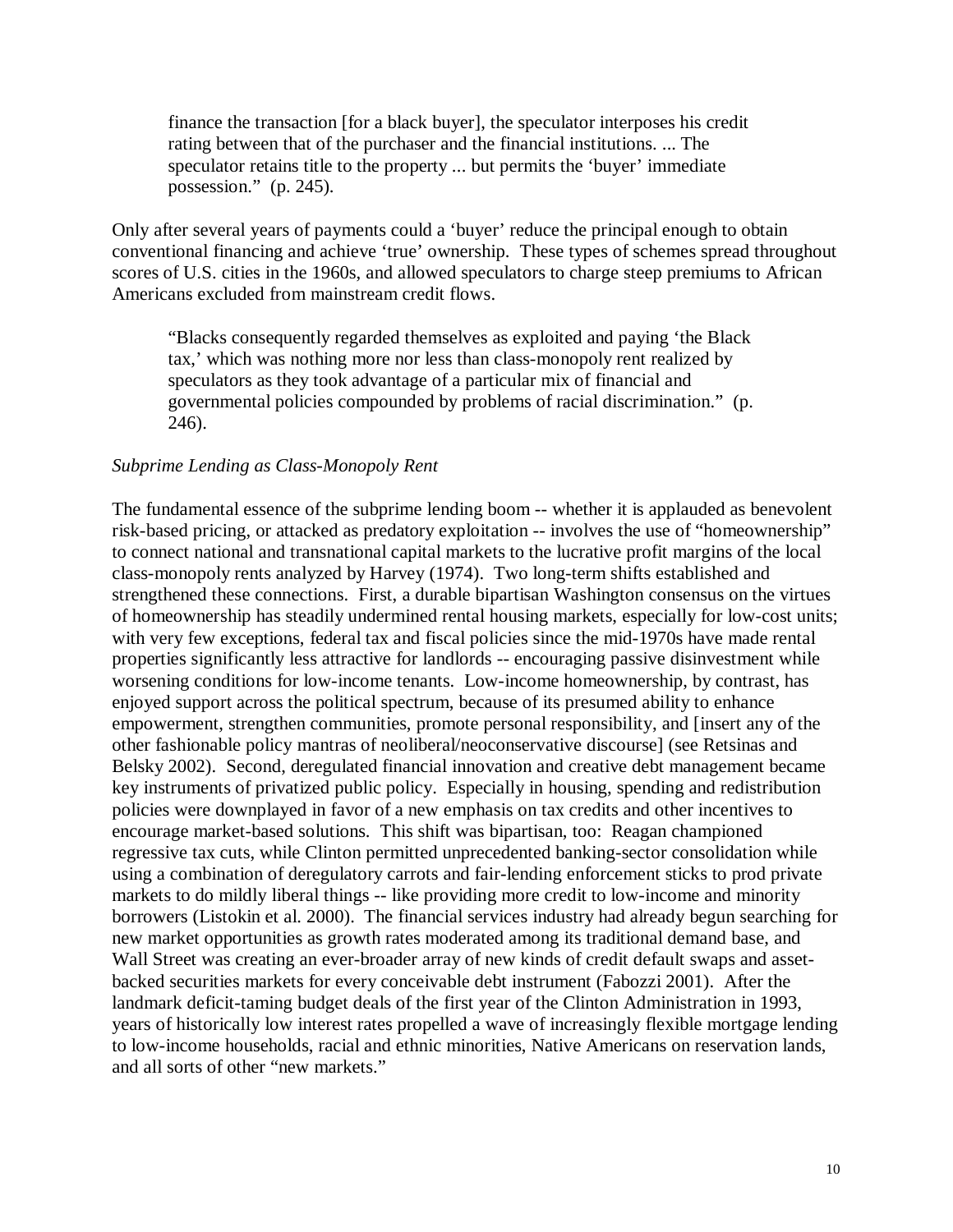But of course these markets were new only for mainstream financial institutions, and for Wall Street investment conduits. "Underserved" markets have long been familiar to slum landlords, speculators, loan-sharks, mortgage-fraud entrepreneurs, and foreclosure specialists. The primary achievement of a quarter-century of public policy and financial innovation has been the selective replacement and de-localization of the individual actors described by Harvey: yesterday's local landlords and speculators financed by local or regional banks have been replaced by today's network of local brokers, working independently or for various kinds of non-bank mortgage companies or bank subsidiaries, nearly all of them selling the loans to obtain fresh capital flows from private investors and SPVs working with national lenders and Wall Street investment banks.

Since the 1970s, the individual actors have changed; but the material relations of exploitation are the same. Today, fewer inner-city African American renters are forced to pay class-monopoly rent to slum landlords, and fewer aspiring black homeowners are forced to accept the terms of speculators peddling land installment contracts. But many more African Americans (and Latinas and Latinos, and others) are pushed into high-cost subprime mortgage credit -- even when they are qualified for better-priced prime credit, and often (in the case of home improvement and refinance loans) when they are not even seeking credit in the first place (Peterson 2005; Renuart 2004; Squires 2004). Anyone trapped in the web of high-cost subprime credit is forced to pay a wide range of interest-rate premiums and complex fees and charges, many of them carefully disguised. These excessive payments are sustained by information asymmetries (the econometric term for deception) and by savvy exploitation of many consumers' belief that they will be unable to qualify for mainstream credit from a traditional bank. The excessive payment stream is allocated, by negotiation as well as competition, amongst brokers, lenders, appraisers, home-improvement contractors, investment banks, and investors seeking maximum risk-adjusted yields in MBS shares. All of these actors have, for the most part, replaced the slum landlords and land-installment speculators of a previous age; they all derive their income from their function in the division of labor that sustains the circulation and accumulation of subprime mortgage capital. Home "owners" drawn into the subprime system are, in material and housingclass terms, barely distinguishable from renters: laboring under oppressive debt ratios, with little accumulated home equity, borrowers who encounter financial difficulties are only a few months from the start of foreclosure proceedings -- not much different from renters in financial distress. In the subprime market, homeowners are simply paying rent to the new landlord, subprime mortgage capital. In these circumstances, the cultural symbolism of homeownership is nothing more than a deceptive illusion: "If the mortgaged homeowner doesn't pay the mortgage, he's out. And if the renter doesn't pay the rent, she's out. When the crunch comes, owning and renting are not so different." (Krueckeberg 1999: 23).

## **Hypotheses**

Our perspective on class-monopoly rent is nothing new. Its basic outlines were sketched clearly by Harvey in 1974, with refined extensions and implications elaborated in the subsequent decade

<sup>&</sup>lt;u>.</u> <sup>9</sup> Approximately one-half of the interest-rate premium paid by subprime borrowers "cannot easily be explained by the higher levels of risk associated with these types of loans" (Lax et al. 2004: 569), and large-scale studies have suggested that up to half of all borrowers with subprime loans could have qualified for prime credit (see Stein 2001: 10).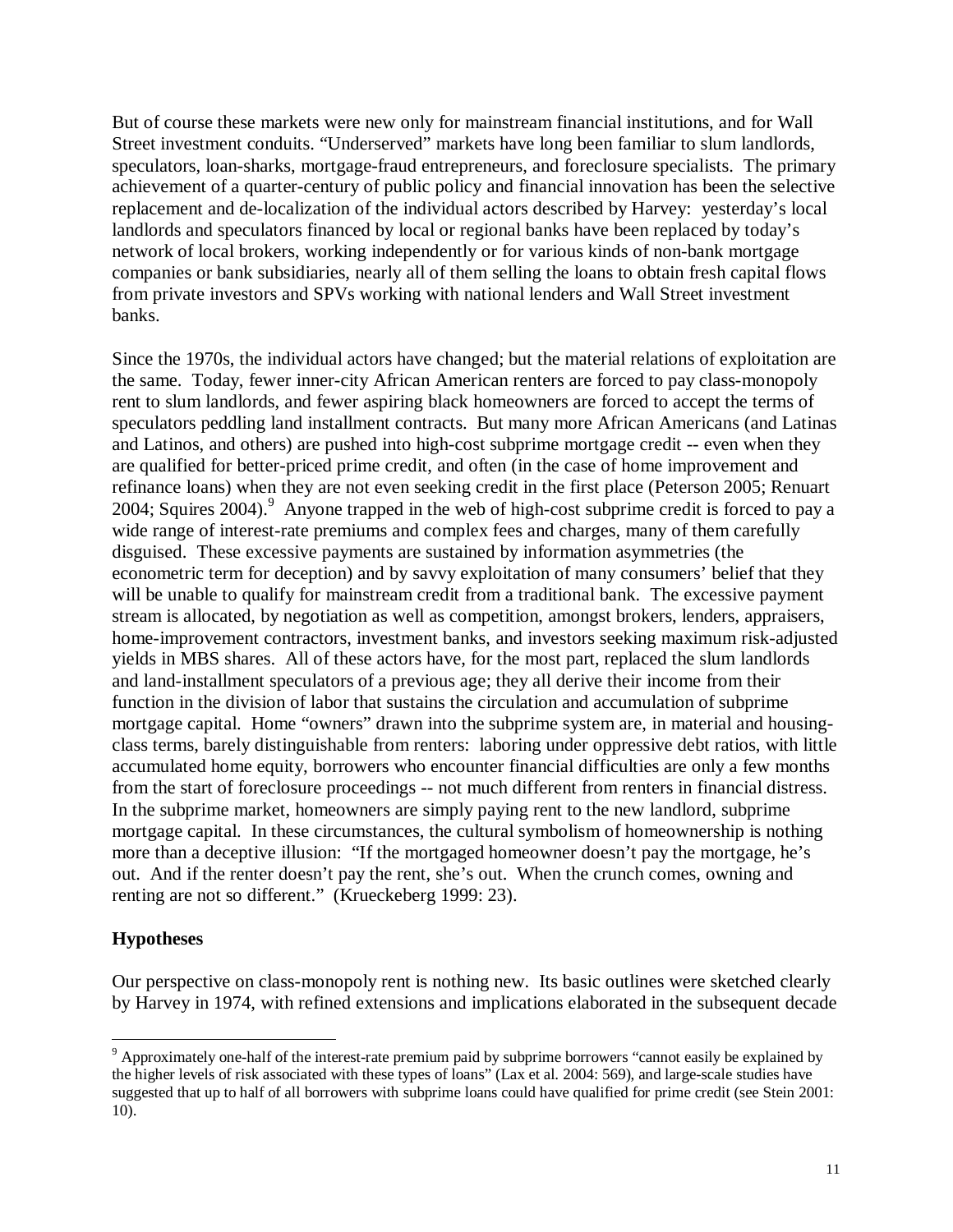(Harvey 1978, 1981, 1985). Our theory is implicit in, and complementary to, other lines of inquiry in a rich literature, including historiographies of the Community Reinvestment Movement (Squires 1992, 2003, 2004), legal-economic diagnoses of segmented subprime credit markets and global finance (Engel and McCoy 2002, 2007), long-term measures of the transformation from the old inequalities of exclusion to the new inequalities of stratified inclusion (Ashton 2008; Immergluck 2008; Williams et al. 2005), and especially Peterson's (2007) notion of "predatory structured finance" and Gotham's (2006) Harvey-inspired analysis of MBSs as the secondary circuit of capital. Our perspective also aligns with attempts to measure the total costs of the subprime sector: Stein (2001) estimated that excessive interest premiums, equity stripping, and other legal-but-unethical practices extract at least \$9.1 billion annually from subprime borrowers, while Rivera et al. (2008) estimate the total housing wealth stripped out of Black and Latino communities was between \$164 billion and \$213 billion between 1998 and 2006. Our purpose is to add an explicit, consistent, and multivariate urban and regional dimension to this literature. If we were to map Harvey's (1974) relations of classmonopoly rent as it circulates through Berry's (1964) cities as systems within systems of cities, what would we see in this cartography of capital?

We propose three hypotheses, which we evaluate during the peak of the subprime boom from 2004 to 2006. First, a metropolitan market penetration hypothesis begins with the risk-based pricing notion that subprime credit will be most common in places marginalized by urban and regional inequalities of deindustrialization and uneven development. Even after accounting for these factors, however, we hypothesize that the geography of race and ethnicity still matter: in the distorted world of subprime marketing, targeting racially and ethnically marginalized communities is an efficient, economically rational way to find consumers who feel excluded from mainstream credit markets, and who are likely to be more vulnerable to deception and abuse. Second, a racial-geographic segmentation hypothesis proposes that class-monopoly rent provides a more convincing explanation than risk-based pricing for credit market outcomes among individual borrowers. We adopt the simple legal logic of burden of proof: if observed racial disparities in subprime lending cannot be fully explained by the incomes and risk profiles of borrowers, then the burden of proof shifts to the supply side – in particular, the evolving competitive position of various types of lending institutions quickly selling their loans to different kinds of secondary-market purchasers and investors. Even after accounting for these institutional divisions and the characteristics of borrowers, however, is there any evidence that the new "black tax" of subprime class monopoly rent varies significantly across the urban system? We do find some variation, and this suggests a third hypothesis on what we describe as an urban system of mobilization. For many years, the diverse coalitions of progressives in the Community Reinvestment Movement (Squires 1992, 2003, 2004) have used research, organizing, and litigation to fight against the real, material injustices of American mortgage capital – from the discriminatory exclusion of old-style redlining (Squires 1992) to the newer discrimination of stratified inclusion of racially-biased, exploitative subprime lending (Squires 2003, 2004). We suggest that the movement's achievements should be understood as much more than a series of tactical engagements: mobilization against the "real" urban system of classmonopoly rent has created another urban system – just as real – of organizational, institutional, and legal assets that offer the promise for greater fairness in access to capital. This new, progressive urban system remains vulnerable to the structural inequalities of American mortgage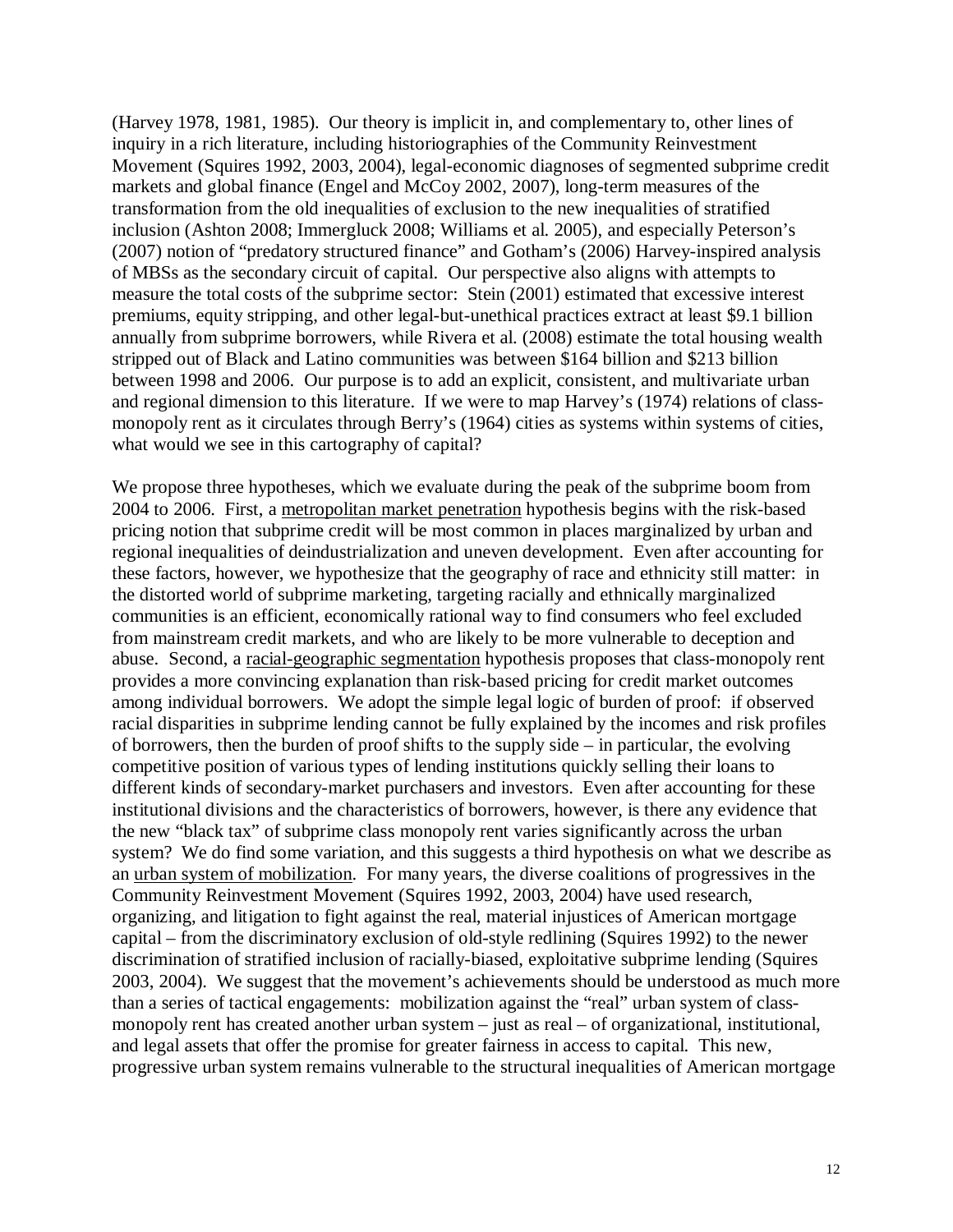capital, but it is an extremely valuable social construction. We map a few of the systems within systems of organizing, research, and litigation across this urban and regional network.

# **Data**

Many different kinds of data sources provide complementary yet partial view of specific facets of the subprime market – from marketing and application dynamics to underwriting, loan origination, securitization, and longitudinal measures of prepayment, default, delinquency, and foreclosure (for a review of some of these data sources, see Immergluck 2008). But if we wish to measure the market consistently across nearly all cities and suburbs across the nation, the only comprehensive source comes from the annual application-level records reported by lending institutions that comply with the Home Mortgage Disclosure Act (HMDA) (FFIEC, annual). HMDA provides, *inter alia*, the requested loan amount, purpose, and income of each consumer applying for a mortgage loan from a covered lender, along with the location of the collateral property, the outcome of the application, and (for loans approved and originated) information on whether the loan was sold in the same calendar year to a secondary-market investor. HMDA has many well-documented limitations, but a) unlike specialized industry datasets, it provides unparalleled coverage of most of the market, b) unlike specialized housing surveys or internal lender files, it is a full enumeration rather than a sample, and c) it is the only comprehensive source of information on applicants' racial and ethnic identities for specific types of loans in particular places. Additionally, some of the limitations of HMDA ensure that it will understate the true extent of exploitation and bias.<sup>10</sup> Beginning in 2004, expanded disclosure rules required lenders to identify originations classified as high-cost, or "rate-spread" loans – where the annual percentage rate cost of borrowing, including up-front points and fees, is more than three percentage points higher than the reported yield for U.S. Treasury securities of comparable maturity for first mortgages, and five percentage points higher for subordinate liens (see FDIC 2005).

<sup>&</sup>lt;u>.</u> <sup>10</sup> Lenders below specified size and lending activity thresholds are not required to report HMDA records. Some operators craft their business to escape disclosure requirements, while other fly-by-night shops simply refuse to comply. Between 2004 and 2006, the Federal Reserve cited almost 300 banks for violations of HMDA (Braunstein, 2007). Discriminatory and/or fraudulent practices are likely to be much more prevalent among institutions who refuse to disclose their activities.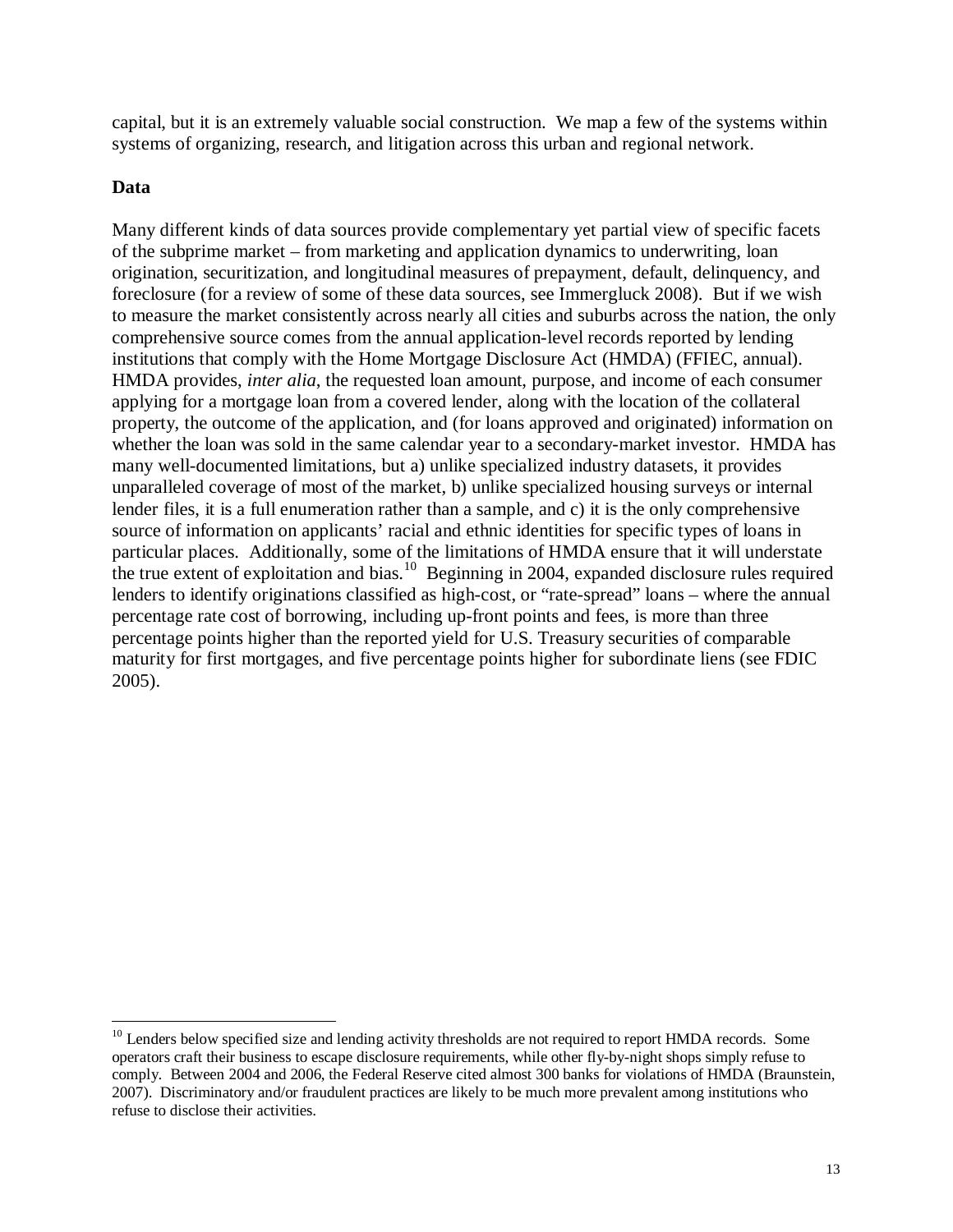

**Figure 1.** Denial Rate for Conventional Mortgage Applications, vs. Rate-Spread Share of Conventional Loan Originations, by Metropolitan Area, 2006. Circle sizes are proportional to the number of rate-spread originations (e.g., 618 in Iowa City, 72,022 in Miami, 124, 215 in Riverside, CA). Data Source: FFIEC (2007).

Consider a simple illustration of the interpretive dilemma between risk-based pricing and classmonopoly rent, as seen through the geography of HMDA data. Figure 1 presents a simple summary of rate-spread loan shares and conventional application denial rates across all of the nation's metropolitan areas (and also in the new small-town "micropolitan areas" defined by the U.S. Census Bureau). The common-sense understanding of risk-based pricing seems inescapable: subprime credit achieves the greatest market penetration where it is needed the most -- in cities where higher shares of applicants are turned away from conventional credit. Metropolitan denial rates alone account for more than one-third of the variance in subprime market share, from the worst-case scenarios of Detroit and Texas border cities (where rate-spread loans account for more than two out of five loans) to the best-case outcomes in small college towns like Boulder, Colorado, Madison, Wisconsin, Iowa City and Ames, Iowa – where only one out of seven loans is subprime. But if we account for denial rates and other factors associated with the logic of risk-based pricing, is there any evidence of the kinds of racial-geographic disparities predicted by class-monopoly rent?

To address this question, we narrowed the full database used for Figure 1 to make it possible to match lending information to other metropolitan characteristics. We also applied several qualitycontrol screens for individual application records in order to ensure precise measures that build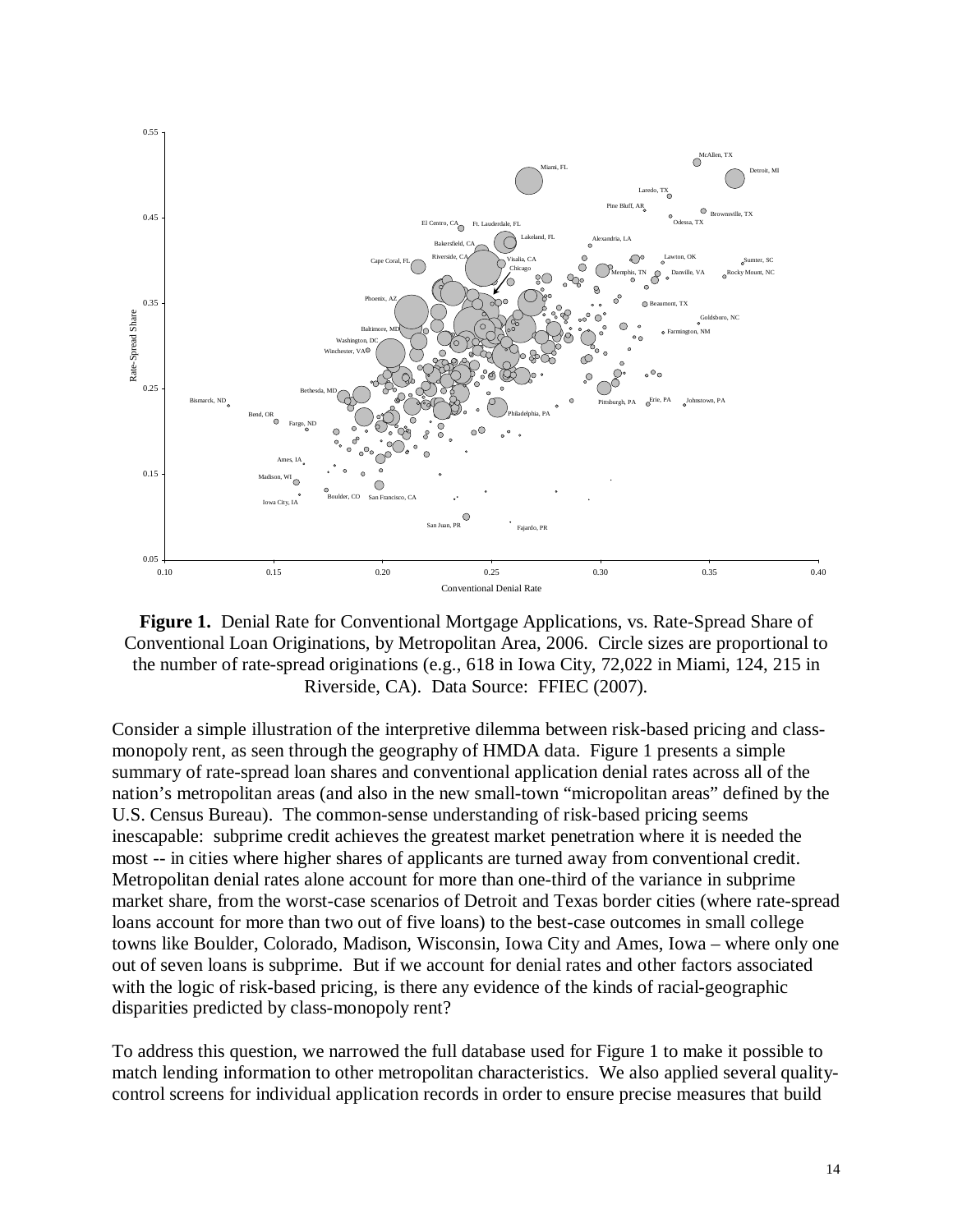in a conservative bias against any finding of race-class-geographical exploitation and discrimination.<sup>11</sup> The final database provides information on 16.1 million applicants in 2004, and 17.4 million in 2006 (Table 1). Between 2004 and 2006, denial rates edged up slightly, a reminder that relaxed underwriting did not quite allow credit for "anyone this side of life support" (Stiglitz 2007); almost a quarter of requests in 2006, 4.1 million, were rejected. Yet among those who did get loans, the share exceeding the rate-spread trigger shot up from 16.6 percent in 2004 to 29.7 percent in 2006.<sup>12</sup> Lenders retained only a third of the loans they made, and sold the other two-thirds – with a growing share of secondary-market sales bypassing the GSEs in favor of a wide variety of private investor conduits. The dataset also confirms the deeply racialized character of the subprime boom (Table 2). Non-Hispanic Whites comprise an absolute majority of subprime borrowers, and the share of whites with high-cost loans jumped from 13 percent to 22 percent. But market penetration was far higher for Blacks and Latinos. The ratio of Black-to-White subprime share fell slightly, from 2.86 to 2.44, but the secular expansion of subprime share meant that by 2006, an outright majority of all African American borrowers were pushed into high-cost loans. For Hispanics, the disparities with whites jumped from 1.95 to 2.07.

-

<sup>&</sup>lt;sup>11</sup> Metropolitan areas in Puerto Rico, where the industry operates in a distinctive legal regime, were excluded from the final database. We also excluded all files with missing or invalid information on income or location, applications for government-insured loans, records for multifamily properties or with no formal mortgage lien, and records with either validity or quality edit failures. We also excluded applications in many of the new micropolitan areas defined by the Census Bureau in 2004 – since it is not possible to match these records to the detailed socioeconomic and housing characteristics reported in the 2000 Census. Finally, we sought to distinguish the subprime crisis from other disasters: Tables 1 through 4 exclude applications on properties located in New Orleans and Houma, Louisiana, and Gulfport-Biloxi, Mississippi.

<sup>&</sup>lt;sup>12</sup> These figures are nearly identical to the *Wall Street Journal*'s analysis of the entire HMDA dataset, which involved no micropolitan area exclusions or linkages to 2000 Census definitions and data (Brooks and Ford 2007).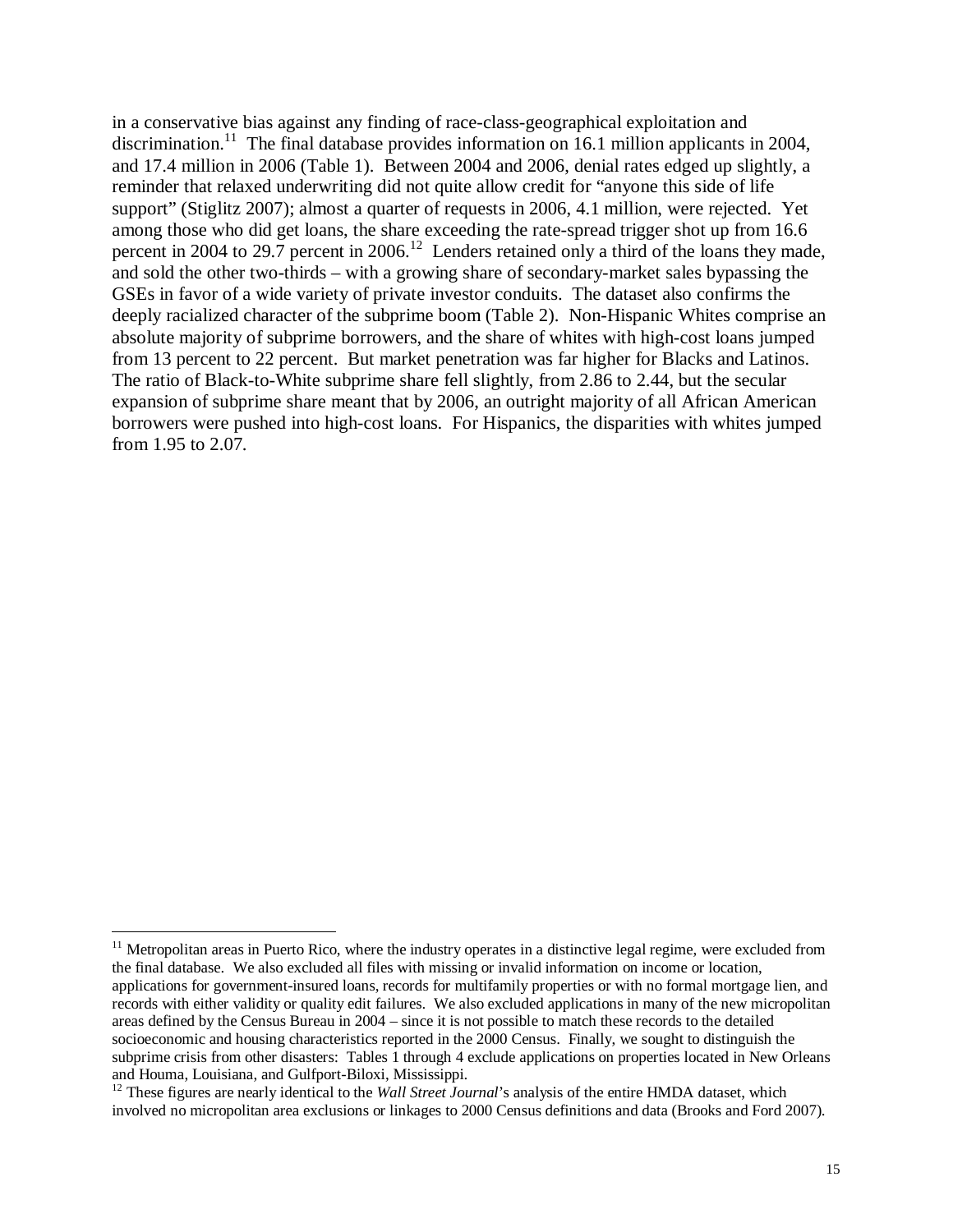|                                                                  | 2004       | Share  | 2006       | Share  |  |
|------------------------------------------------------------------|------------|--------|------------|--------|--|
| Approved by lender, but not accepted by applicant                | 1,233,253  | 7.64   | 1,438,651  | 8.25   |  |
| Denied by lending institution                                    | 3,469,950  | 21.50  | 4,118,251  | 23.61  |  |
| Withdrawn                                                        | 2,240,413  | 13.88  | 2,465,289  | 14.13  |  |
| Closed as incomplete                                             | 656,618    | 4.07   | 629,899    | 3.61   |  |
| Approved and originated                                          | 8,542,665  | 52.92  | 8,792,672  | 50.40  |  |
| Total applications                                               | 16,142,899 | 100.00 | 17,444,762 | 100.00 |  |
| Rate-spread loans                                                | 1,422,550  | 16.65  | 2,611,646  | 29.70  |  |
| All others                                                       | 7,120,115  | 83.35  | 6,181,026  | 70.30  |  |
| Total originations                                               | 8,542,665  | 100.00 | 8,792,672  | 100.00 |  |
| Held in portfolio                                                | 2,447,105  | 28.65  | 2,805,347  | 31.91  |  |
| Sold to GSE                                                      | 2,138,295  | 25.03  | 1,561,259  | 17.76  |  |
| Sold through private securitization                              | 176,637    | 2.07   | 578,185    | 6.58   |  |
| Sold to commercial bank, savings bank, or savings association    | 520,018    | 6.09   | 437,624    | 4.98   |  |
| Sold to life insurance company, credit union, or finance company | 699,604    | 8.19   | 1,156,270  | 13.15  |  |
| Sold to affiliate institution                                    | 531,885    | 6.23   | 635,219    | 7.22   |  |
| Sold to other type of purchaser                                  | 2,029,121  | 23.75  | 1,618,768  | 18.41  |  |
| Total originations                                               | 8,542,665  | 100.00 | 8,792,672  | 100.00 |  |

### **Table 1**. Action Taken on Loan Applications, 2004-2006.

Note: database includes only conventional, single-family applications with first- or subordinate liens, with no missing or invalid financial or locational information, that can be matched to metropolitan area data as described in text, and excluding loans purchased by reporting institutions.

*Data Source* : Federal Financial Institutions Examination Council (2005, 2007).

#### **Table 2.** Race/Ethnicity and Subprime Lending, 2004-2006.

|                                                 | 2004        |            |             | 2006        |            |             |  |
|-------------------------------------------------|-------------|------------|-------------|-------------|------------|-------------|--|
|                                                 |             |            | Rate-spread |             |            | Rate-spread |  |
|                                                 | Rate-spread | All others | share       | Rate-spread | All others | share       |  |
| Non-Hispanic White                              | 673.925     | 4.582.813  | 12.8        | 1,145,948   | 4,051,650  | 22.0        |  |
| Non-Hispanic Black                              | 217.811     | 375.624    | 36.7        | 435,478     | 375.915    | 53.7        |  |
| Hispanic <sup>1</sup>                           | 233.438     | 700.283    | 25.0        | 553.839     | 660.871    | 45.6        |  |
| Demographic information incomplete <sup>2</sup> | 293.987     | 1.182.673  | 19.9        | 422,832     | 803.428    | 34.5        |  |
| Native American                                 | 7.694       | 24,852     | 23.6        | 9.474       | 19.630     | 32.6        |  |
| Asian, Hawaiian Native, Pacific Islander        | 37.603      | 383.259    | 8.9         | 92.718      | 327,771    | 22.1        |  |

*Notes:*

1. Includes some applicants who provided no information on race.

2. Includes some applicants who provided information on ethnicity and race, but no information on gender.

### **Results**

## *Metropolitan Market Segmentation*

Our first hypothesis is that subprime credit proliferates in economically marginalized areas, but that such economic and risk factors cannot fully explain the sharp patterns of racial-ethnic inequality documented by so many researchers and journalists (Brooks and Ford 2007;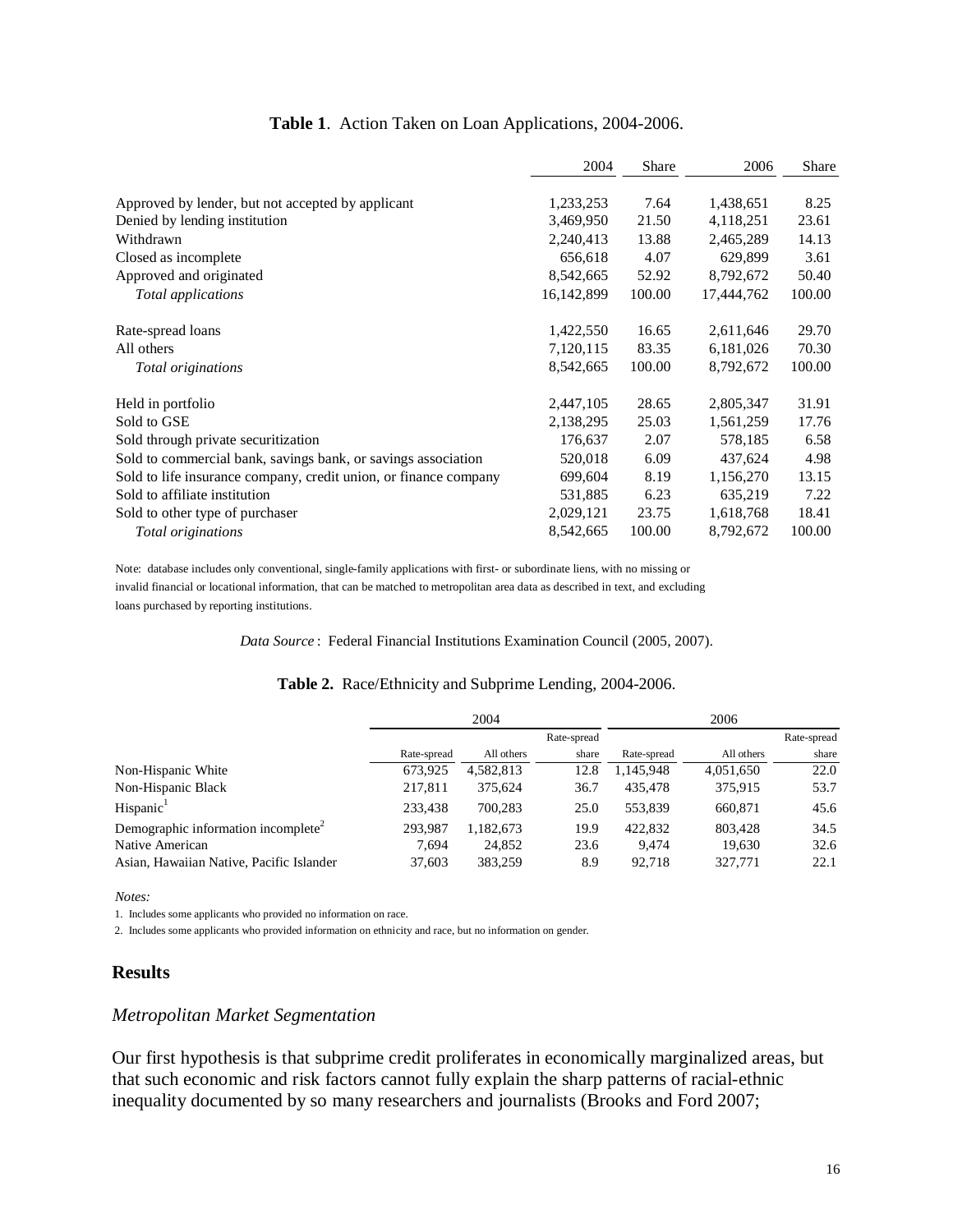Immergluck 2008; Rivera 2008). We aggregated the loan-level files to metropolitan-area summaries, and then matched the summaries to a standard set of measures of economic, housing market, and demographic variables from the 2000 Census; we also developed a simple proxy for overall credit risk – the share of denials where underwriters cited credit history as a reason.<sup>13</sup>

Risk-based pricing suggests that subprime lending should achieve greatest market penetration in areas with low incomes and poor credit -- and that holding these factors constant, subprime credit flows should reduce denial rates. Standard OLS regressions provide mixed and inconsistent support for these expectations.<sup>14</sup> On the one hand, there is evidence that the subprime flood spread throughout the urban system: in 2004, a dozen simple measures can account for 77 percent of the variance in subprime share, but only 65 percent in 2006. Subprime shares also increase as expected in areas with higher denial rates, lower per capita incomes, and greater market shares of applicants rejected for bad credit. But even after accounting for these factors, racial segmentation remains crucial – and it worsened at the height of the boom. In 2004, a one standard-deviation increase in the metropolitan share non-Hispanic Black increases subprime market penetration by 0.32 standard deviations; this elasticity of racial inequality increased to 0.36 two years later. Subprime penetration showed no significant bias towards cities with large Latino populations in 2004 (after accounting for income and other controls in the models), but yields a 0.34 standardized beta in 2006. For many years, subprime credit was most pervasive in African American communities (HUD-Treasury Joint Task Force 2000; Squires 2003), whereas predators found it more difficult to penetrate Hispanic communities and other minority ethnic niches. This seems to have changed rapidly as brokers and lenders responded to Wall Street pressures to find more "underserved" markets.

## *Racial-Geographic Segmentation*

Aggregate measures of market segmentation are helpful in mapping the broad contours of credit inequalities, but precise measurements require the analysis of outcomes for individual borrowers. To evaluate our second hypothesis – that lending industry dynamics and class monopoly rent account for racially unequal credit better than risk-based pricing – we analyze the 8.54 million loans in the dataset that were approved and originated in 2004, and the 8.79 million for 2006. We use logistic regression, the standard workhorse of the banking and lending literatures, augmented with an instrumental variable technique that provides an estimate of the credit risk for each individual applicant (see Abariotes et al. 1993; Holloway 1998; Myers and Chan 1995). This instrument is derived from the stated judgments of underwriters and lenders on their reasons for refusing to make loans to certain applicants, and it thus provides conservative insurance against any results that would unfairly place blame on the lending industry; our instrumental variable model, estimated on a random sample of all applications, is quite good at predicting the characteristics of those viewed as unacceptable by underwriters (Table 3). We use the parameters from this bad-credit model to calculate a risk proxy for each of the applicants who

<sup>&</sup>lt;u>.</u> <sup>13</sup> HMDA does not provide credit history information for all applicants, but certain types of lenders are required to cite up to three reasons when they decide to reject an application. "Credit history" is one of nine options lenders can choose from.

 $14$  To conserve space, full results are not presented here. All multicollinearity tolerance statistics are well below problematic thresholds.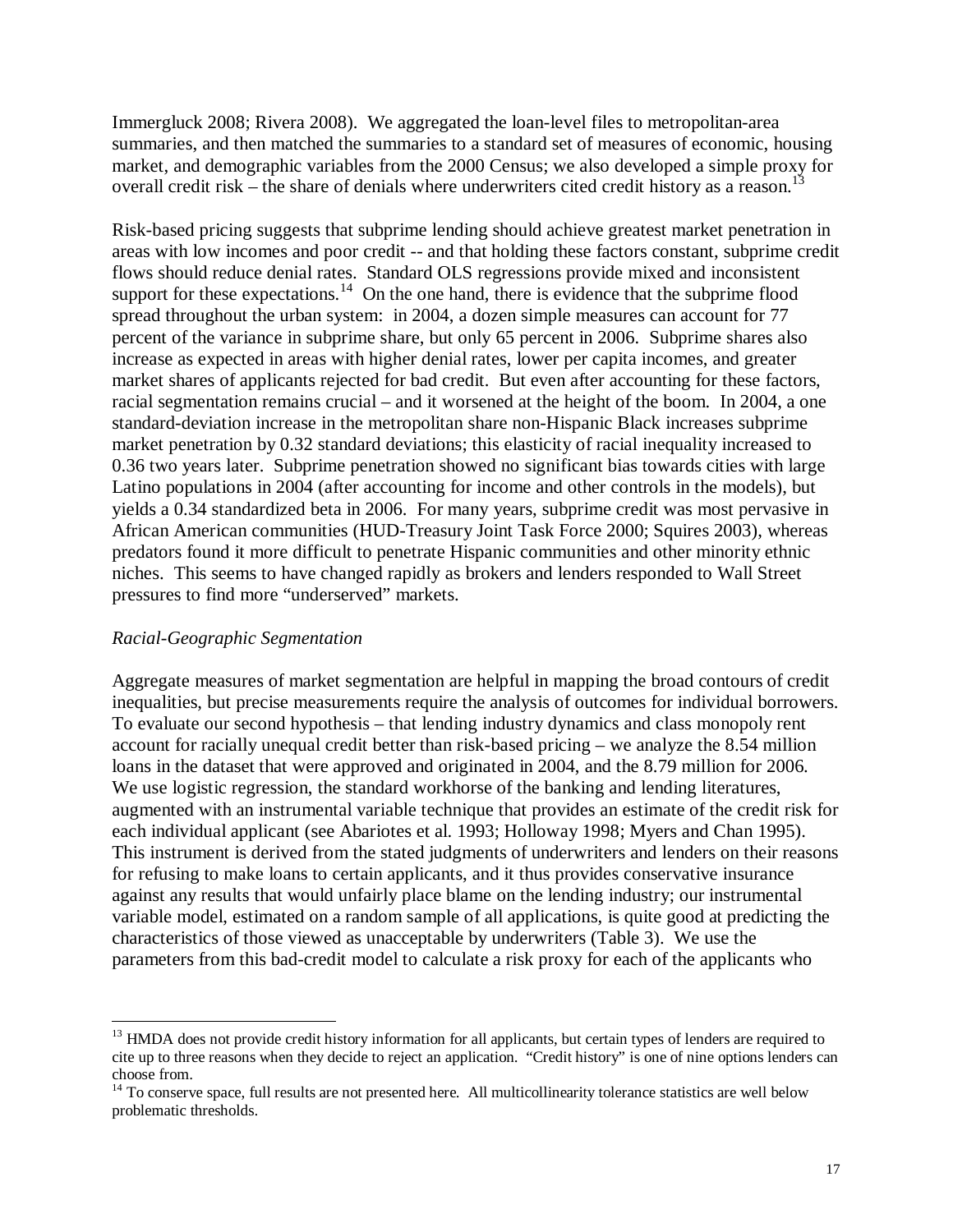eventually did receive loans, and then we estimate several models to measure the factors that distinguish those who wound up with high-cost, rate-spread loans.

|               |              | Average model-          | Actual proportion |
|---------------|--------------|-------------------------|-------------------|
| Probability   | Number of    | predicted probability   | rejected for      |
| Range         | Applications | of bad-credit rejection | bad credit        |
|               |              |                         |                   |
| 0.1 - 4.9 %   | 54,974       | 0.027                   | 0.026             |
| 5.0 - 9.9     | 29,679       | 0.070                   | 0.071             |
| $10.0 - 14.9$ | 11,113       | 0.122                   | 0.122             |
| $15.0 - 19.9$ | 5,487        | 0.172                   | 0.183             |
| 20.0 - 24.9   | 3,055        | 0.223                   | 0.220             |
| 25.0 - 29.9   | 1,655        | 0.273                   | 0.262             |
| 30.0 - 34.9   | 1,025        | 0.323                   | 0.322             |
| 35.0 - 39.9   | 642          | 0.373                   | 0.388             |
| 40.0 - 44.9   | 479          | 0.423                   | 0.441             |
| $45.0 - 49.9$ | 345          | 0.475                   | 0.464             |
| 50.0 - 54.9   | 235          | 0.522                   | 0.519             |
| 55.0 - 59.9   | 162          | 0.574                   | 0.549             |
| $60.0 - 64.9$ | 138          | 0.625                   | 0.696             |
| 65.0 - 69.9   | 100          | 0.670                   | 0.640             |
| 70.0 - 74.9   | 102          | 0.725                   | 0.657             |
| 75.0 - 79.9   | 57           | 0.779                   | 0.754             |
| 80.0 - 84.9   | 31           | 0.822                   | 0.774             |
| 85.0 - 89.9   | 6            | 0.867                   | 0.833             |
| 90.0 - 94.9   |              |                         |                   |
| 95.0 - 99.9   |              |                         |                   |

**Table 3.** Model Fit Diagnostics for Credit History Instrument

Note: Model estimated on a randomly-selected sample (109,285) of all applications.

We estimated four models each for 2004 and 2006, beginning with 1) basic applicant financial measures, loan purpose, and demographic characteristics, then adding measures of 2) lending industry structure, 3) estimated credit risk, and 4) metropolitan housing market context (see Table 4). Five model results stand out. First, measures of fit declined slightly across all model specifications, attesting to the generalized spread of subprime credit throughout the market. Second, the effects of core underwriting measures weakened: odds ratios for income and income-to-loan ratios moved closer to unity, as various forms of high-cost loans became more common among middle-income borrowers struggling to cope with the high costs of many markets. The odds ratio for owner-occupancy fell, as subprime credit became more closely linked to investment and speculative purposes; but the effect (from 0.89 to 0.69; see Model 1) is not nearly as large as implied by press coverage of legions of speculative flippers using exotic loan instruments. Third, racial disparities worsened. For Blacks and Latinos, the results are striking across all specifications. Subprime disparities shot up from 3.5 to 3.8 for African Americans, and from 2.0 to 2.9 for Hispanic borrowers. Accounting for differences in lender type (Model 2) and estimated credit risk (Model 3) certainly reduces these inequalities: but even after giving every benefit of the doubt to lenders with an instrumental variable that itself captures disparate-impact racial discrimination, African Americans are 1.6 times more likely than non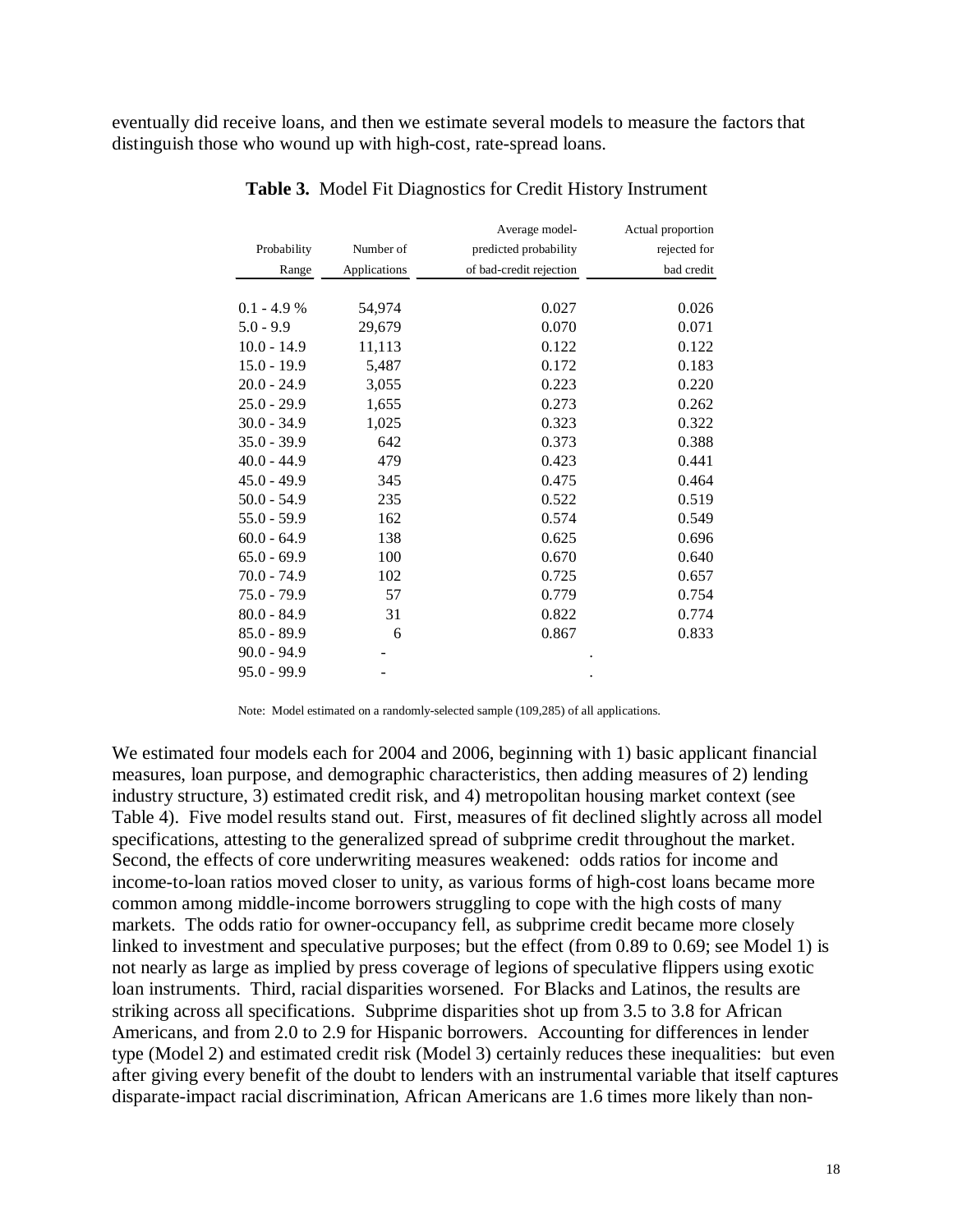Hispanic Whites to have subprime credit in 2004, and 2.3 times more likely in 2006. For Latinos, the corresponding increase is from 1.1 to 1.9. This result aligns with the aggregate, metropolitan-level analysis, and confirms that the subprime boom consolidated African American segmentation even as the industry made new inroads into Latino communities. At the same time, the central plank to justify risk-based pricing slid away; in 2004, increasing the credit risk measure by one standard deviation increased the likelihood that a borrower received a subprime loan by a factor of 1.43; only two years later, this ratio slipped to 1.24.

The fourth finding confirms the crucial role of institutional processes and capital circuits in connecting individual borrowers to transnational investment networks. Subprime lending has traditionally been most common among small, thinly-capitalized independent mortgage companies, which disclose their activity to the U.S. Department of Housing and Urban Development (HUD), but escape the closer supervision of the four main banking regulators. Yet as the federal banking regulators "shrugged" when confronted with proliferating abuses (Andrews 2007c), many traditional banks began to pursue the profits of the subprime boom. In some cases, large banks acquired existing, profitable subprime lenders; this approach carried some reputational risks when gold-plated firms bought lucrative but notorious bottom-feeders (illustrated by especially controversial acquisitions by Citigroup and HSBC). In other cases, lenders established their own specialized subprime subdivisions. Either way, the result was the same: traditional banks and subsidiaries joined the independent mortgage companies in the search for new profit opportunities. The odds ratio comparing independent mortgage companies to large national banks regulated by the Federal Reserve (the reference category) fell from 1.92 in 2004 to 1.32 two years later (Model 3). Traditional, locally-oriented savings and loan institutions -- the survivors of yesteryear's S&L crisis now reporting to the Office of Thrift Supervision (OTS) became almost indistinguishable from the national, Fed-regulated banks snapping up lucrative subprime operations. Moreover, as banking structures evolved to create new channels for subprime credit on the front end, the back end was also shifting, as lenders accelerated their sales to the secondary market. For quite a few years, the majority of home loans have been securitized; conventional, conforming prime loans have typically been sold to the GSEs, while other notes, including a growing share of subprime loans, were sold to other actors in the expanding secondary trading business. Until recently, however, most lenders held many of the non-conforming, non-traditional, or high-risk loans in their own portfolio for a year or more. This practice, known as "seasoning," was particularly important in the 1990s as secondary-market investors reacted cautiously to front-line lenders who were relaxing underwriting criteria in order to reach new markets: seasoning a loan for eighteen months reassured a purchaser that a homeowner who qualified at a high debt-to-income ratio could actually keep up with the payments (Listokin et al. 2000). Our analysis reveals that this practice changed dramatically between 2004 and 2006. In 2004, subprime loans posted low odds ratios for all types of secondary purchasers: compared to prime loans (which are commonly sold quickly to the GSEs), subprime loans were, overall, more likely to be held in portfolio long enough to stretch past the same-year sale reporting requirements of HMDA. But as investors flooded the MBS market and investment banks became more aggressive, front-line lenders responded with more loans, more risky loans, passed on to the secondary market more quickly. In 2006, a loan approved and sold to a private investor was 3.2 times more likely to be subprime compared to an otherwise identical loan that was held in portfolio past the end of the year. A loan sold to an "other type of purchaser" -- usually an SPV that packages the loans before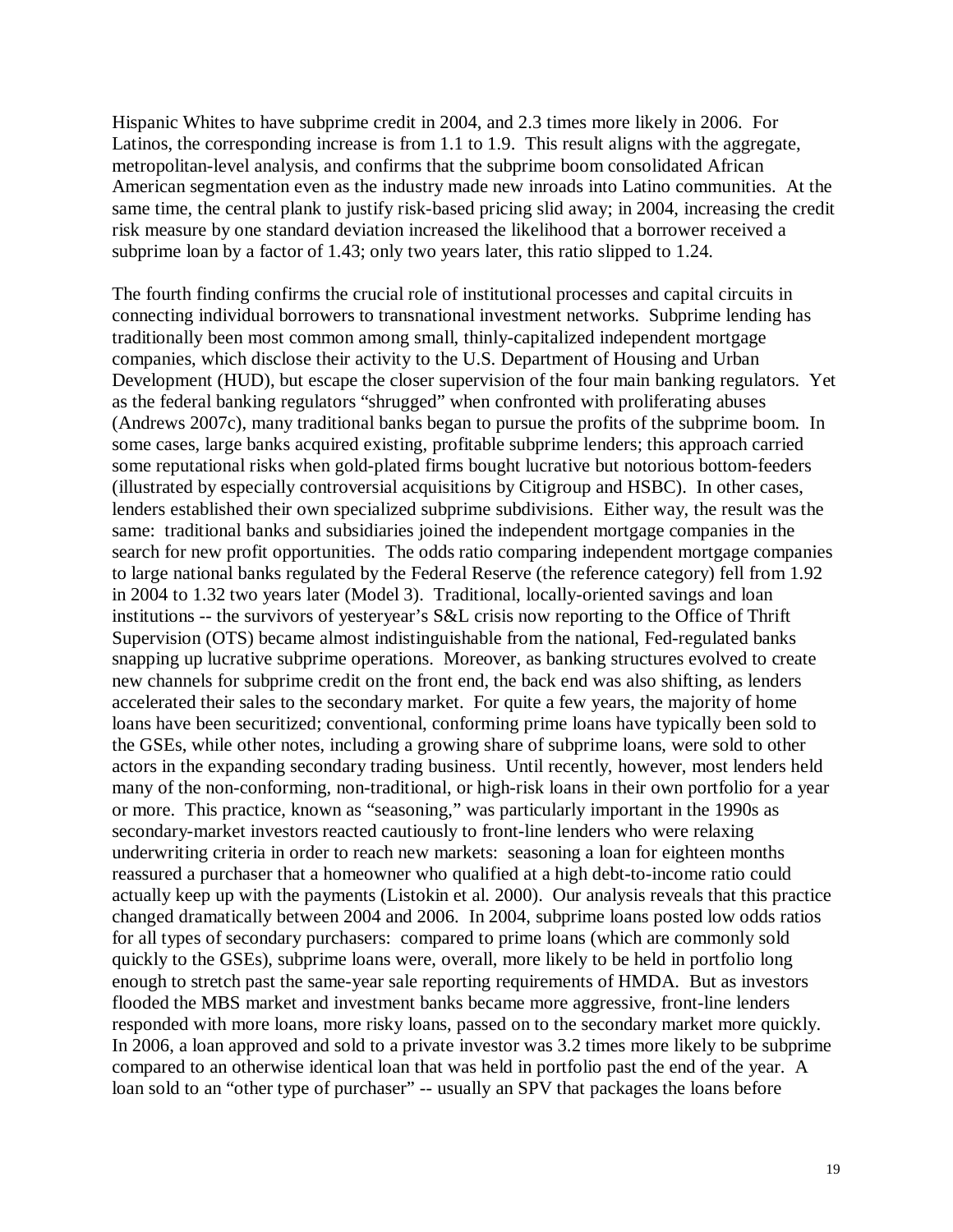|                                                                     | Odds ratios from logit models |       |         |          |          |          |         |          |
|---------------------------------------------------------------------|-------------------------------|-------|---------|----------|----------|----------|---------|----------|
|                                                                     | Model 1                       |       | Model 2 |          | Model 3  |          | Model 4 |          |
|                                                                     | 2004                          | 2006  | 2004    | 2006     | 2004     | 2006     | 2004    | 2006     |
| Income $(\log)$                                                     | 0.592                         | 0.789 | 0.540   | 0.702    | 0.666    | 0.794    | 0.737   | 0.846    |
| Income-to-loan ratio (log)                                          | 1.400                         | 1.107 | 1.738   | 1.320    | 1.524    | 1.263    | 1.329   | 1.157    |
| Owner-occupied                                                      | 0.886                         | 0.693 | 0.954   | 0.673    | 0.855    | 0.648    | 0.827   | 0.640    |
| Subordinate lien                                                    | 1.755                         | 1.427 | 0.849   | 0.865    | 0.910    | 0.853    | 1.220   | $0.995*$ |
| Pre-approval requested                                              | 0.660                         | 0.336 | 0.516   | 0.301    | 0.702    | 0.362    | 0.691   | 0.359    |
| Home improvement                                                    | 0.603                         | 0.486 | 0.648   | 0.679    | 0.294    | 0.541    | 0.322   | 0.560    |
| Refinance                                                           | 1.111                         | 1.011 | 1.128   | $0.999*$ | 0.898    | 0.898    | 0.932   | 0.911    |
| Incomplete demographic information                                  | 1.579                         | 1.728 | 1.197   | 1.466    | 1.075    | 1.235    | 1.108   | 1.259    |
| Female primary applicant                                            | 1.244                         | 1.203 | 1.160   | 1.152    | 1.150    | 1.079    | 1.174   | 1.094    |
| Hispanic or Latino                                                  | 2.037                         | 2.863 | 1.662   | 2.400    | 1.138    | 1.951    | 1.239   | 1.972    |
| Native American                                                     | 1.975                         | 1.690 | 1.747   | 1.709    | $1.026*$ | $1.002*$ | 1.091   | $1.031*$ |
| Asian                                                               | 0.843                         | 1.076 | 0.868   | 1.068    | 0.756    | 0.878    | 0.849   | 0.937    |
| <b>Black or African Ameican</b>                                     | 3.480                         | 3.783 | 2.645   | 3.267    | 1.659    | 2.326    | 1.638   | 2.360    |
| OCC-regulated bank                                                  |                               |       | 0.269   | 0.351    | 0.208    | 0.331    | 0.207   | 0.333    |
| OTS-regulated thrift                                                |                               |       | 0.219   | 0.912    | 0.199    | 0.845    | 0.208   | 0.853    |
| FDIC-regulated bank                                                 |                               |       | 0.407   | 0.466    | 0.323    | 0.445    | 0.332   | 0.452    |
| HUD-supervised mortgage company                                     |                               |       | 2.258   | 1.377    | 1.921    | 1.329    | 1.973   | 1.350    |
| Sold to GSE                                                         |                               |       | 0.046   | 0.154    | 0.043    | 0.151    | 0.043   | 0.151    |
| Sold to private investor                                            |                               |       | 0.779   | 3.282    | 0.731    | 3.199    | 0.745   | 3.233    |
| Sold to bank                                                        |                               |       | 0.871   | 1.352    | 0.789    | 1.339    | 0.806   | 1.344    |
| Sold to life insurance co., credit union, mtg. bank, or finance co. |                               |       | 0.575   | 1.803    | 0.559    | 1.796    | 0.565   | 1.790    |
| Sold to affiliate institution                                       |                               |       | 0.796   | 1.201    | 0.771    | 1.189    | 0.762   | 1.191    |
| Sold to other type of purchaser                                     |                               |       | 0.931   | 2.056    | 0.908    | 2.042    | 0.923   | 2.061    |
| Credit history instrument                                           |                               |       |         |          | 1.433    | 1.239    | 1.420   | 1.235    |
| Conventional denial rate                                            |                               |       |         |          |          |          | 1.048   | 1.110    |
| Share of applications requesting FHA insurance                      |                               |       |         |          |          |          | 0.980   | 0.972    |
| Non-Hispanic Black population                                       |                               |       |         |          |          |          | 1.053   | 0.962    |
| Hispanic population                                                 |                               |       |         |          |          |          | 0.981   | 0.959    |
| Per capita income                                                   |                               |       |         |          |          |          | 0.908   | 0.905    |
| Ratio of Non-Hispanic White to Black per capita income              |                               |       |         |          |          |          | 1.057   | 1.068    |
| Ratio of Non-Hispanic White to Hispanic per capita income           |                               |       |         |          |          |          | 0.951   | 0.965    |
| Share of owner-occupied housing built before 1950                   |                               |       |         |          |          |          | 0.982   | 0.983    |
| Share of owner-occupied housing built 1995-2000                     |                               |       |         |          |          |          | 0.970   | 0.949    |
| Median gross rent as share of household income                      |                               |       |         |          |          |          | 0.924   | 0.960    |
| Median owner-occupied value as share of household income            |                               |       |         |          |          |          | 0.927   | 0.943    |
| Share of owner-occupied housing units with no mortgage              |                               |       |         |          |          |          | 1.036   | 0.976    |
| Share of mortgaged units with a second mortgage                     |                               |       |         |          |          |          | 0.954   | 0.991    |
| Nagelkerke max R-squared                                            | 0.131                         | 0.116 | 0.333   | 0.303    | 0.338    | 0.305    | 0.346   | 0.310    |
| Percent concordant                                                  | 71.0                          | 67.7  | 83.4    | 79.1     | 83.8     | 79.2     | 84.1    | 79.5     |
| Observations for 2004 models: 8,542,665                             |                               |       |         |          |          |          |         |          |

Observations for 2006 models: 8,792,672

\*Not significant at P<0.01; all other coefficients significant at P<0.001.

Note: For continuous variables (income, income-to-loan ratio, credit instrument, and metropolitan variables), odds ratios report the change in odds with a one standard deviation increase in the respective predictor.

*Data Source* : Federal Financial Institutions Examination Council (2005, 2007).

passing on to a trust or SIV -- was more than twice as likely to be subprime. In light of what is now known about the deteriorating quality of loans made in the latter months of 2006, it is clear that the securitization system had fused a toxic brew from the most volatile compounds of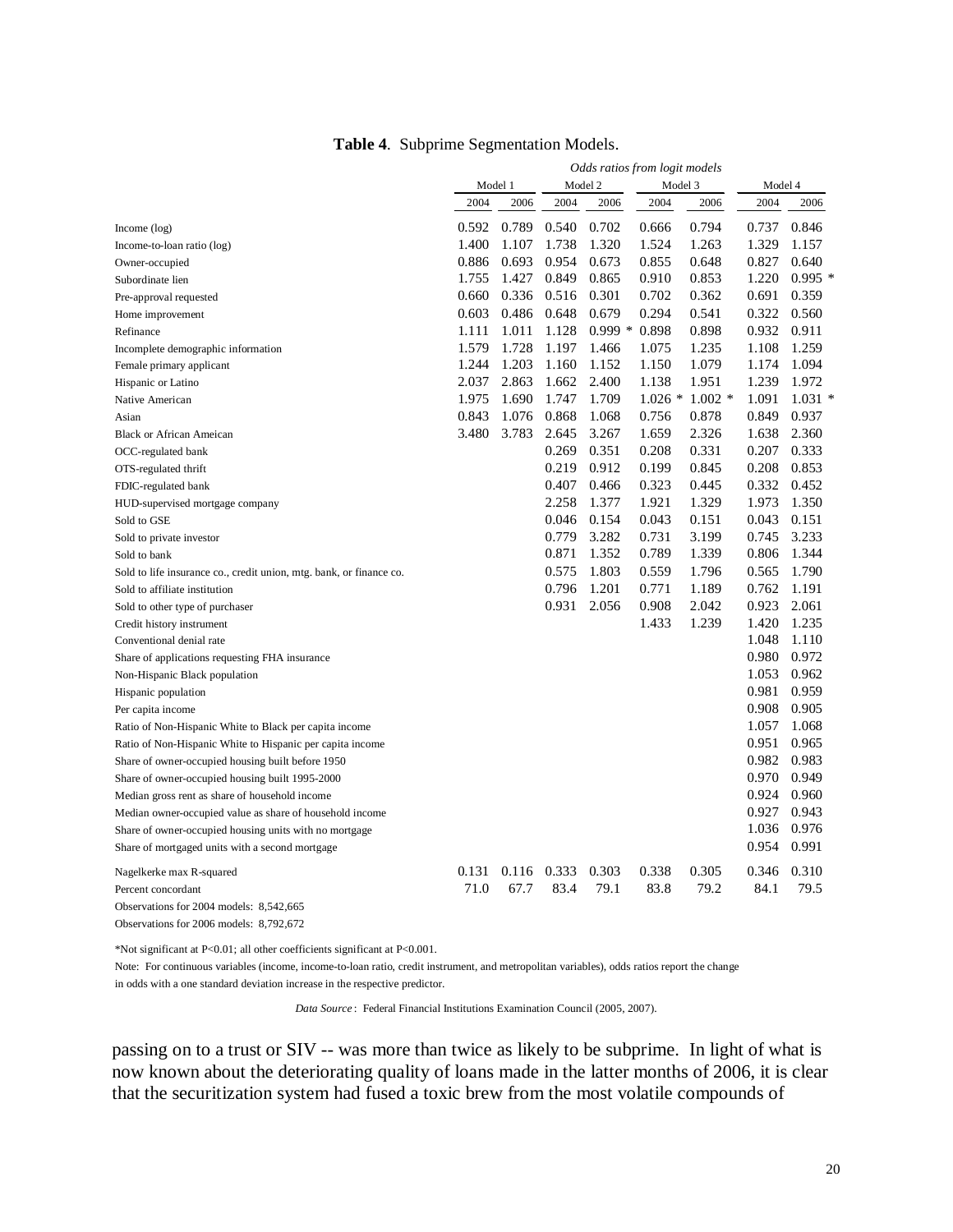economic chemistry (adverse selection, principal-agents dilemmas, information asymmetries) to create perverse incentives encouraging loans destined to end in foreclosure (Dymski 2007; Immergluck 2008).

The fifth finding suggests no clear role for urban and regional context. Adding a vector of theoretically relevant metropolitan measures adds almost nothing to model fit, and yields standardized odds ratios that all fall in a narrow range between 0.94 and 1.11 (Model 4). The largest effects are for metropolitan denial rates and white-black income inequality (both positive) but the effects are modest for all metropolitan indicators. After accounting for secondary investment networks, banking industry structure, and applicant characteristics, it seems that class-monopoly rent displays no contextual bias towards particular kinds of places. This finding undermines an important hypothesis.

# *Acknowledging Geographical Contingency*

Adding "metropolitan indicators" to a model is only one way to capture the distinctions of place. Another approach is to recognize that the processes summarized in a particular model may vary across different settings. There are several intricate ways to analyze this variation (expansion techniques, multilevel models) but here we consider the obvious, simplest approach: estimating Model 3 (Table 4) separately for all metropolitan areas. This boosts model fit considerably for most places, and yields varied coefficient estimates for relations of particular concern. We focus here on the geographical contingency of racial subprime segmentation for African Americans (Figure 2) and Latinas/Latinos (Figure 3), and the nexus of subprime segmentation, applicant income, and secondary-market sales networks (Figure 4).

These graphs offer vivid portraits of the contextual landscape of capital flows. Subprime credit is deeply racialized across most but not all housing markets: most metropolitan areas appear in the top portion of the graphs in Figures 2 and 3. For African Americans, many of the larger cities post coefficients between 0.75 and 1.00 – all else constant, Blacks are between 2.1 and 2.7 times more likely than otherwise identical non-Hispanic Whites to wind up with subprime credit. For Hispanics, most of the odds ratios range from 1.65 to 2.7. Likewise, the general pattern of class segmentation and secondary-market sales conduits is clear. Most metropolitan areas in Figure 4 appear in the upper-left quadrant: all else constant, in most places subprime loans are targeted towards lower-income borrowers, and are more likely than prime loans to be sold immediately to SPVs and other purchasers. These general patterns conform well to the hypothesis that class-monopoly rents are extracted from across the urban system – but in uneven ways that inscribe distinctive local credit environments.

Nevertheless, urban and regional contingencies matter. Quite a few metropolitan areas cluster along one of the axes, indicating no statistically significant segmentation for race/ethnicity (Figures 2, 3) or class/secondary circuits (Figure 4). In several metropolitan areas, the prevailing patterns are reversed. Subprime segmentation is significantly less likely for African Americans in places like Flint, Michigan, Rochester, New York, and Pensacola, Florida; for Latinas and Latinos, these effects appear in Pueblo, Colorado, and the locally transnationalized, multigenerational Texas border cities of El Paso and Laredo. There are even more exceptional cases for income and loan-sales networks: in four dozen metropolitan areas, subprime credit is *ceteris*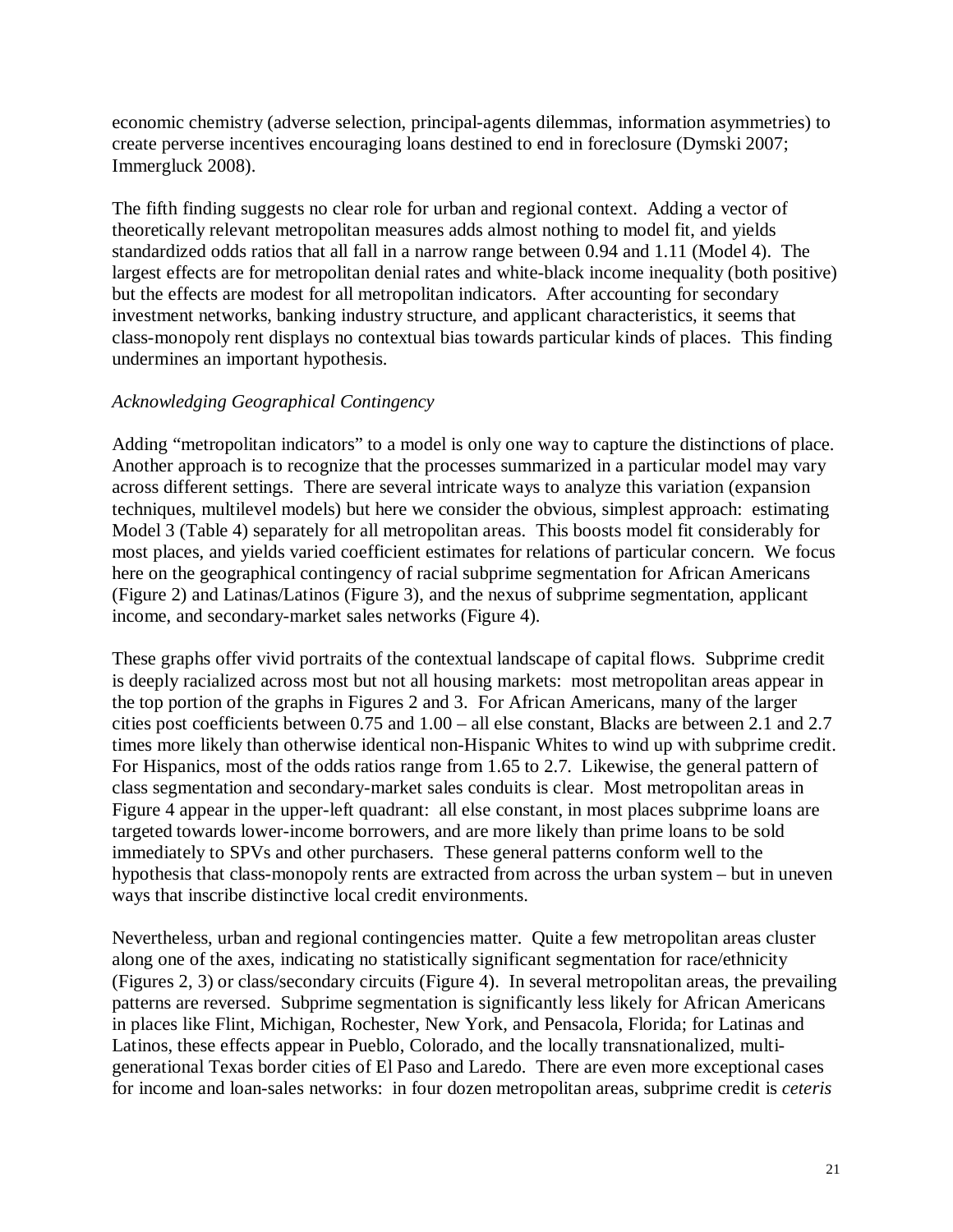*paribus* more likely for higher-income applicants. The effects are not substantively large,<sup>15</sup> but they provide a direct counterpart to the general trend; given the controls included in the models, these effects cannot be attributed to a greater prevalence of investor-buyers, higher debt burdens, or different mix of homebuyers and applicants seeking to refinance. After accounting for these factors, part of the subprime boom appears to have involved higher-income applicants responding to the imperatives of extremely tight housing markets in big cities -- the Twin Cities, San Diego, Salt Lake City, Portland, Sacramento; but even stronger effects appear in smaller regional trade centers, and in exurban towns transformed by dramatic increases in long-distance commuter suburbs. Some of these places – San Diego, Minneapolis-St. Paul, Portland – are highlighted in Immergluck's (2008) analysis of the expansion of ARMs and zero-downpayment loans in the cumulative-causation cycle of "exotic" mortgages in the home purchase market: rising prices in overheated markets induce lenders and buyers to use more flexible instruments, which in turn enable sellers to demand still higher prices. But many other cities on our graph do not correspond neatly with Immergluck's analyses (see p. 7, 9, 13). Compared with the durable divisions of race and ethnicity, there is considerable metropolitan contingency in the class focus of subprime capital.



**Figure 2.** Metropolitan Coefficients of Racial Segmentation, Non-Hispanic African American Borrowers, 2006. Circle sizes are proportional to the number of rate-spread originations to Non-Hispanic Blacks. *Data Sources:* FFIEC (2007), U.S. Census 2000 (per capita income data).

<u>.</u>

<sup>&</sup>lt;sup>15</sup> For metropolitan areas near Minneapolis-St. Paul on the graph, increasing applicant income from about \$100,000 to \$350,000 increases the odds of subprime selection by a ratio of about 1.07.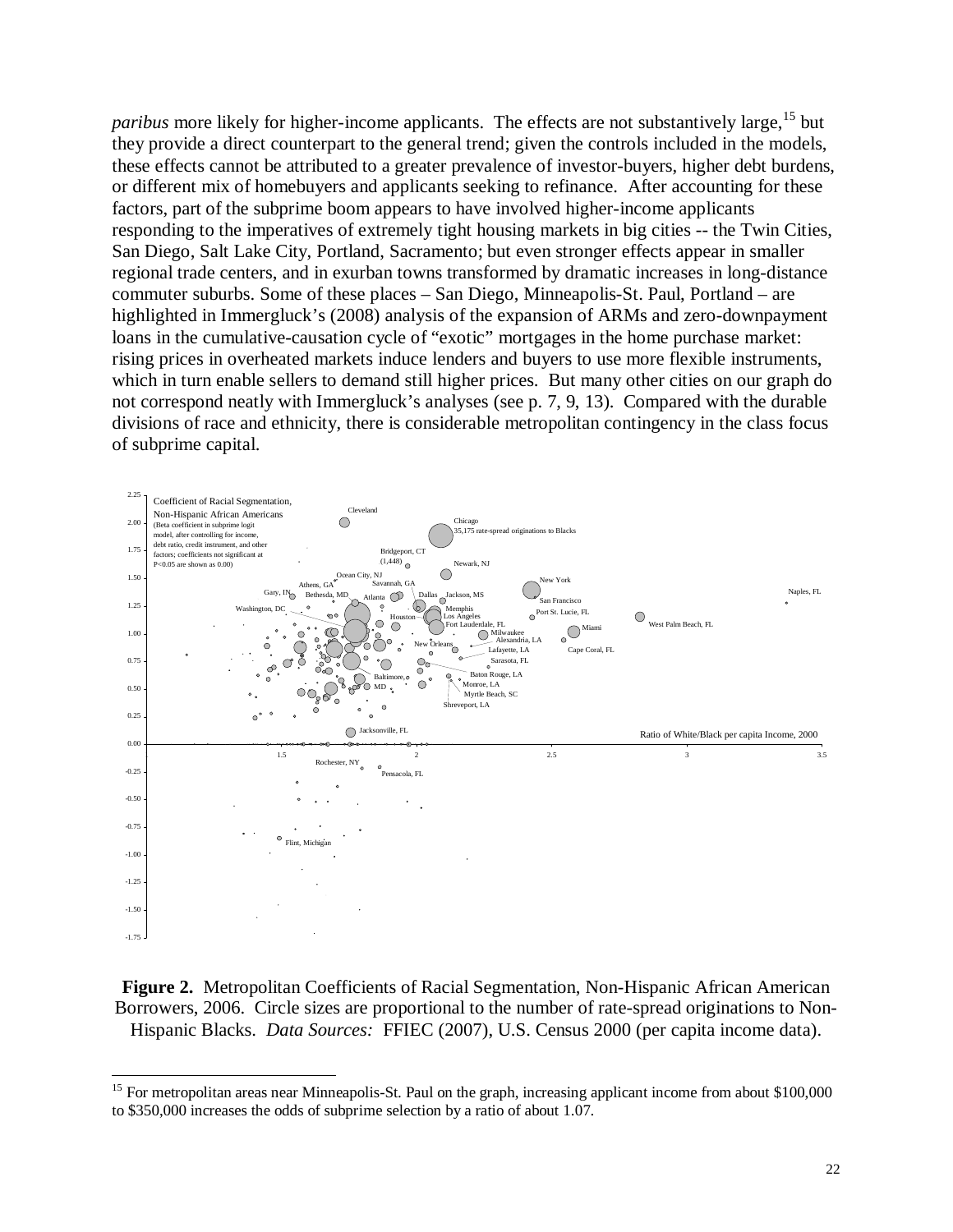

**Figure 3.** Metropolitan Coefficients of Racial Segmentation, Latino/Latina Borrowers, 2006. Circle sizes are proportional to the number of rate-spread originations to Hispanics. *Data Sources:* FFIEC (2007), U.S. Census 2000 (per capita income data).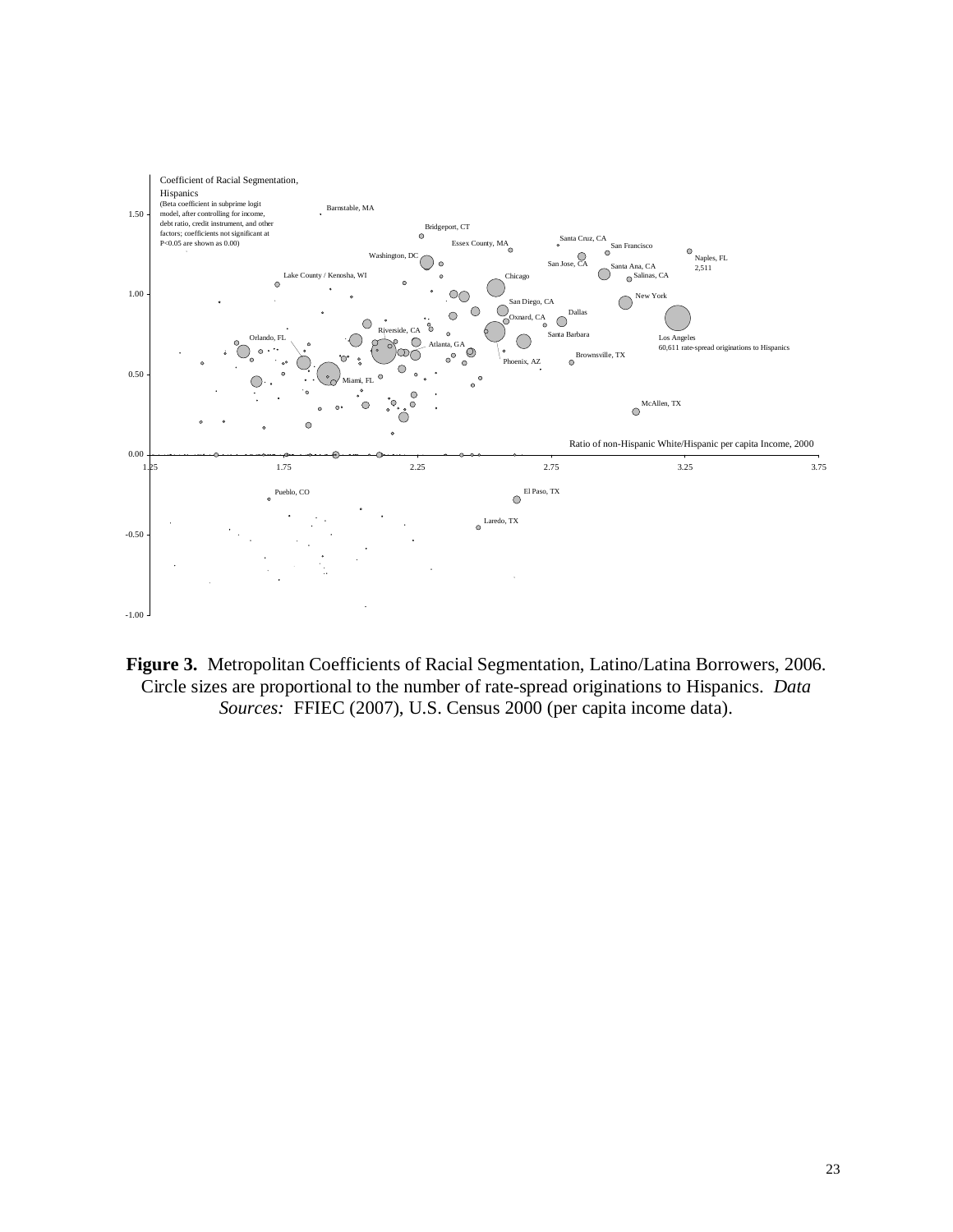

**Figure 4.** Metropolitan Coefficients of Income Segmentation and SPV Sales Conduits, 2006. Coefficients not significant at  $P < 0.05$  are shown as 0.00, thus appearing on one of the axes. Circle sizes are proportional to the number of rate-spread originations. *Data Source:* FFIEC (2007).

#### **Spaces of Mobilization**

Our third hypothesis deals with the relations between the material spaces of class-monopoly rent and the representational spaces of organization and action. The race and class inequalities measured in Figures 2, 3, and 4 have consequences that are serious and real: current housing market conditions suggest that subprime foreclosures will turn at least 2 million homeowners into renters over the next two years, stripping them of at least \$71 billion in housing wealth (Schumer et al. 2007: 1); African American and Latino borrowers have already lost at least \$146 billion in housing wealth from subprime loans between 1998 and 2006 (Rivera et al. 2008: vii). Yet these material realities are dynamic, multi-faceted social constructions: our graphs provide only the most partial, limited view of one dimension of the market. Behind each of the dots on these graphs are struggles between homeowners, brokers, lenders, regulators, and investors. These struggles articulate multiple ties among individuals and institutions at different geographical scales, perforating and stretching the simple Euclidian map of the nation's urban network. Progressive possibilities are apparent if we recall Peter Gould's (1986: 202) reminder: "Space is not a wastepaper basket that sits there waiting for us to fill it with things, but something we define to suit our needs."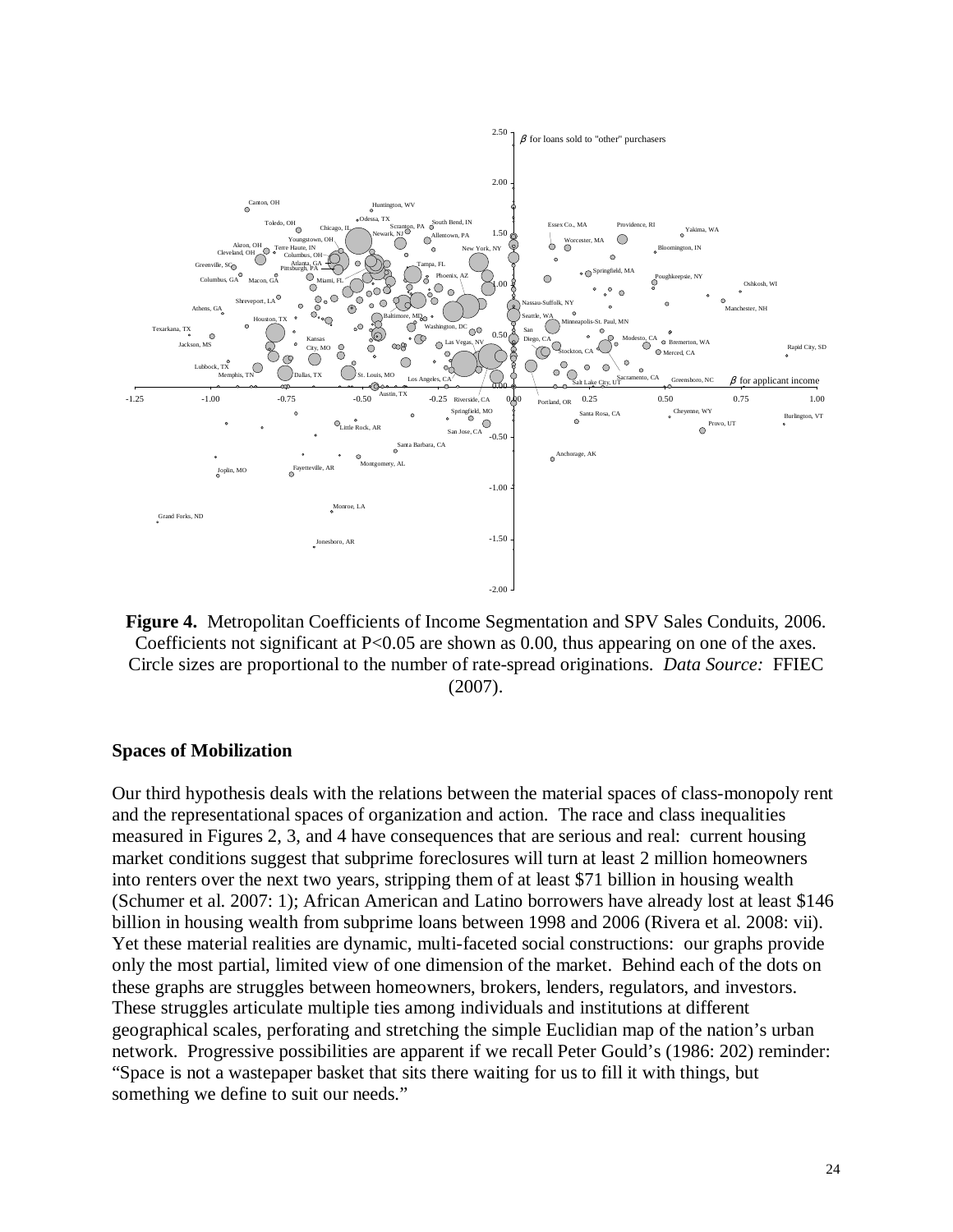Three types of multi-scalar places are being constructed to challenge some of the exploitations of subprime class-monopoly rent. First, federal agencies have belatedly taken some of the steps that advocates have demanded for years. In early December, 2007, the Bush Administration launched "FHA Secure," granting the Federal Housing Administration limited authority to help (some) subprime borrowers refinance on better terms, and also convened a private consortium of lenders -- the HOPE NOW Alliance -- who informally agreed to try to provide limited relief to some borrowers in distress (Bush 2007). At the same time, the Federal Reserve proposed amendments to Regulation Z, the specific rule that implements the Truth in Lending Act (TILA) and the Home Ownership and Equity Protection Act (HOEPA) (Federal Reserve Board 2007). Some of the detailed provisions hold the potential to reduce certain abusive practices in the future. Unfortunately, the Fed's consistent refusal to take these actions for more than a decade enabled the boom, as lenders easily skirted the provisions of TILA and HOEPA; the Fed had full authority after HOEPA's passage in 1994 to take the actions announced in December, 2007, after much of the subprime industry had collapsed. Other federal responses may yield some, limited *post hoc* accountability: the Securities and Exchange Commission has launched three dozen investigations into how subprime loans were originated, packaged, and valued in the secondary market, the Internal Revenue Service has opened an inquiry into the special trusts used to issue MBSs, and the Federal Bureau of Investigation has begun criminal inquiries into more than a dozen subprime companies suspected of accounting fraud, insider trading, and other violations (Bajaj 2008a; Browning 2008). Many state officials have also launched investigations, although the prospects for these actions depend on the peculiar historical-legal constructions of jurisdiction and federalism. New York State occupies a distinctive position in this federalist regulatory space: Wall Street financial institutions are at the heart of the subprime capital machine and its extraction of class-monopoly rents, and the state's Martin Act gives the New York Attorney General both civil and criminal jurisdiction of a wide range of securities-related matters. The current AG, Andrew Cuomo, has begun investigations into whether Wall Street investment banks withheld materially relevant information on the quality of loans they packaged into securities (Anderson and Bajaj 2008); to use the economics language of credit rationing theory (Stiglitz and Weiss 1981), Cuomo's investigation focuses on the illegal, profitable exploitation of asymmetric information by investment banks. Unfortunately, the evolving "mixed federalism" of American law has created overlapping, incomplete, and sometimes contradictory spheres of jurisdiction by state, federal, and local officials. Most of the innovations of subprime structured finance involved attempts to exploit this situation: one of the reasons why Special Purpose Vehicles are so special, for instance, is that they were specially designed to break the chain of legal liability. Peterson (2005: 8) goes so far as to suggest that debates over federalism "are used to mask a substantively anti-consumer policy agenda" and to advance "the covert protection of a powerful industry that profits, either directly or indirectly, from predatory lending."

Second, local and municipal litigation is percolating from private parties in many of the places highlighted in various parts of Figures 2, 3, and 4. The uneven legal terrain is certainly confusing, and the route to structural change is unclear.<sup>16</sup> Yet many of the legal innovations

<u>.</u>

<sup>&</sup>lt;sup>16</sup> As Tamar Frankel, a law professor at Boston University, puts it: "Everybody blames everybody else," and among lenders, brokers, investment banks, and bond-rating agencies, "there isn't one who doesn't blame another, and there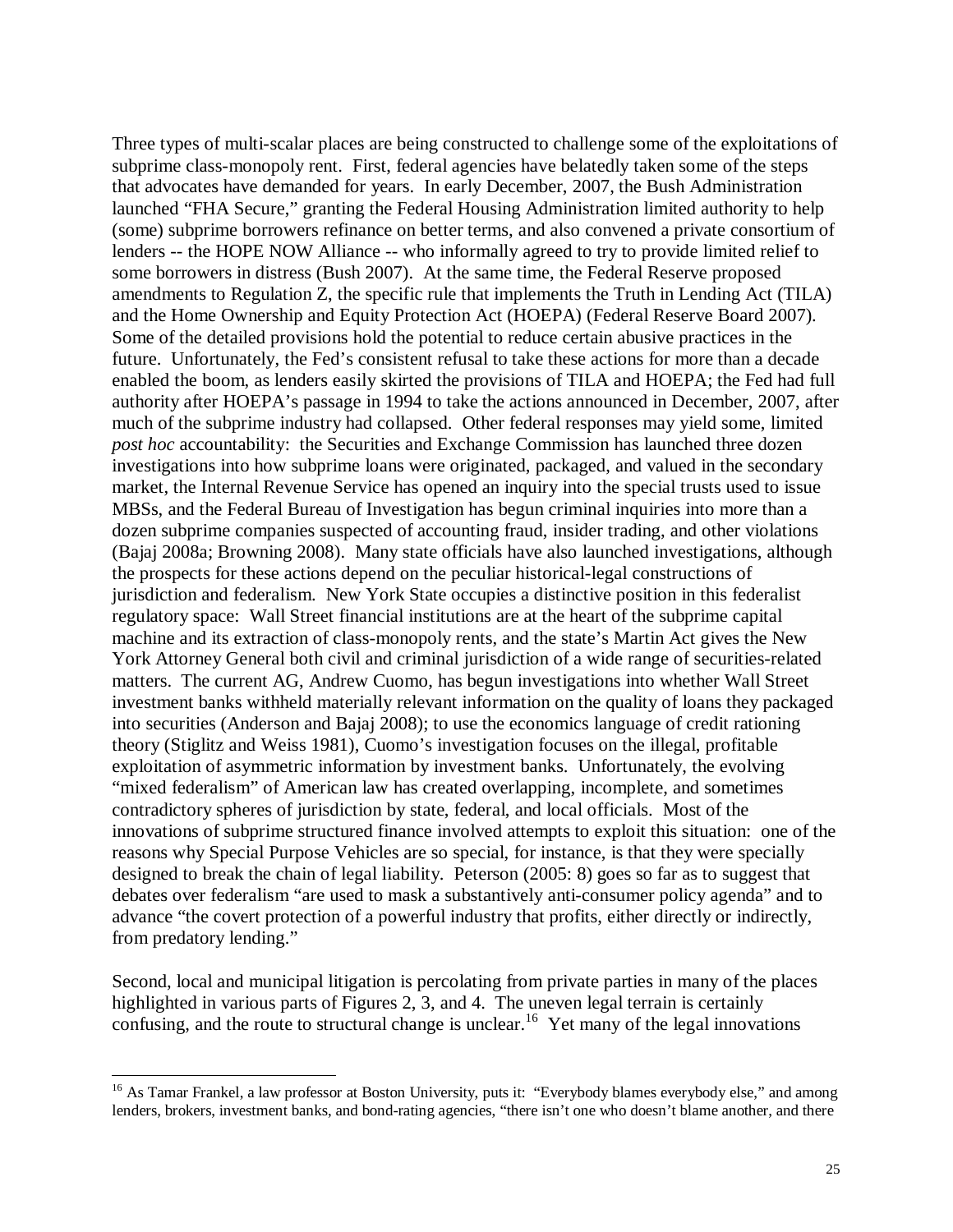devised by the industry to avoid facing challenges from homeowner victims of predatory abuse may not be as effective against angry investors and other institutions. Legal actions will redraw parts of the maps portrayed in Figures 2, 3, and 4: "Wall Street banks that sold mortgage investments around the world face legal complaints from as far away as Australia and Norway. Lehman Brothers, the Wall Street investment bank with the biggest mortgage business, is being sued by towns in Australia that say a division of the firm improperly sold them risky mortgagerelated investments." (Bajaj 2007: C9). In some cases, the rapid and seemingly-sophisticated practices of structured finance encouraged certain shortcuts that now expose the exploitation infrastructure of class-monopoly rent: in late October, 2007, Deutsche Bank National Trust Company was rebuffed in its attempt, acting as a trustee for securitization pools, to foreclose on 14 homeowners in Ohio. When the judge issued the routine order for the lenders' attorneys to furnish copies of the loan assignment documents proving true ownership of the loans, Deutsche's representatives could only produce paperwork showing *an intent to convey* the rights from one institution to another. In the accelerated pace of securitization, formal, actual conveyance of legal documents became a technical formality that many lenders, trusts, and SPVs seem to have ignored. The judge's dismissal of the foreclosure proceedings may not withstand appeal, but it is certainly possible that more of the securitization agents long accustomed to extracting classmonopoly rents may face the same kinds of fine-print sticker shock that they have inflicted on borrowers (Boyko 2007). $^{17}$ 

Cities are also fighting back. Note the position of Cleveland on Figure 2. Cleveland Mayor Frank Jackson declared that 21 large financial institutions would be "held accountable for what they've done" in a wave of subprime lending that has left the city with more than 7,000 foreclosures in each of the last two years (Maag 2008); Jackson spoke to announce a lawsuit filed by the City under Ohio's common-law definition of a public nuisance (City of Cleveland 2008). Cleveland's suit names the most prominent Wall Street institutions: Deutsche Bank, Bank of America, Bear Stearns, Citigroup, Countrywide, Credit Suisse, Goldman Sachs, HSBC, J.P. Morgan, Lehman Brothers, Merrill Lynch, Morgan Stanley, Wells Fargo, and several others. In Baltimore, the neighborhoods devastated by one kind of racial and class exploitation decades ago (Harvey 1974: 246-247) have been stripped of wealth by the new infrastructure of classmonopoly rent (Wyly et al. 2006: 121-122); now the Mayor and City Council are fighting back with a suit against the lender with the largest number of foreclosures in the city -- Wells Fargo. In contrast to Cleveland's public-nuisance claim, Baltimore is pursuing the more potent claim of racial targeting and violation of the Fair Housing Act (see Engel 2006: 382-389; Morgenson 2008a). Baltimore is represented by John P. Relman, a civil-rights and fair-lending litigator with an impressive track record that holds considerable promise to redraw at least part of the legal landscape of predatory class-monopoly rent (see Relman 2003, 2004, Mayor and City Council of Baltimore 2008).

 $\overline{a}$ 

is half-truth in everything." (quoted in Bajaj 2008b: C9). As of December, 2007, 32 new class-action lawsuits had been filed over the subprime mortgage crisis (Bajaj 2008b: C9).

 $17$  U.S. District Judge Boyko's order is strident and spirited, a progressive incarnation of a Scalia opinion. Boyko found Deutsche's un-documented ownership claims "astounding": "Plaintiff's 'Judge, you just don't understand how things work' argument reveals a condescending mindset and quasi-monopolistic system where financial institutions have traditionally controlled, and still control, the foreclosure process." (Boyko 2007: 5). Other courts are pulling back the curtain to find evidence of questionable practices, such as Countrywide's alleged fabrication of letters that were never in fact sent to delinquent borrowers (see Morgenson 2008b).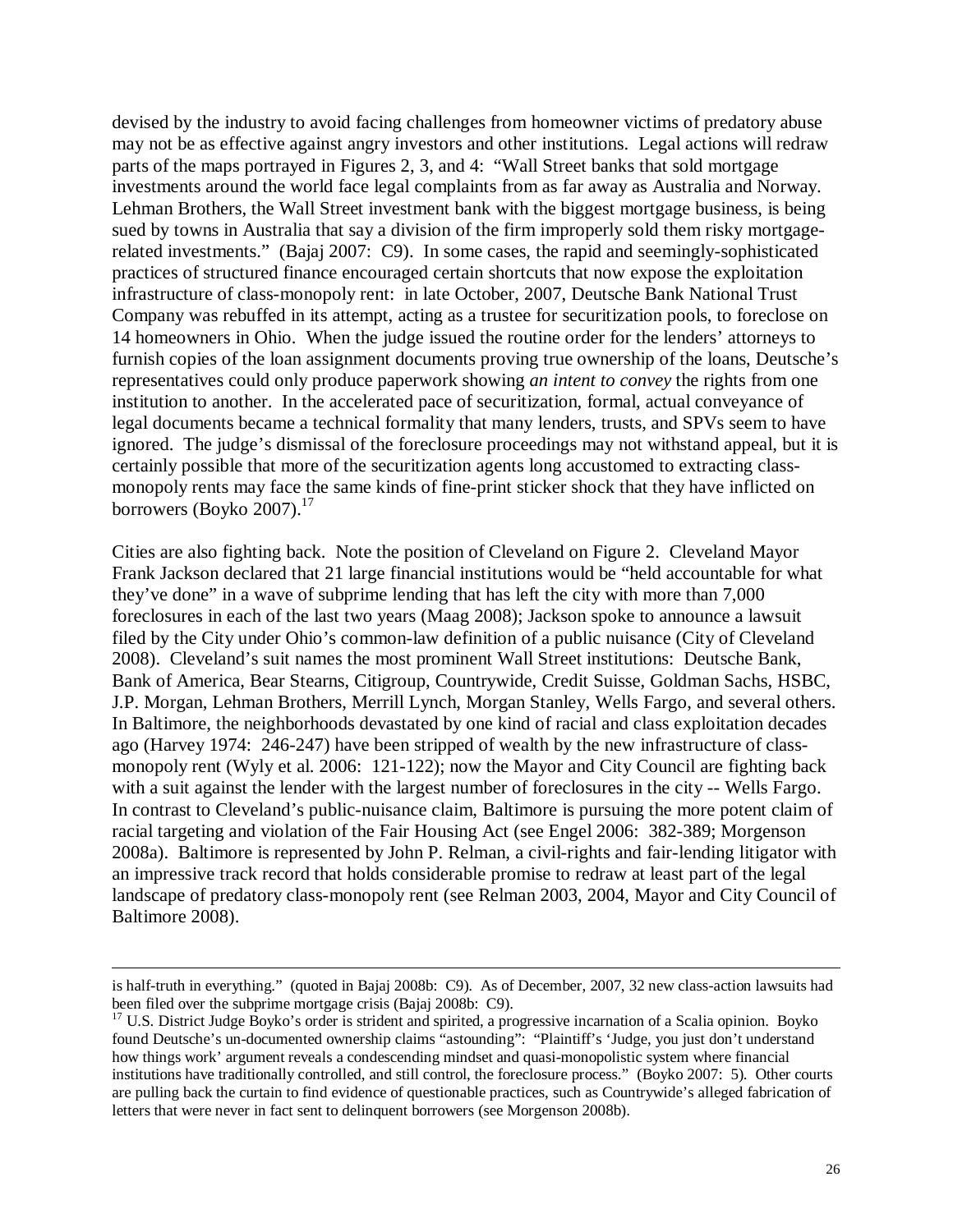## *Mapping the New State of Play*

<u>.</u>

A third route of challenge has focused on state legislatures. While reform efforts were subverted at the federal level for many years, a wave of state legislation since North Carolina's landmark 1999 law has "thrust state legislatures back into their traditional role as local laboratories for the development of new, experimental remedies and causes of action." (Relman 2004: 168). More than two dozen states have passed some kind of legislation to combat predatory home lending (Butera & Andrews 2007). Analyses of public data as well as private, industry datasets have indicated that, overall, state laws have succeeded in reducing the prevalence of specific targeted practices without restricting overall access to credit or increasing costs to consumers (Li and Ernst 2006, 2007; Quercia et al. 2004). Until recently, however, it has been nearly impossible to map the complex and shifting legal/regulatory landscape. Several recent advances now make it possible to see what has been achieved through years of organizing, research, and policy advocacy. Ambrose and Pennington-Cross (2000) developed a taxonomy of state laws on foreclosures and deficiency judgments (see also Pence  $2003$ ).<sup>18</sup> Li and Ernst (2006, 2007) undertook a detailed, comprehensive examination of how a 'typical' subprime loan would be regulated -- if at all -- under the many state laws that took effect between 2000 and 2005. Their analysis classifies states according to regulations on maximum permissible points, fees, and interest rates, yield-spread premiums, prepayment penalties, loan flipping, pre-loan counseling requirements, legal remedies for lender violations, and coverage of open-ended home equity loans.

We seek to map this legislative/regulative landscape, and to test whether it has achieved any significant effects on the urban and regional inequalities of class-monopoly rent. We assembled a state-level database combining the classifications of Ambrose and Pennington-Cross (2000), Li and Ernst (2006, 2007), and Pence (2003) to distill the complex patchwork of state regulatory regimes into seven ordinal, ranked measures of the degree of protection against predatory abuses beyond the minimal, federal HOEPA statute. To measure the similarities among various states, we calculated the inverse of Gower's (1971) similarity coefficient, a metric designed to correlate nominal or ordinal variables so that numerical operations requiring a positive semi-definite correlation matrix can be used in subsequent steps. A standard multidimensional scaling procedure (Kruskal and Wish 1978) then deploys a series of matrix-algebra operations to create a two-dimensional representation of the distances separating the states in the seven-dimensional space of mortgage market regulation.<sup>19</sup>

<sup>&</sup>lt;sup>18</sup> Borrowers who fall behind on their payments receive the most protection in states where foreclosures must go through a judicial process, and where lenders cannot receive deficiency judgments that take a debtor's non-housing assets to satisfy foreclosure losses. In creditor-friendly states, lenders can pursue expedited non-judicial foreclosures and receive deficiency judgments.

 $19$  As with any map projection, this operation involves some distortion; but our analysis yields a robust badness-offit criterion of only 0.117, and an encouragingly tight correlation (0.98) between the mathematically calculated and mapped distances among all possible 1,275 state-pairs.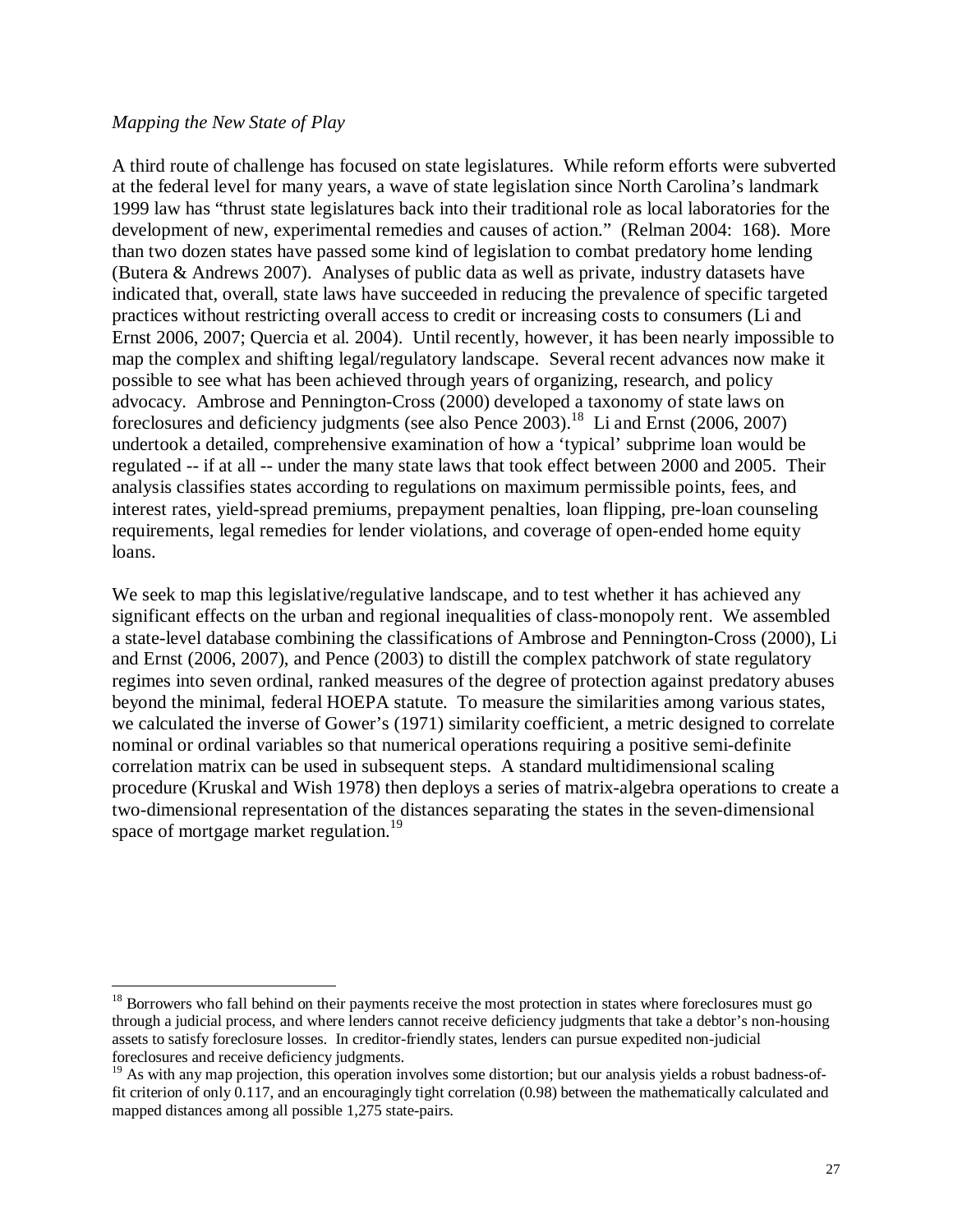

**Figure 5.** The Legal Space of State Anti-Predatory Lending Laws and Foreclosure Regulations, 2004.

States with similar regulatory regimes are shown close together on the "map"

represented in the panel above; borrower protections are greater on the west side (left) of this map. This map is, however, a two-dimensional representation derived from a matrix of similarities between states measured on several regulatory variables (loan flipping, prepayment penalties, points and fees, foreclosure rules, etc.). Simplifying this matrix in two dimensions does introduce some error or 'stress' in the fabric of the map. The panel at right shows residuals between the raw data and the distances between pairs of states as shown in the map above; all points would cluster on the diagonal if the model fit the data perfectly. In our analysis, the largest residuals separate Virginia (from Connecticut and Georgia) and Connecticut (from not only Virginia, but also Arkansas, Michigan, Maryland, and Iowa). *Data Sources*: Li and Ernst (2006), Ambrose and Pennington-Cross (2000), Pence (2003).

 $\overline{6}$ 궁,  $\overline{0.3}$ 

The result is a simple map (Figure 5). This representation is different from the previous charts: it does not plot observations according to values along horizontal and vertical axes; it is instead a map of the distances separating different states in the evolving legislative spaces created by organizers, policy analysts, state lawmakers, and banking-industry lobbyists. In the east northcentral portion of the map, as of 2004, eleven states had absolutely no protections beyond the

 $5s$  $\overline{0.7}$  $\overline{0.8}$  $\cdot$  $\overline{10}$ 

 $\ddot{\phantom{a}}$  $6.5$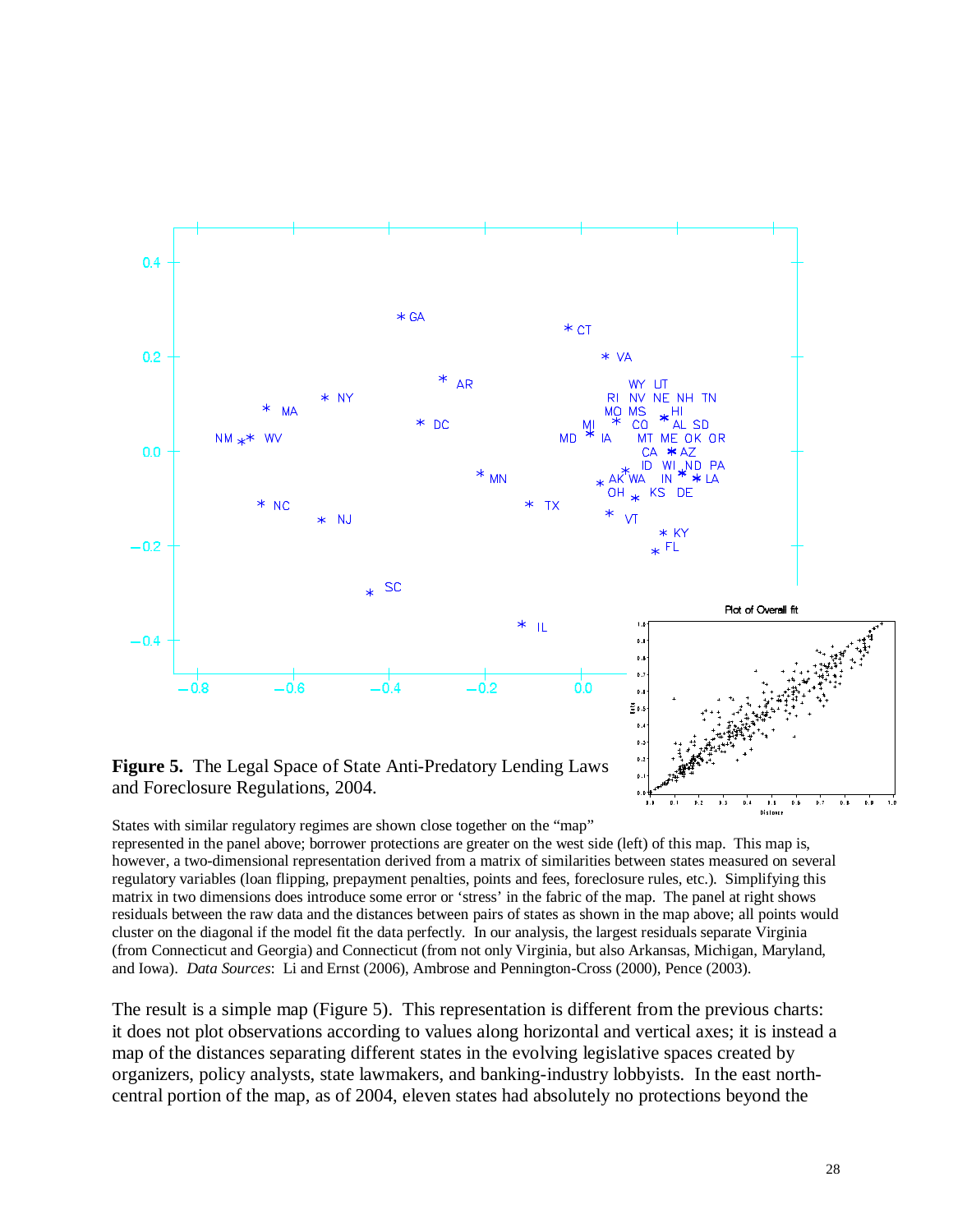weak federal HOEPA rules: Alabama, Mississippi, Colorado, Nebraska, Wyoming, Utah, Tennessee, New Hampshire, Rhode Island, and Hawaii. These states also allow lenders to use expedited non-judicial foreclosures with deficiency judgments. Moving away from this laissezfair point on the map, borrowers are granted greater legal protections against abuses of subprime class-monopoly rent. Legislative tradeoffs, priorities, and compromises create distinct regulatory regimes: to the 'south' on Figure 5, Illinois regulates loan flipping -- requiring lenders to consider the tangible net benefit of certain types of refinance loans that otherwise fall below high-cost triggers -- and also requires counseling for certain high-cost loans. By contrast, to the 'north,' Georgia's regulations focus on limiting points, fees, and prepayment penalties. The central area of the map includes states with strong protections against flipping, but with moderate or weak provisions for other terms. Finally, a group of states on the 'western' fringe -- North Carolina, Massachusetts, West Virginia, and New Mexico -- passed legislation that regulates a wide range of practices. New Mexico stands out as the gold standard as of 2004, thanks to SB 0449, the Home Loan Protection Act, passed in April, 2003. The regulations cap points and fees to two percent of the loan amount, prohibit loan flipping "when the new loan does not have reasonable, tangible net benefit to the borrower considering all of the circumstances," restricts balloon provisions, bans negative amortization, asset-based lending, prepayment penalties, credit life insurance sales, and penalty interest rates. The law also mandates counseling for high-cost loans, and permits limited assignee liability -- so that institutional investors buying loans from front-line lenders will share responsibility if crimes were committed in the transaction used to consummate the loan with the borrower. The structured finance industry has fought assignee liability with ferocious power (Engel and McCoy 2007); industry advocates rightly understand this legal provision as a direct threat to their rights to extract class-monopoly rents from blatantly illegal, deceptive, and discriminatory transactions.

Has this evolving legislative landscape altered the experiences of homeowners and homebuyers? Has it had any effect on the circuits of class-monopoly rent diagnosed earlier? To answer these questions, we re-estimated the loan-level models presented in Table 4 (Model 4); for the state in which each applicant's collateral property is located, we added a measure of how far the state is from New Mexico in the space of lending regulation as shown in Figure 5 (we used deciles to allow for non-linearity). The model results indicate significant effects on subprime segmentation, even after accounting for the income and estimated credit risk of applicants, the type of lender, secondary sales conduits, and even the demographic and economic circumstances of metropolitan housing markets. All else constant, going from New Mexico towards New York or New Jersey on Figure 5 boosts the odds ratios of subprime segmentation by a factor of more than 1.3 in 2004, and more than 1.5 two years later. The effect is not linear, but nearly all deciles of distance post significant and positive coefficients in 2004, and every one does in 2006. Put simply, the decade-long struggle to fight predatory lending through state legislation does appear to have achieved significant, material changes in the extraction of class-monopoly rent.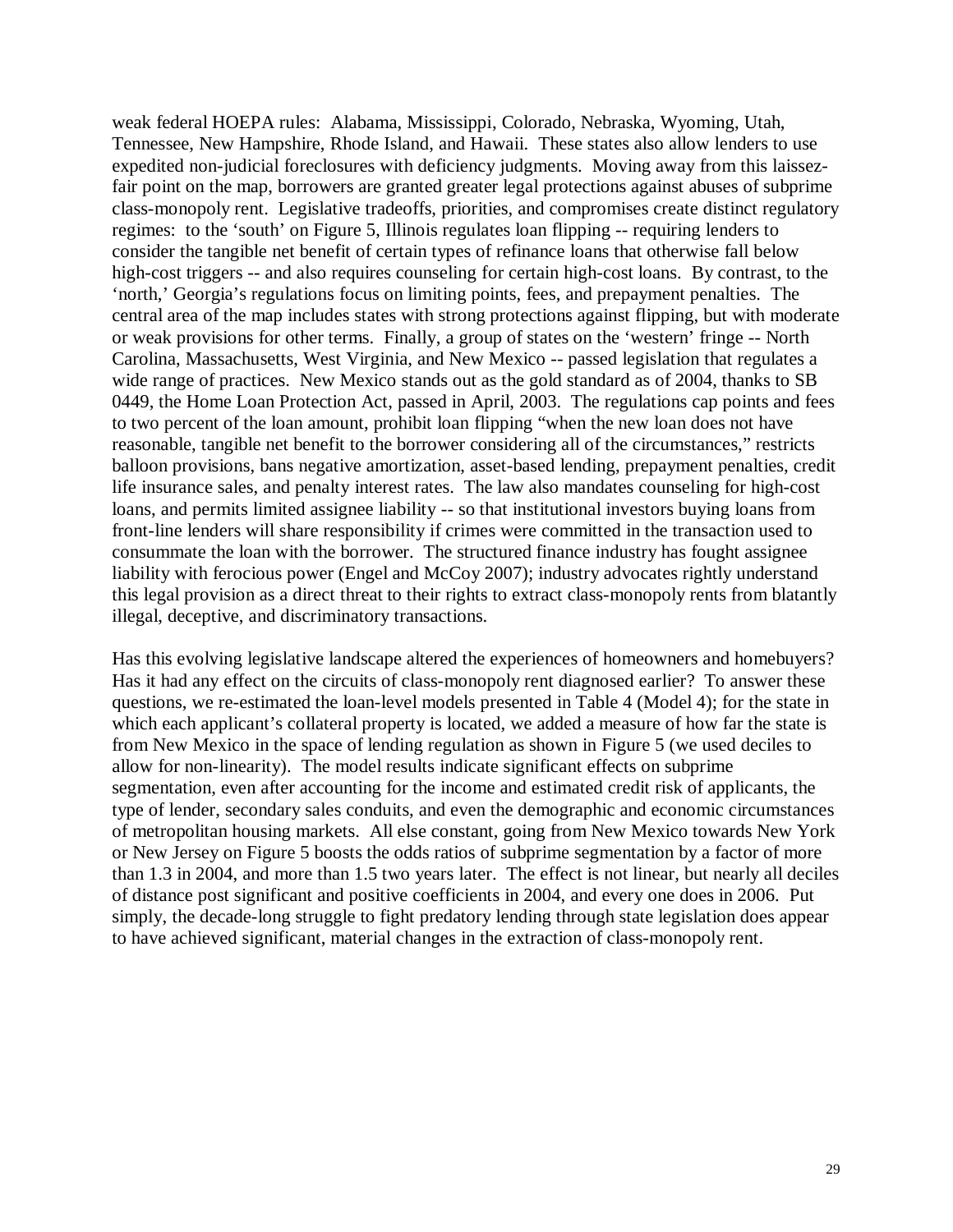## **Conclusions**

"A decade after a credit crisis in Southeast Asia triggered an 'Asian contagion' of stock market declines around the world, the credit crisis in the United States is now producing an 'American contagion' to which no stock market seems immune." (Bajaj 2008c).

"When banks generate loans -- and hence risks -- but do not absorb risks, then their fundamental structural position in the economy is transformed .... strategic re-orientation of banks ... transformed the landscape of racial and social exclusion in U.S. credit markets: what was a scenario of financial exclusion and loan denial became a scenario of financial exploitation and loan-making. Households previously denied mortgage credit were now awarded high-cost, high-risk loans." (Dymski 2007: 1-2).

"...Wall Street securitized the sub-prime boom that took place in Cleveland and across the country.... Investment bankers bought sub-prime mortgages for use in collateral in the sale of mortgage-backed securities. This form of investment became the darling of Wall Street, given the substantial returns that purchasers were supposed to receive (in keeping with the substantial interest that sub-prime borrowers were supposed to pay on the mortgages that backed the securities). ... 'Securitizers' typically paid themselves astronomical fees in putting together offerings of mortgage-backed securities. Their appetite for mortgage-backed securities became so voracious that 'securitizers' explicitly countenanced loans made to borrowers either on financially irrational terms or without any information to corroborate the borrowers' wherewithal to pay -- anything to keep the new mortgages coming for the creation of still more mortgage-backed securities." (City of Cleveland 2008: 6-7).

As America's subprime lending boom reached its crescendo and then began its descent between 2004 and 2006, the share of African Americans pushed into high-cost loans shot up from 37 percent to 54 percent, and the share for Latinas and Latinos jumped from 25 to 46 percent. In this paper, we challenged the dominant, risk-based pricing explanation for these kinds of disparities. Even after accounting for a wide range of demand-side factors, African Americans and Latinas/Latinos approved for credit were still twice as likely as otherwise identical non-Hispanic Whites to wind up with high-cost loans in 2006. Inequalities are even more severe for African Americans in cities like Cleveland, Chicago, Newark, and New York; for Latinos, in smaller cities in Massachusetts, Bridgeport, Connecticut, Washington, DC, Chicago, and the San Francisco Bay Area. The analysis demonstrates that the geography of the subprime lending boom was not simply a random deviation from mainstream market outcomes: rather, the pattern was inscribed through the mutual interplay between a) the distinctive regional histories of race and uneven development across the American urban system, and b) the competitive reorientation of brokers and lenders working to find the most profitable outlets for transnational capital circuits developed by the Wall Street asset securitization industry. The framework of risk-based pricing certainly can be refined and adapted to help disentangle the information asymmetries among lenders, investors, investment banks, and bond-ratings agencies (cf. Greenwald and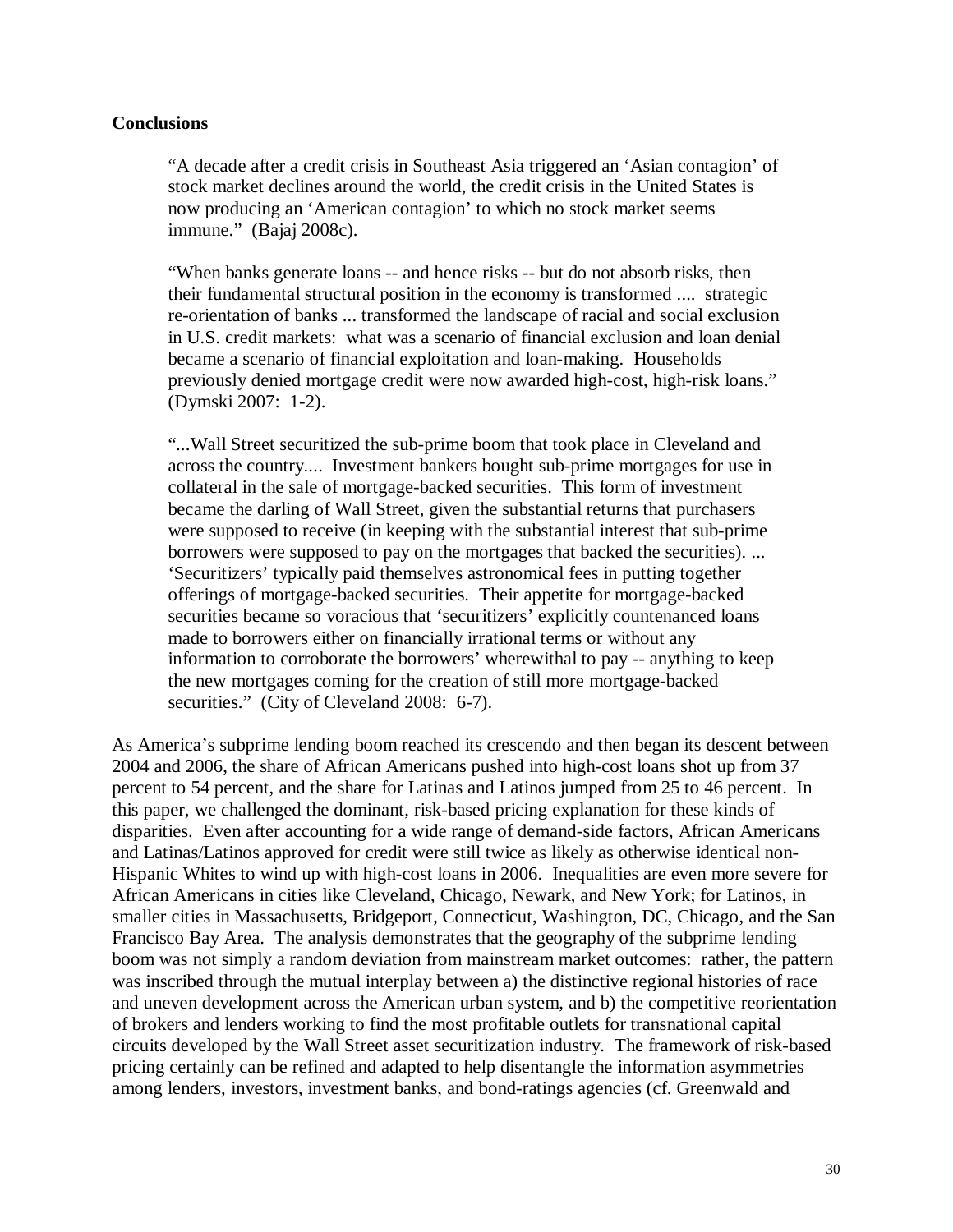Stiglitz 1991). But the theory of risk-based pricing has become doctrine and ideology, used for well over a decade to blame consumers for the consequences of an abusive industry, to justify a de-regulatory stance that encourages usury as "innovation," and to sustain the mirage of an American Dream backed by high-risk, predatory credit. Harvey's (1974) analysis of classmonopoly rent provides a compelling theoretical and strategic alternative that emphasizes the social relations of the rights of property, ownership, and profit -- against the use values of home, community, and security. Subprime lending and Wall Street securitization have replaced the abusive local loan sharks and slum landlords with entrepreneurial brokers and lenders pushing high-cost credit backed by mortgage companies, subsidiaries of large national banks, and the entire array of investment bankers, bond traders, ratings analysts, and yield-hungry investors. The entire system is built on the extraction of class-monopoly rents: borrowers forced to pay usurious, non-competitive rates, or to surrender home equity, to individuals and institutions with specialized information and access to the means of production of mortgage obligations and financing. The specific tactics used to accumulate rents involve a wide range of seemingly obscure, technical terms -- yield-spread premiums, penalty interest rates, balloon payments, negative amortization, prepayment penalties, etc. -- but their essence is simple. Those who earn incomes by serving the circulation of mortgage capital receive far greater rights than the contingent, limited protections available to home 'owners.' Nevertheless, analysis of the evolving legal landscape -- strategic litigation, prudent regulation, proactive state legislation - demonstrates that it is possible to fight abuses and to reduce at least some of the exploitation of working-class and racially marginalized communities in the United States.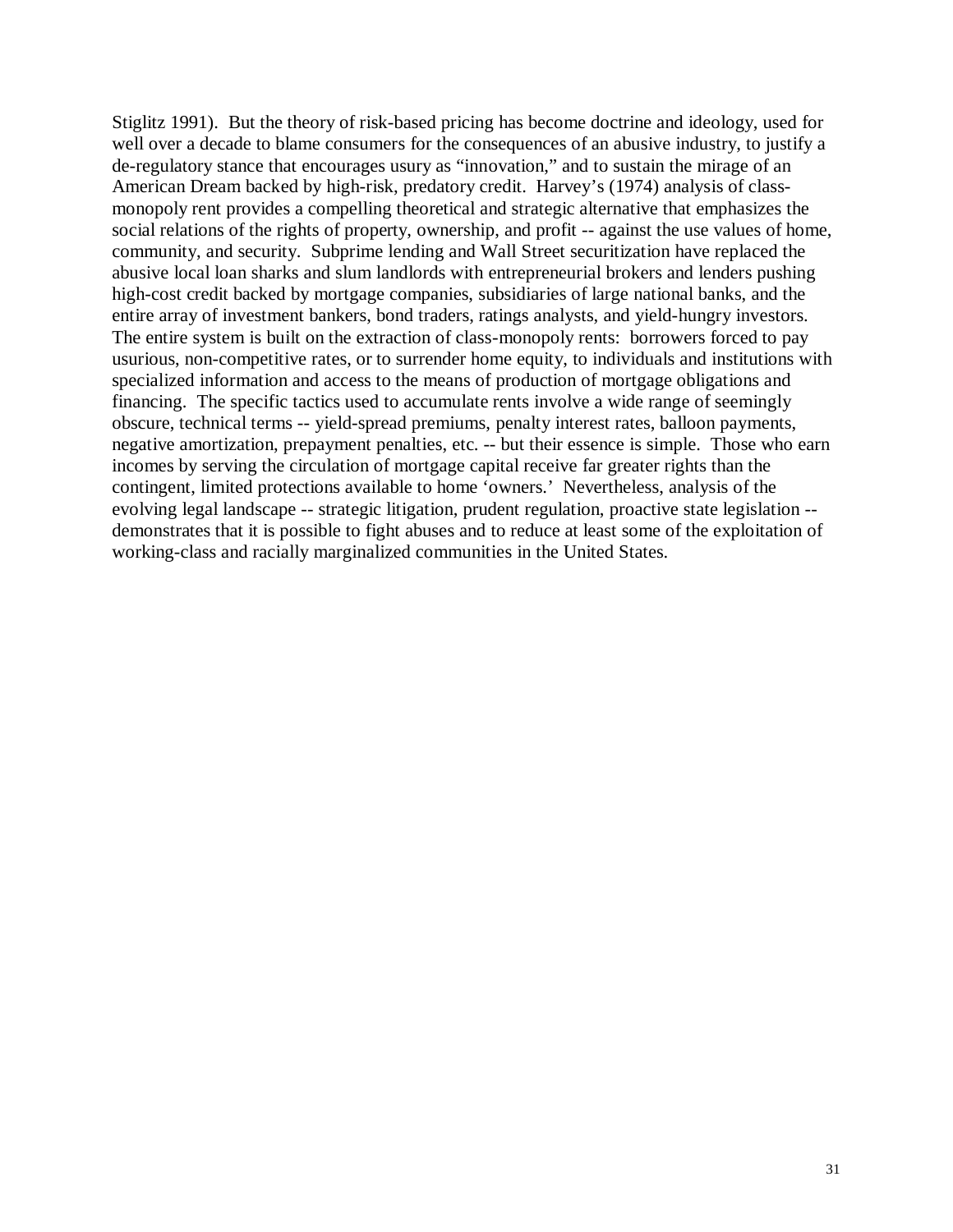# **References**

Abariotes, A., S. Ahuja, H. Feldman, C. Johnson, L. Subaiya, N. Tiller, J. Urban, and S.L. Myers, Jr. (1993) *Disparities in Mortgage Lending in the Upper Midwest.* Paper presented at the Fannie Mae University Colloquium on Race, Poverty, and Housing Policy. Minneapolis, MN, December 3.

Ambrose, B.W., and A. Pennington-Cross (2000) Local Economic Risk Factors and the Primary and Secondary Mortgage Markets. *Regional Science and Urban Economics* 30, 683-701.

Anderson, J., and V. Bajaj (2008) Reviewer of Subprime Loans to Aid Inquiry. *New York Times*, 27 January.

Anderson, J., and V. Bajaj (2007) Calm Returns to Market, But Worries Persist Over Subprime Loans. *New York Times*, 1 March, C1, C4.

Andrews, E. (2007a) Bernanke Not Worried About Market Drops. *New York Times*, 1 March, C5.

Andrews, E. (2007b) Ex-Fed Chief Gone, But Not Forgotten. *New York Times*, 2 March, C1, C7.

Andrews, E. (2007c) Fed and Regulators Shrugged as the Subprime Crisis Spread. *New York Times*, 18 December, A1.

Ashton, P. (2008) Advantage or Disadvantage? The Changing Institutional Landscape of Underserved Mortgage Markets. *Urban Affairs Review* 43(3), 352-402.

Bajaj, V. (2008) FBI Looks at 14 Firms Involved in Lending. *New York Times*, 30 January, C1, C2.

Bajaj, V. (2008b) If Everyone's Finger-Pointing, Who's to Blame? *New York Times*, 22 January, C1, C9.

Bajaj, V. (2008c) Market's Wild Ride Ends with Dow at 15-Month Low. *New York Times*, 22 January, A1.

Bajaj, V., and G. Morgenson (2007) Banks Study Bailing Out Bond Insurer. *New York Times*, 19 December, C1, C4.

Berkovec, J.A., G.B. Canner, S.A. Gabriel, and T.H. Hanman (1994) Race, Redlining, and Mortgage Loan Performance. *Journal of Real Estate Finance and Economics* 9(3), 263-294.

Bernanke, B.S. (2007) *The Recent Turmoil and its Economic and Policy Consequences*. 15 October, remarks at New York Economic Club. Washington, DC: Board of Governors of the Federal Reserve.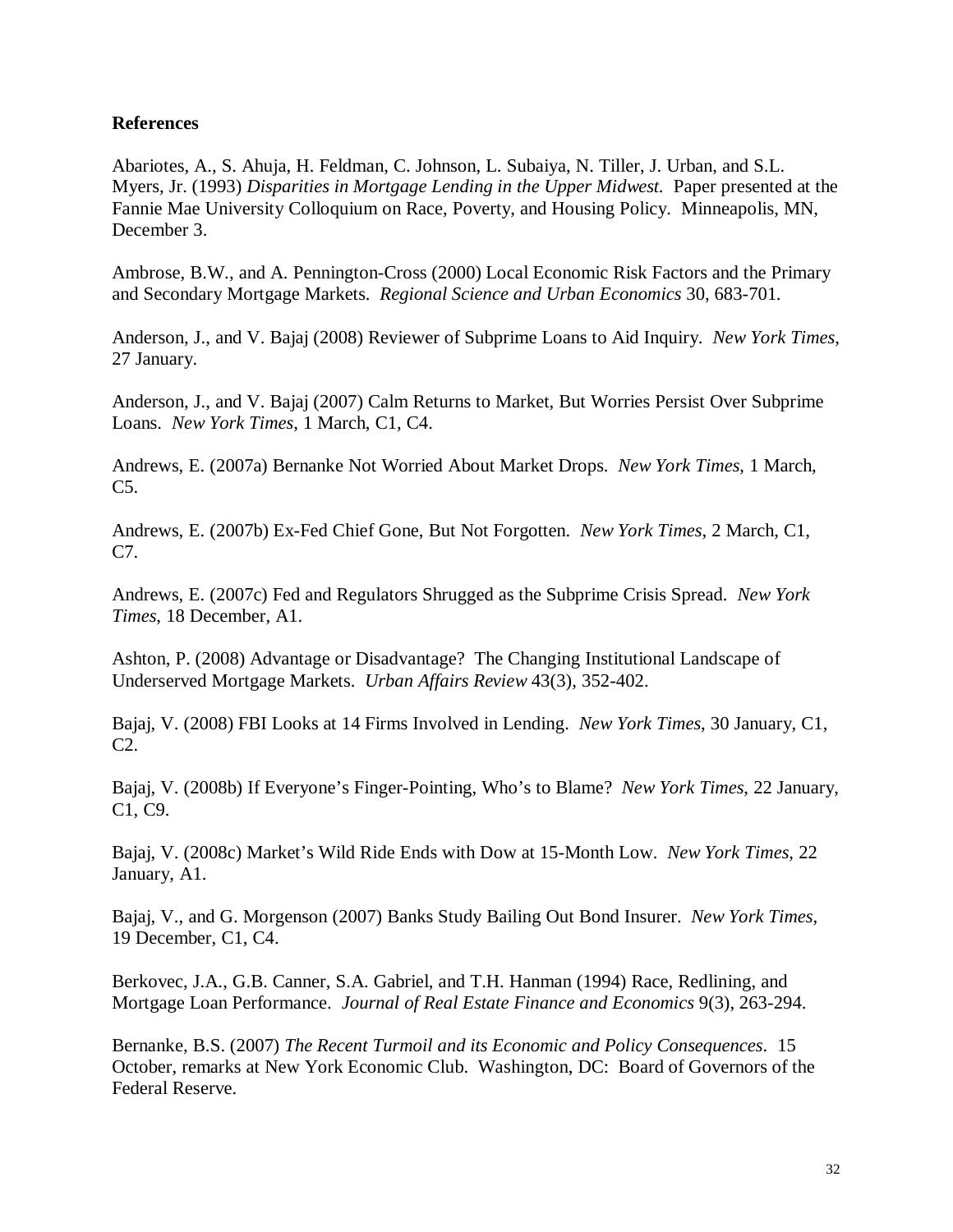Berry, B.J.L. (1964) Cities as Systems Within Systems of Cities. *Papers of the Regional Science Association* 13, 147-163.

Birchall, J. (2007) Default Position: The Cost of America's Subprime Crisis is Clear in Youngstown, Ohio. *Financial Times Weekend Magazine*, 22 September, 25.

Bloomberg Markets (2008) Back of the Envelope: \$146 Billion and Counting. *New York Times*, 1 February, C6.

Boyko, C.A. (2007) *Opinion and Order In Re Foreclosure Cases 1:07CV2282 et al.* 31 October. Cleveland, OH: U.S. District Court, Northern District of Ohio, Eastern Division.

Braunstein, S. F. (2007) *Statement of Sandra F. Braunstein, Federal Reserve Division of Consumer Affairs*. Congressional Testimony, 25 July. Washington, DC: States News Service / Federal Reserve Board.

Brenoff, A. (2007) Stuck in a Glut. *Los Angeles Times*, 14 October, K1.

Brooks, D. (2008) Two Cheers for Wall Street. *New York Times* Op-Ed, 25 January, A27.

Brooks, R., and C.M. Ford (2007) The United States of Subprime: Data Show Bad Loans Permeate the Nation. *Wall Street Journal*, 11 October, A1.

Browning, L. (2008) Small Law Firm at Center of Loan Universe. *New York Times*, 1 February, C6.

Bush, G.W. (2008) *President Bush Discusses Housing*. Roosevelt Room, 6 December. Washington, DC: White House, Office of the Press Secretary.

Butera & Andrews (2007) *State and Local Predatory Lending Laws, as of January 22, 2007*. Washington, DC: Butera & Andrews, Attorneys at Law.

Carr, J.H., and L. Kolluri (2001) *Predatory Lending: An Overview*. Washington, DC: Fannie Mae Foundation.

Cha, A.E. (2007) China: U.S. Mortgage Crisis a Global Problem. *Washington Post*, 12 December.

*China Daily News* (2007) California Town at 'Ground Zero.' Agence France-Presse, 19 September 19.

City of Cleveland (2008) *City of Cleveland vs. Deutsche Bank et al.* CV 08 646970. Cleveland: Cuyahoga County Court of Common Pleas.

Chomsisengphet, S., and A. Pennington-Cross (2006) The Evolution of the Subprime Mortgage Market. *Federal Reserve Bank of St. Louis Review* 88, 31-56.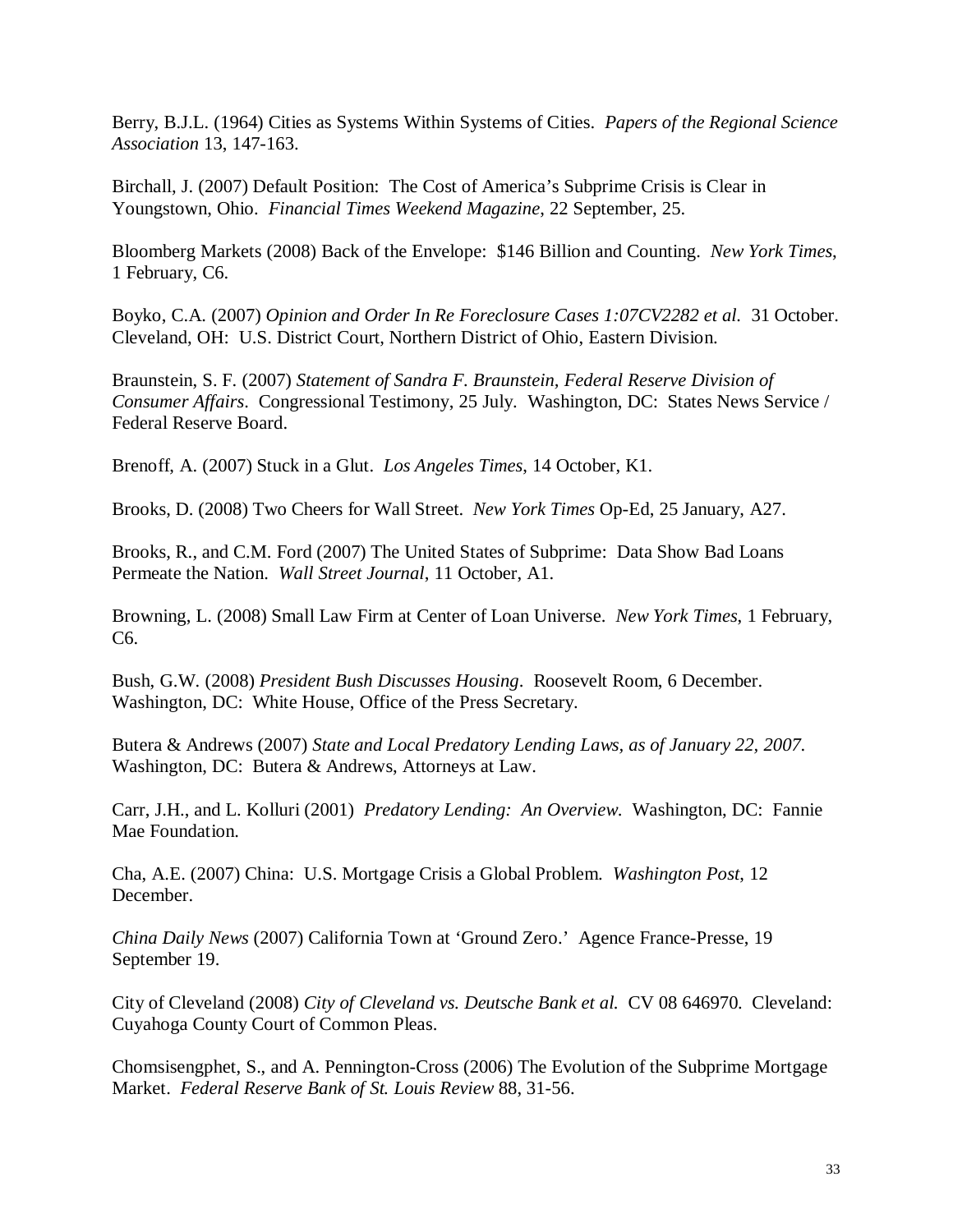Cutts, A.C., and R.A. Van Order (2005) On the Economics of Subprime Lending. *Journal of Real Estate Finance and Economics* 30(2), 167-196.

Dinham, H. (2007) *Prepared Testimony of Harry Dinham on 'Preserving the American Dream: Predatory Lending Practices and Home Foreclosures*. Washington, DC: Committee on Banking, Housing, and Urban Affairs, U.S. Senate. 7 February.

Dougherty, C. (2007a) \$300 Billion in Write-Offs is Predicted. *New York Times*, 23 November, C3.

Dougherty, C. (2007b) Europe Puts \$500 Billion into Banks to Ease Credit. *New York Times*, 19 December, C5.

Dymski, G.A. (2007) *From Financial Exploitation to Global Banking Instability: Two Overlooked Roots of the Subprime Crisis*. Sacramento, CA: University of California Center Sacramento, 11 December.

Eckholm, E. (2007) Foreclosures Force Suburbs to Fight Back. *New York Times*, 23 March, A1.

Engel, K.C. (2006) Do Cities Have Standing? Redressing the Externalities of Predatory Lending. *Connecticut Law Review* 38(3), 355-391.

Engel, K.C., and P.A. McCoy (2007) Turning a Blind Eye: Wall Street Finance of Predatory Lending. *Fordham Law Review* 75(4), 2039-2103.

Engel, K.C., and P.A. McCoy (2002) A Tale of Three Markets: The Law and Economics of Predatory Lending. *Texas Law Review* 80(6), 1255-1381.

Evans, A.W. (1991) On Monopoly Rent. *Land Economics* 67(1), 1-14.

Fabozzi, F., ed. (2001) *Handbook of Mortgage-Backed Securities, Fifth Edition*. New York: McGraw-Hill.

Federal Deposit Insurance Corporation (2005) *Frequently Asked Questions about the New HMDA Data*. Washington, DC: FDIC.

Federal Financial Institutions Examination Council (Annual) *HMDA Raw Data Loan Application Register Data on CD-ROM.* Washington, DC: Board of Governors of the Federal Reserve.

Federal Reserve Board (2007) *Proposed Rule, Revisions to Regulation Z*. Draft Federal Register Notice and Request for Comment. December 18. Washington, DC: Board of Governors of the Federal Reserve.

Ferguson, N. (2007) Living on Borrowed Time. *Los Angeles Times*, 16 July, A15.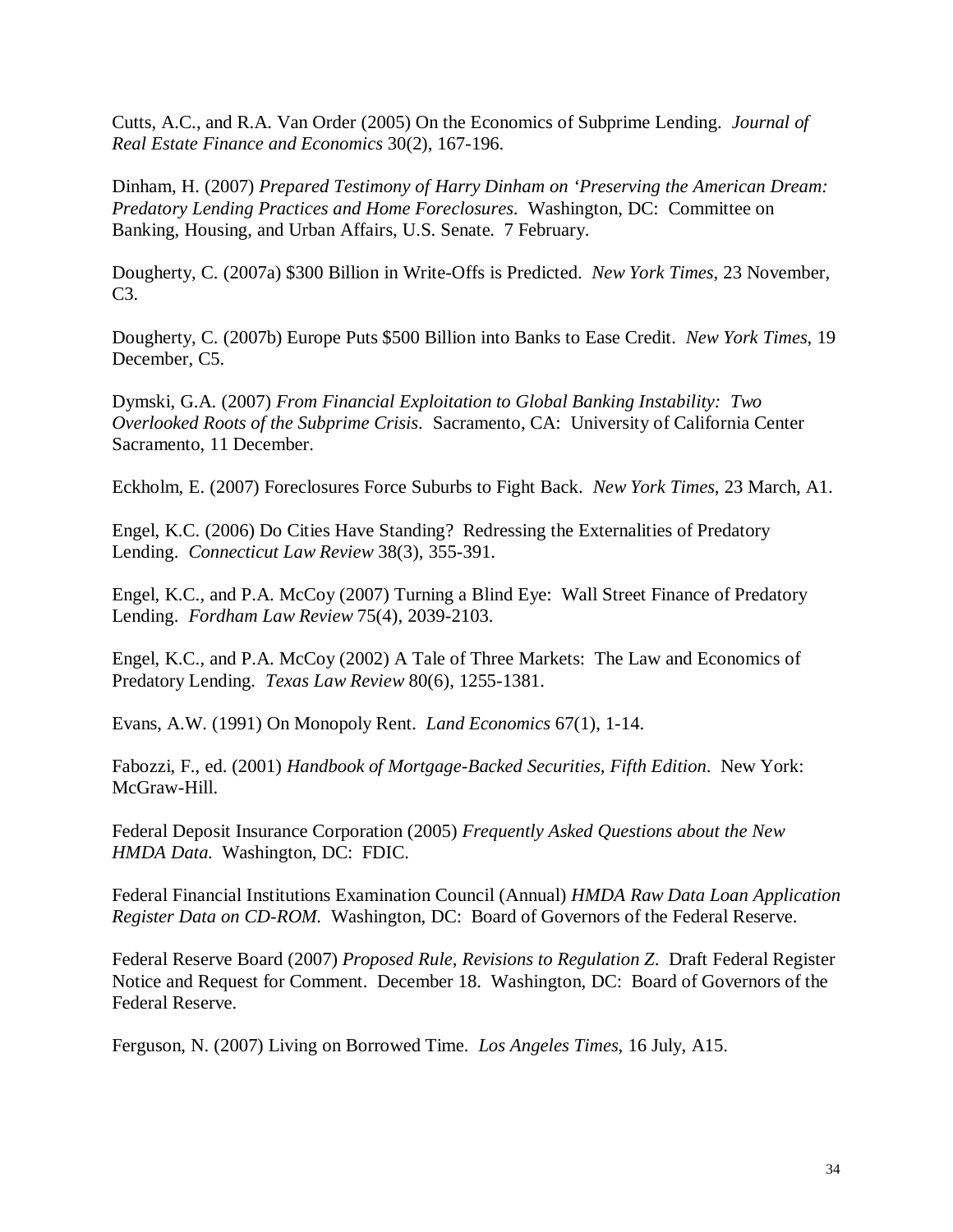Financial Post (2007) Miami Condominium Appears to be at Ground Zero in Blizzard of Fraud. Reuters. *Financial Post*, 14 November, 5.

Friedman, T.L. (2007) *The World is Flat*. New York: Picador.

Gotham, K.F. (2006) The Secondary Circuit of Capital Reconsidered: Globalization and the U.S. Real Estate Sector. *American Journal of Sociology* 112(1), 231-275.

Gould, P.R. (1986) *The Geographer at Work*. London: Routledge.

Gower, J.C. (1971) A General Coefficient of Similarity and Some of its Properties. *Biometrics* 27(4), 857-871.

Greenspan, A. (2007) U.S. Moving Closer to Recession. Appearance on *ABC News This Week.*  December 16, available at http://www.abcnews.com.

Greenwald, B., and J.E. Stiglitz (2005) Information, Finance, and Markets. In G. Dosi, D.J. Teece, and J. Chytry, eds., *Understanding Industrial and Corporate Change*. Oxford: Oxford University Press, 167-192.

Greenwald, B., and J.E. Stiglitz (1991) *Information, Finance, and Markets: The Architecture of Allocative Mechanisms.* Working Paper 3652. Cambridge, MA: National Bureau of Economic Research.

Gross, D. (2007) The New Money Pit. *Newsweek*, 10 September, 28.

Harvey, D. (1985) *The Urbanization of Capital*. Baltimore: Johns Hopkins.

Harvey, D. (1981) *The Limits to Capital*. Chicago: University of Chicago Press.

Harvey, D. (1974) Class-Monopoly Rent, Finance Capital and the Urban Revolution. *Regional Studies* 8, 239-255.

Henderson, N. (2007) Market Maelstrom: After Two-Day Nosedive, The Talk Ranged From Long-Term to Downturn. *Washington Post,* 29 July, F1.

Holloway, S.R. (1998) Exploring the Neighborhood Contingency of Race Discrimination in Mortgage Lending in Columbus, Ohio. *Annals of the Association of American Geographers* 88(2), 252-276.

HUD-Treasury Joint Task Force (2000) *Final Report of the Joint Task Force on Predatory Lending.* Washington, DC: U.S. Department of Housing and Urban Development.

Immergluck, D. (2008) From the Subprime to the Exotic: Excessive Mortgage Market Risk and Foreclosures. *Journal of the American Planning Association* 74(1), 1-18.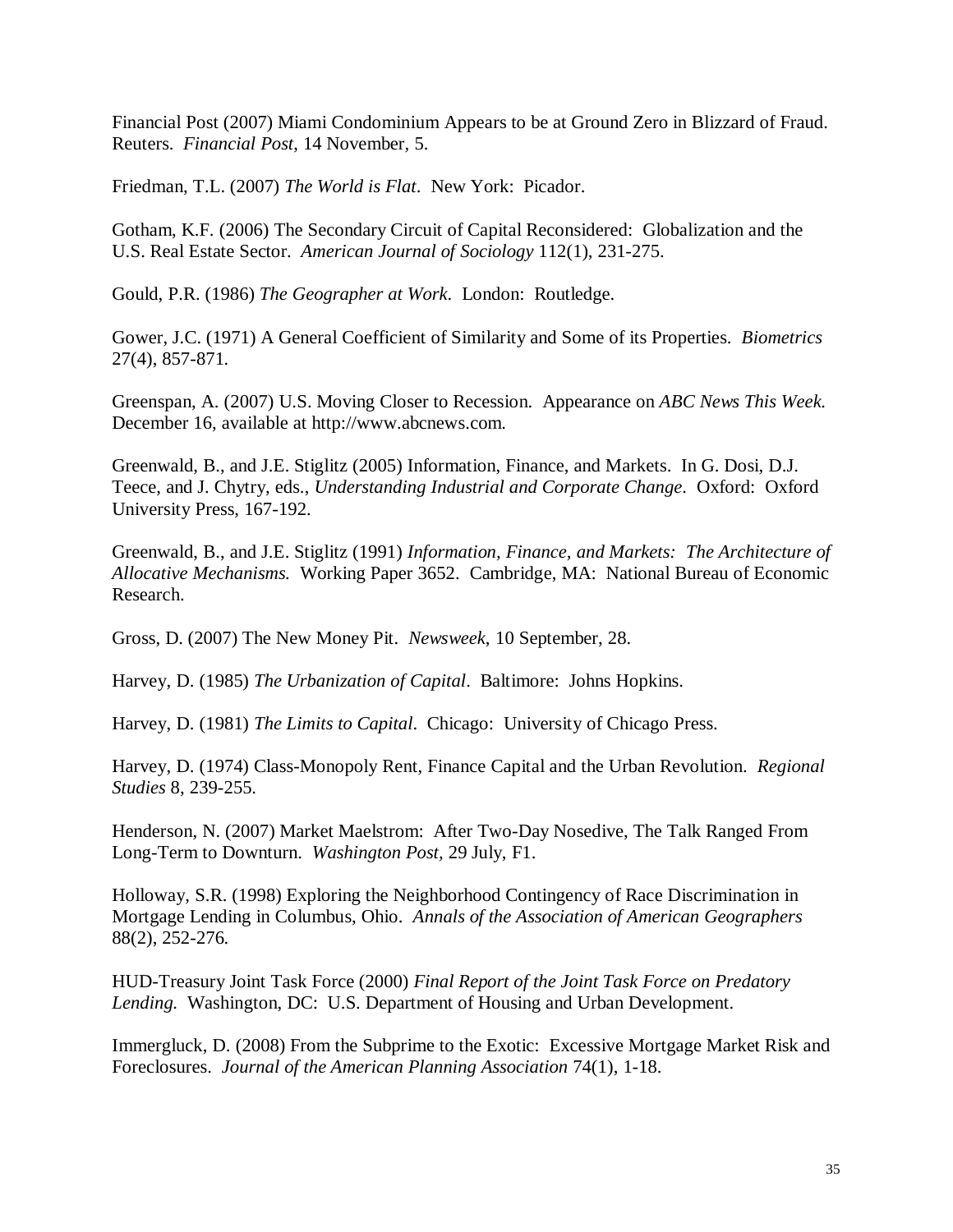Krueckeberg, D. (1999) The Grapes of Rent: A History of Renting in a Country of Owners. *Housing Policy Debate* 10(1), 9-30.

Kruskal, J.B, and M. Wish (1978) *Multidimensional Scaling*. QASS 07-011. Thousand Oaks, CA: Sage Publications.

Landler, M. (2007) US Credit Crisis Add to Gloom in Norway. *New York Times*, 2 December, A1.

Lax, H., M. Manti, P. Raca, and P. Zorn (2004) Subprime Lending: An Investigation of Economic Efficiency. *Housing Policy Debate* 15(3), 533-571.

Li, Wei, and K. Ernst (2007) Do State Predatory Lending Laws Work? A Panel Analysis of Market Reforms. *Housing Policy Debate* 18(2), 347-391.

Li, Wei, and K. Ernst (2006) *The Best Value in the Subprime Market: State Predatory Lending Reforms*. Durham, NC: Center for Responsible Lending.

Listokin, D., et al. (2000) *Making New Mortgage Markets*. Washington, DC: Fannie Mae Foundation.

Litan, R.E. (2001) *A Prudent Approach to Preventing 'Predatory' Lending*. Washington, DC: Brookings.

Maag, C. (2008) Cleveland Sues 21 Lenders Over Subprime Mortgages. *New York Times*, 12 January.

Mansfield, C.L. (2000) The Road to Subprime HEL Was Paved With Good Congressional Intentions: Usury Deregulation and the Subprime Home Equity Market. *South Carolina Law Review* 51.3, 473-594.

Mayor and City Council of Baltimore (2008) *Mayor and City Council of Baltimore v. Wells Fargo Bank, N.A., and Wells Fargo Financial Leasing, Inc*. L08 CV062. Baltimore: U.S. District Court for the District of Maryland, Baltimore Division.

Miller, M.J., ed. (2003) *Credit Reporting Systems and the International Economy*. Cambridge, MA: MIT Press.

Morgenson, G. (2008a) Baltimore is Suing Bank Over Foreclosure Crisis. *New York Times*, 8 January, A12.

Morgenson, G. (2008b) Lenders Tells Judge it 'Recreated' Letters. *New York Times,* 8 January, C3.

Myers, S.L., Jr., and T. Chan (1995) Racial Discrimination in Credit Markets: Accounting for Credit Risk. *Social Science Quarterly* 76, 543-561.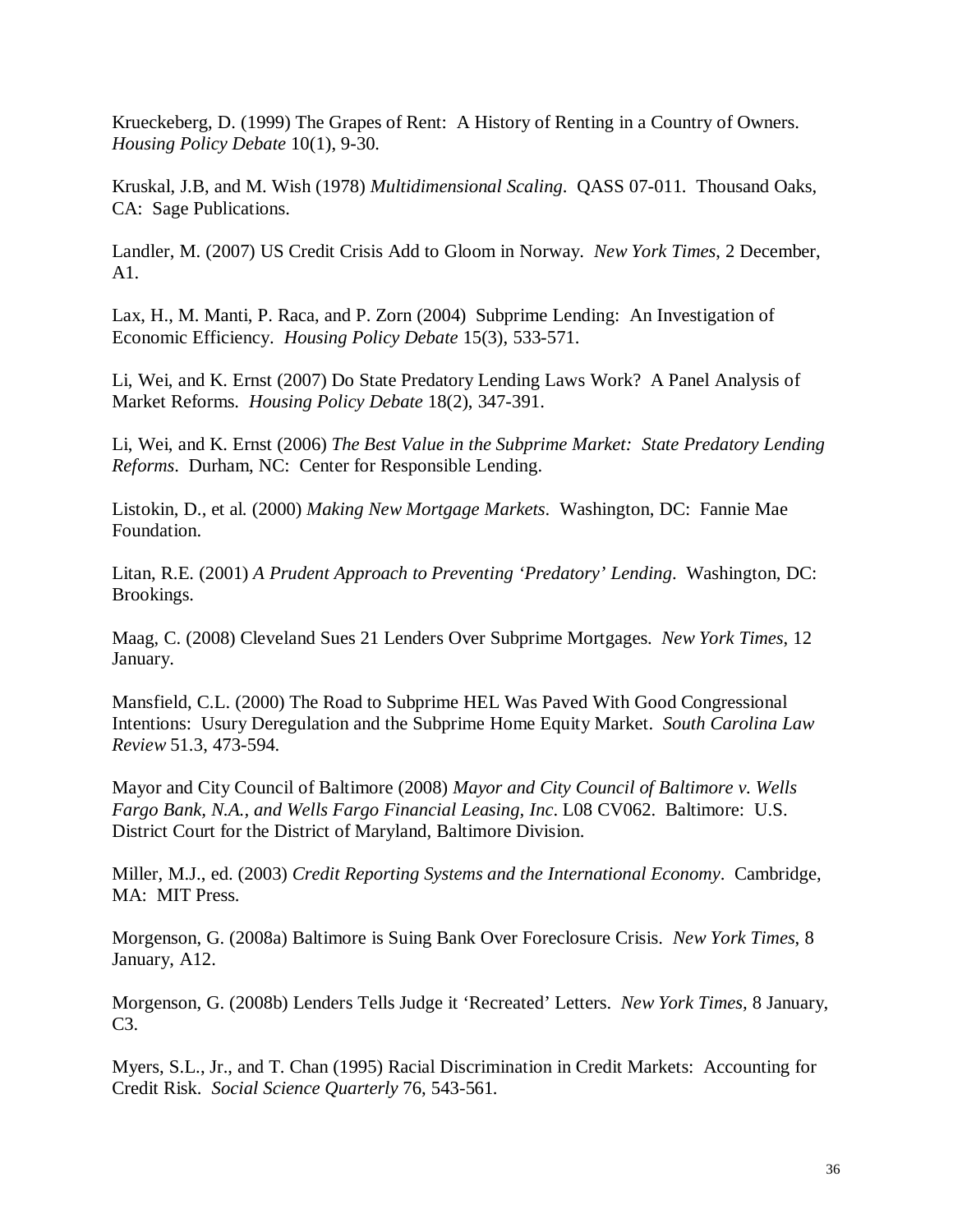Myrdal, G. (1944) *An American Dilemma*. New York: Harper & Row.

Norris, F. (2007) A Worrisome New Wrinkle in Bailouts. *New York Times*, 14 December, C1, C13.

Pearlstein, S. (2007) No Money Down Falls Flat. *Washington Post*, 14 March, D1.

Pence, K.M. (2003) *Foreclosing on Opportunity: State Laws and Mortgage Credit.* Washington, DC: Board of Governors of the Federal Reserve.

Peterson, C. (2007) *Predatory Structured Finance*. Gainesville: Levin College of Law, University of Florida.

Peterson, C. (2005) Federalism and Predatory Lending: Unmasking the Deregulatory Agenda. *Temple Law Review* 78(1), 1-98.

Quercia, R.G., M.A. Stegman, and W.R. Davis (2004) Assessing the Impact of North Carolina's Predatory Lending Law. *Housing Policy Debate* 15(3), 573-601.

Relman, J.P. (2003) Taking it to the Courts: Litigation and the Reform of Financial Institutions. In G.D. Squires, ed., *Organizing Access to Capital*. Philadelphia: Temple University Press, 55- 71.

Relman, J.P., F. Rivera, M. Trehan, and S.S. Satoskar (2004) Designing Federal Legislation That Works: Legal Remedies for Predatory Lending. In G.D. Squires, ed., *Why the Poor Pay More*. Westport, CT: Praeger, 153-184.

Renuart, E. (2004) An Overview of the Predatory Lending Process. *Housing Policy Debate* 15(3), 467-502.

Retsinas, N.P., and E. S. Belsky (2002) *Low-Income Homeownership: Examining the Unexamined Goal*. Washington, DC/Cambridge, MA: Brookings/Harvard Joint Center for Housing Studies.

Rivera, A., B. Cotto-Escalera, A. Desai, J. Huezo, and D. Muhammad (2008) *Foreclosed: State of the Dream 2008*. Boston: United for a Fair Economy.

Sack, K. (2008) Voters Showing a Darker Mood than in '00 Race. *New York Times*, 24 January, A1, A16.

Saunders, A., and L. Allen (2002) *Credit Risk Measurement: New Approaches to Value at Risk and Other Paradigms*. Hoboken, NJ: Wiley.

Schumer, C.E., et al. (2007) *The Subprime Lending Crisis*. October. Washington, DC: Joint Economic Committee, U.S. Senate.